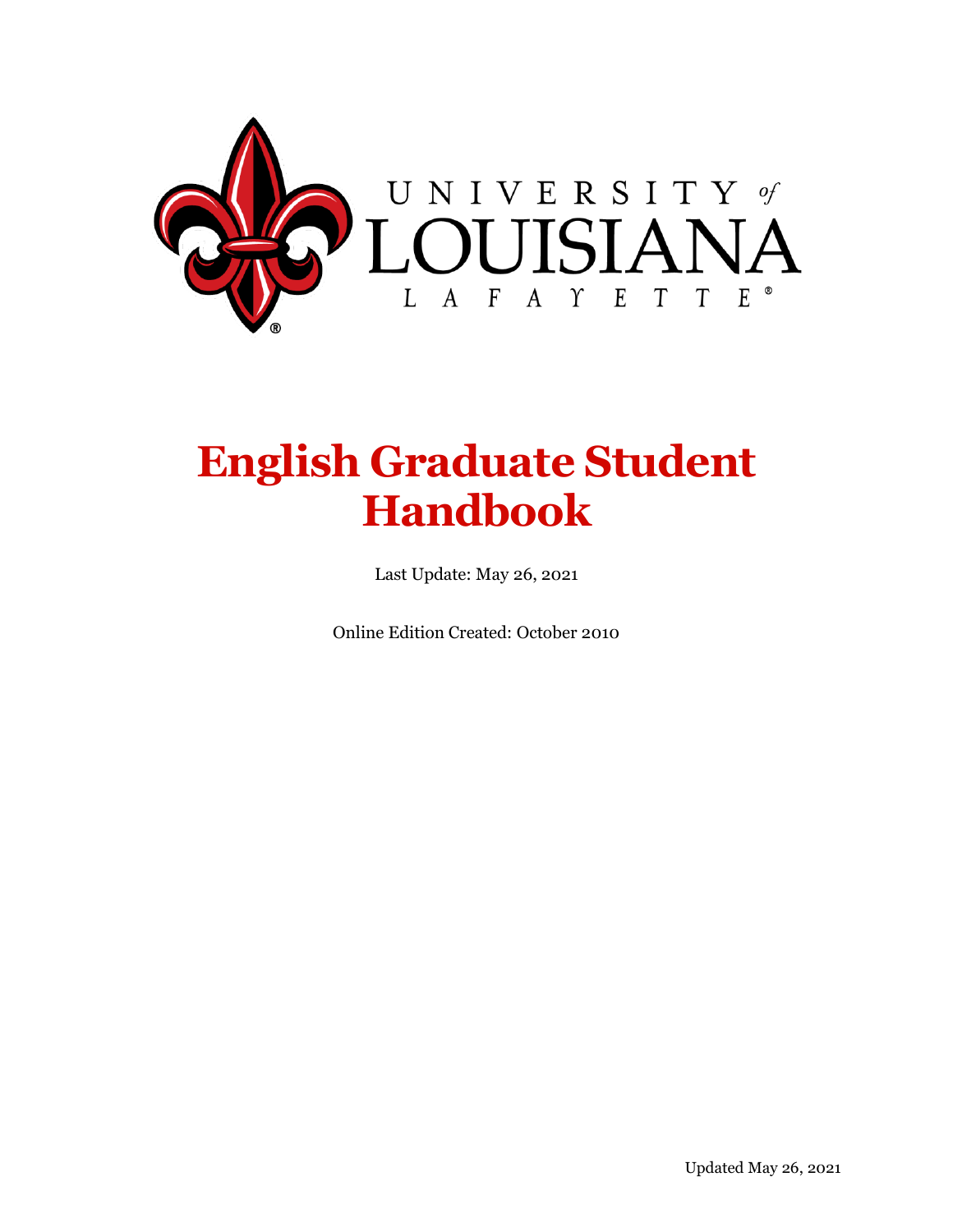# **Table of Contents**

| The M.A. and Ph.D. Generalist Degrees in English and American Literature  5 |  |
|-----------------------------------------------------------------------------|--|
|                                                                             |  |
|                                                                             |  |
|                                                                             |  |
|                                                                             |  |
|                                                                             |  |
|                                                                             |  |
|                                                                             |  |
|                                                                             |  |
|                                                                             |  |
|                                                                             |  |
|                                                                             |  |
|                                                                             |  |
|                                                                             |  |
|                                                                             |  |
| Ph.D. Comprehensive Exams (For Students Who Entered Prior to Fall 2020)  20 |  |
|                                                                             |  |
|                                                                             |  |
|                                                                             |  |
|                                                                             |  |
|                                                                             |  |
|                                                                             |  |
|                                                                             |  |
|                                                                             |  |
|                                                                             |  |
|                                                                             |  |
|                                                                             |  |
|                                                                             |  |
|                                                                             |  |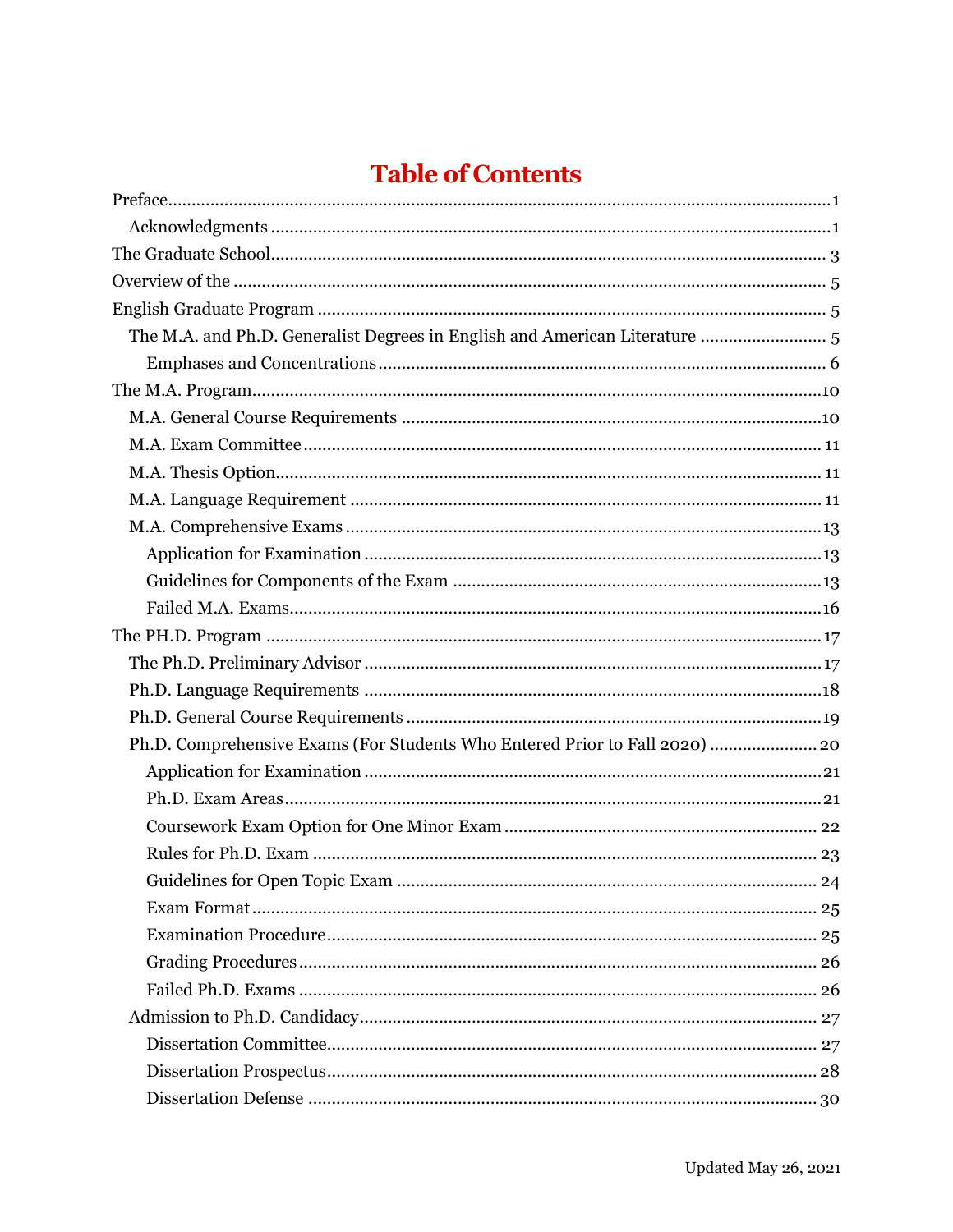| Protocol for Academic Dishonesty on a Comprehensive Examination, Coursework, or                                                                                                  |
|----------------------------------------------------------------------------------------------------------------------------------------------------------------------------------|
| Protocol for Other Misconduct Such as Neglecting Assistantship Duties, Violating<br>Assistantship or Fellowship Regulations, or Inappropriate Behavior as a Student or Teacher42 |
|                                                                                                                                                                                  |
|                                                                                                                                                                                  |
|                                                                                                                                                                                  |
|                                                                                                                                                                                  |
|                                                                                                                                                                                  |
|                                                                                                                                                                                  |
|                                                                                                                                                                                  |
|                                                                                                                                                                                  |
|                                                                                                                                                                                  |
|                                                                                                                                                                                  |
|                                                                                                                                                                                  |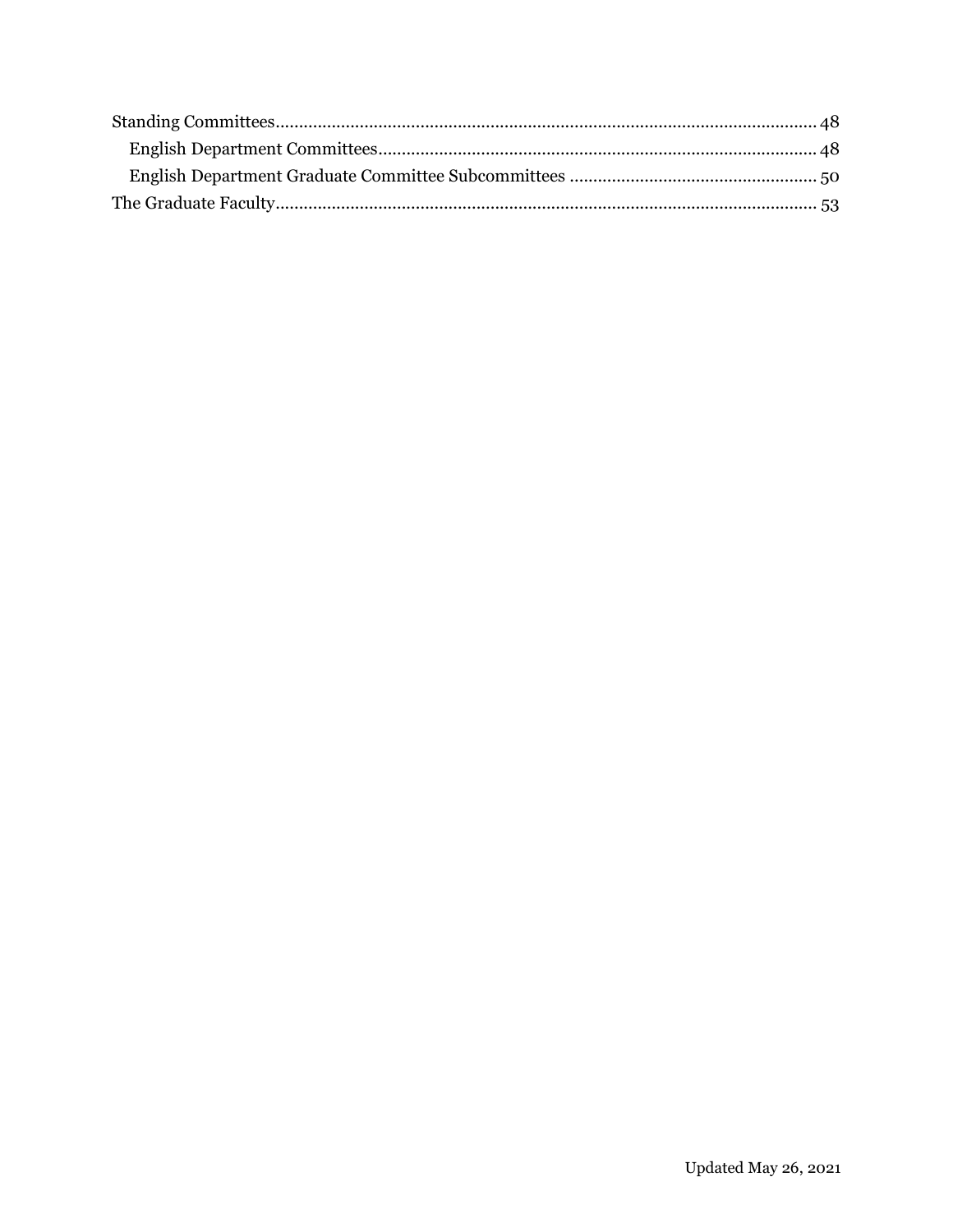# **Preface**

<span id="page-4-0"></span>This handbook is meant primarily to be a helpful supplement to the Academic Catalog. The Academic Catalog contains information on general requirements for all graduate students at this university, and questions about information in that document can be directed to the Graduate Coordinators or the Dean of the Graduate School.

The handbook is intended for graduate students already enrolled in the English department. If you are interested in applying for a Certificate, Masters, or a Ph.D. program, please look at the appropriate sections of the English Department website for information. Application to all programs is through the Graduate School.

Like the Graduate School, the English Department reserves the right to make changes in the requirements described herein without notice. Every effort will be made, however, to update this document as soon as possible after such changes are made.

## **Acknowledgments**

<span id="page-4-1"></span>The present document is the fourth edition of the handbook. The first two editions (1990 and 1994) were compiled by a subcommittee of the Graduate Committee chaired by Dr. Sylvia Iskander. We gratefully acknowledge her contribution, and that of all the committee members.

Third Edition, Fall 1999, edited by: Joseph Andriano Marcia Gaudet

Fourth Edition, Fall 2007, edited by: Claiborne Rice, Graduate Coordinator Joseph Andriano, Graduate Committee

Fifth Edition, Fall 2018, edited by: Elizabeth Bobo, Graduate Coordinator for Incoming Students Leah Orr, Secretary to the Graduate Faculty Committee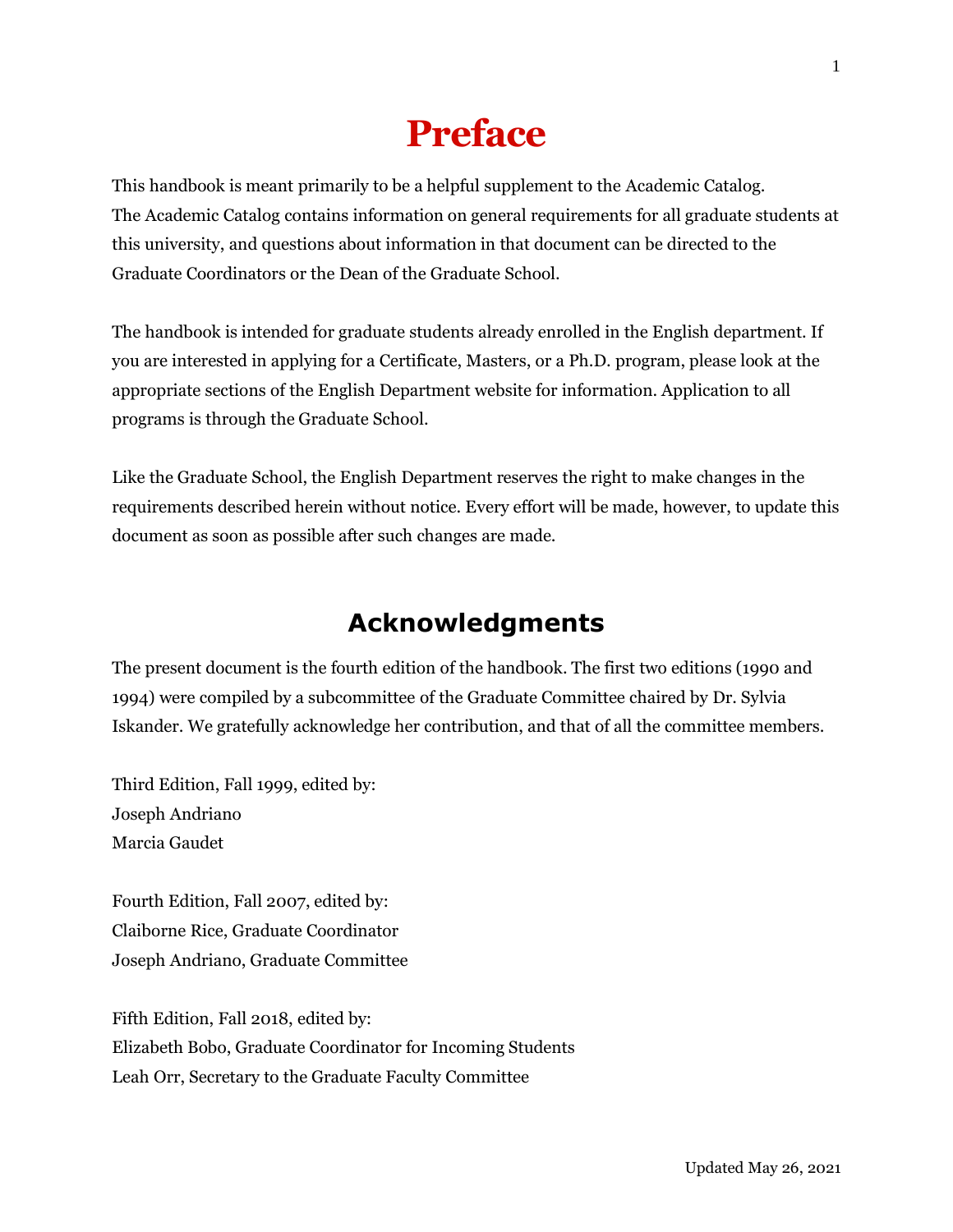Sixth Edition, Spring 2019, edited by: Clancy Ratliff, Graduate Coordinator for Continuing Students

Seventh Edition, Fall 2019, edited by: Elizabeth Bobo, Graduate Coordinator for Incoming Students

Michael Kightley, Secretary to the Graduate Faculty Committee Yung-Hsing Wu, Chair of the Graduate Faculty Committee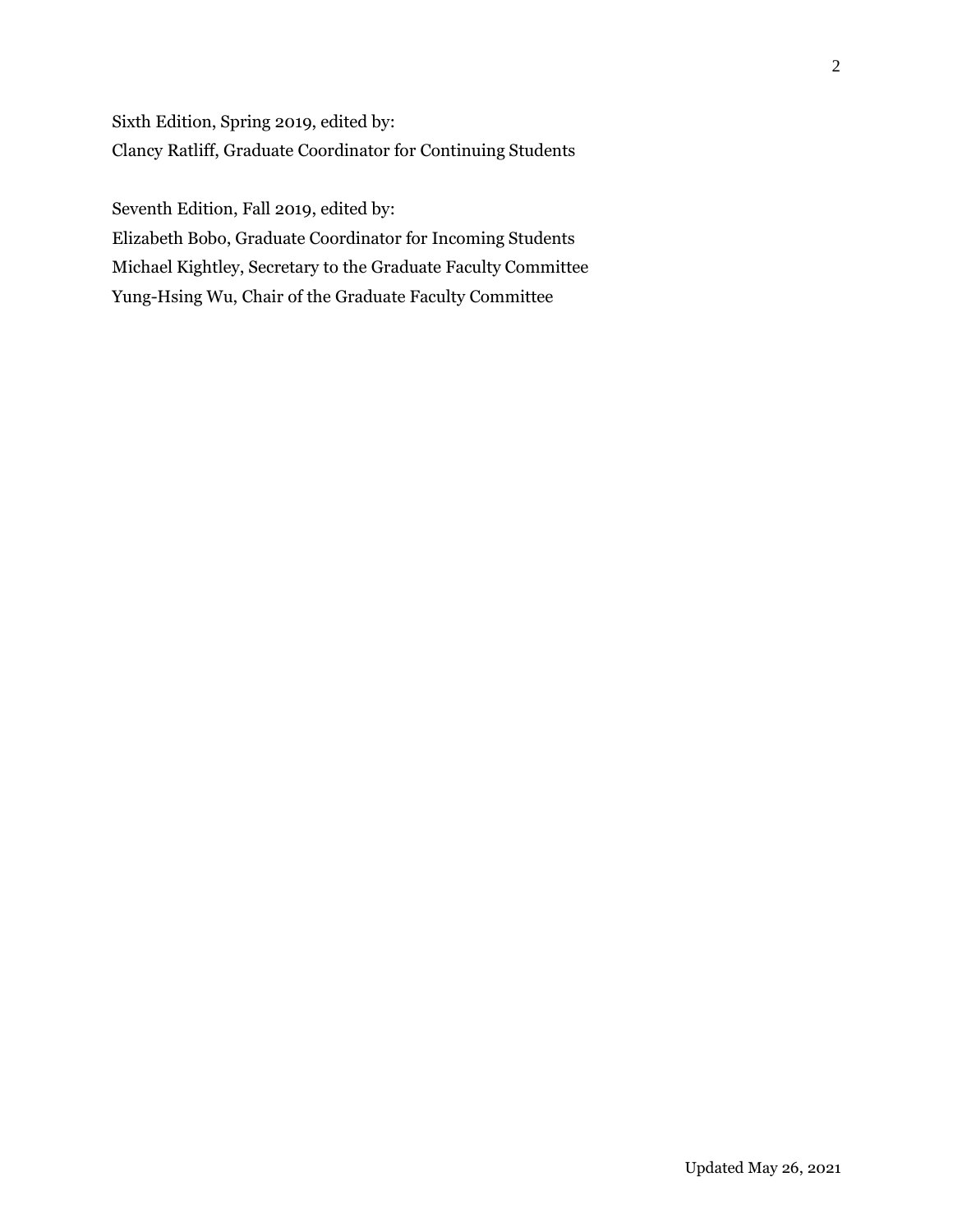# **The Graduate School**

<span id="page-6-0"></span>Graduate programs in all academic departments of the University are under the jurisdiction of the Graduate School. The Graduate Council, consisting of elected members of the University Graduate Faculty, determines policies of the Graduate School, subject to approval of the President of the University and within the framework authorized by the Board of Trustees for State Colleges and Universities. The Dean of the Graduate School is the chief executive officer.

The Graduate School establishes minimum criteria governing admissions, financial aid, and degree requirements. Individual departments are permitted to impose more stringent requirements. Degrees are conferred by the Graduate School, not by individual departments; hence, students who expect to receive their degrees must satisfy all Graduate School requirements as outlined in the current Academic Catalog.

Students must give particular attention to Graduate School guidelines governing dissertation committee appointments, format for theses and dissertations, procedures for admission to degree candidacy, and deadlines for graduation. It is the student's responsibility to keep abreast of Graduate School regulations and to adhere to all requirements.

Copies of the following (and other) [Graduate School forms](https://gradschool.louisiana.edu/node/22) are available at the Graduate School site:

- Application for Use of Transfer Graduate Credit [for M.A. students only]
- **•** Petition for Regular Status
- Application for Graduate Assistantship
- Application for University Fellowship
- Application for Admission to Candidacy for the Master's Degree
- Application for Admission to Candidacy, Doctor of Philosophy Degree
- Ph.D. Progress Report Form
- Dissertation Committee Appointment, Doctor of Philosophy
- Graduate Application for Readmission
- Graduation Check-list (to be completed at beginning of semester during which degree requirements are completed)
- Application for Degree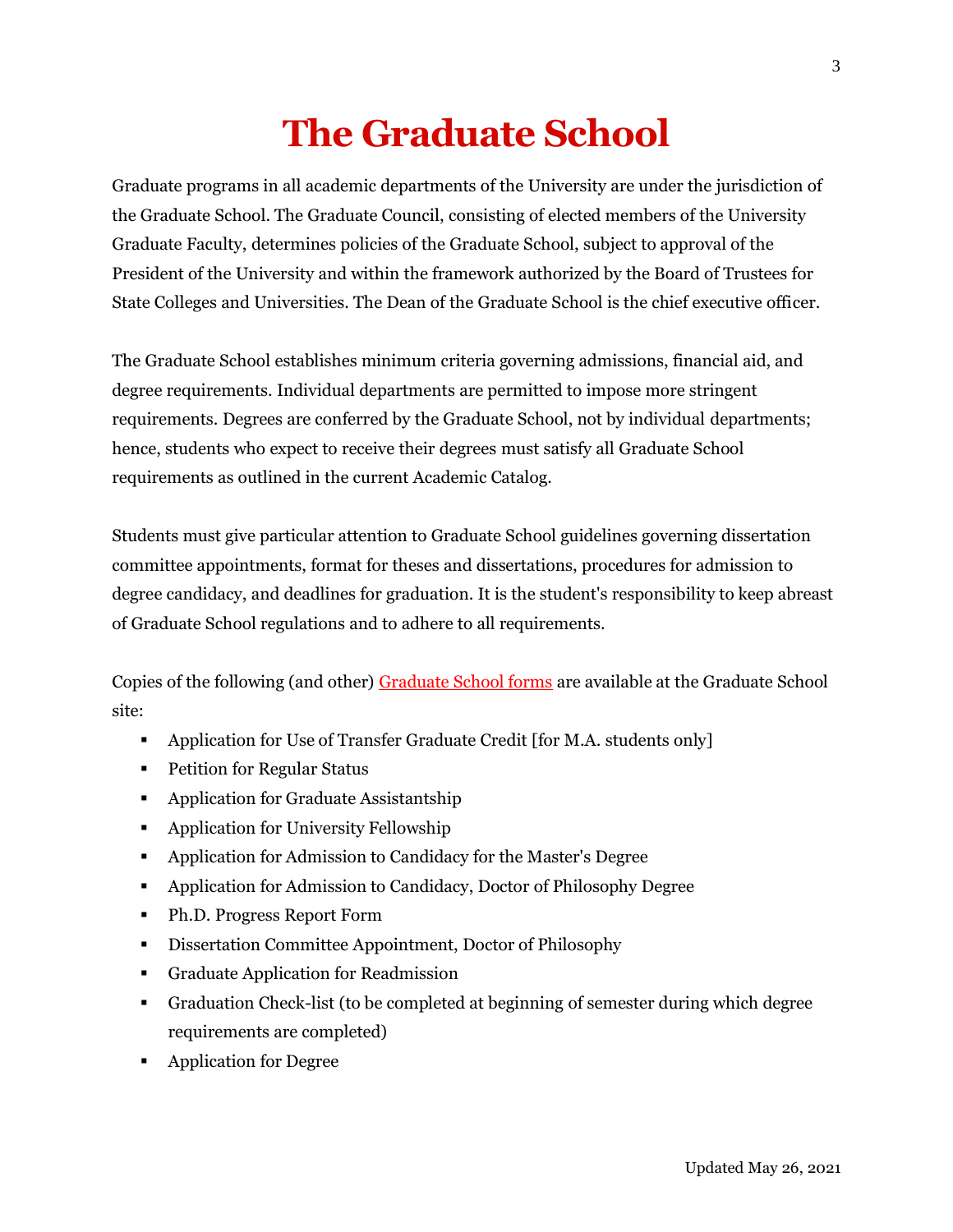Students writing theses and dissertations should consult the *Guidelines for the Preparation of Theses and Dissertations*.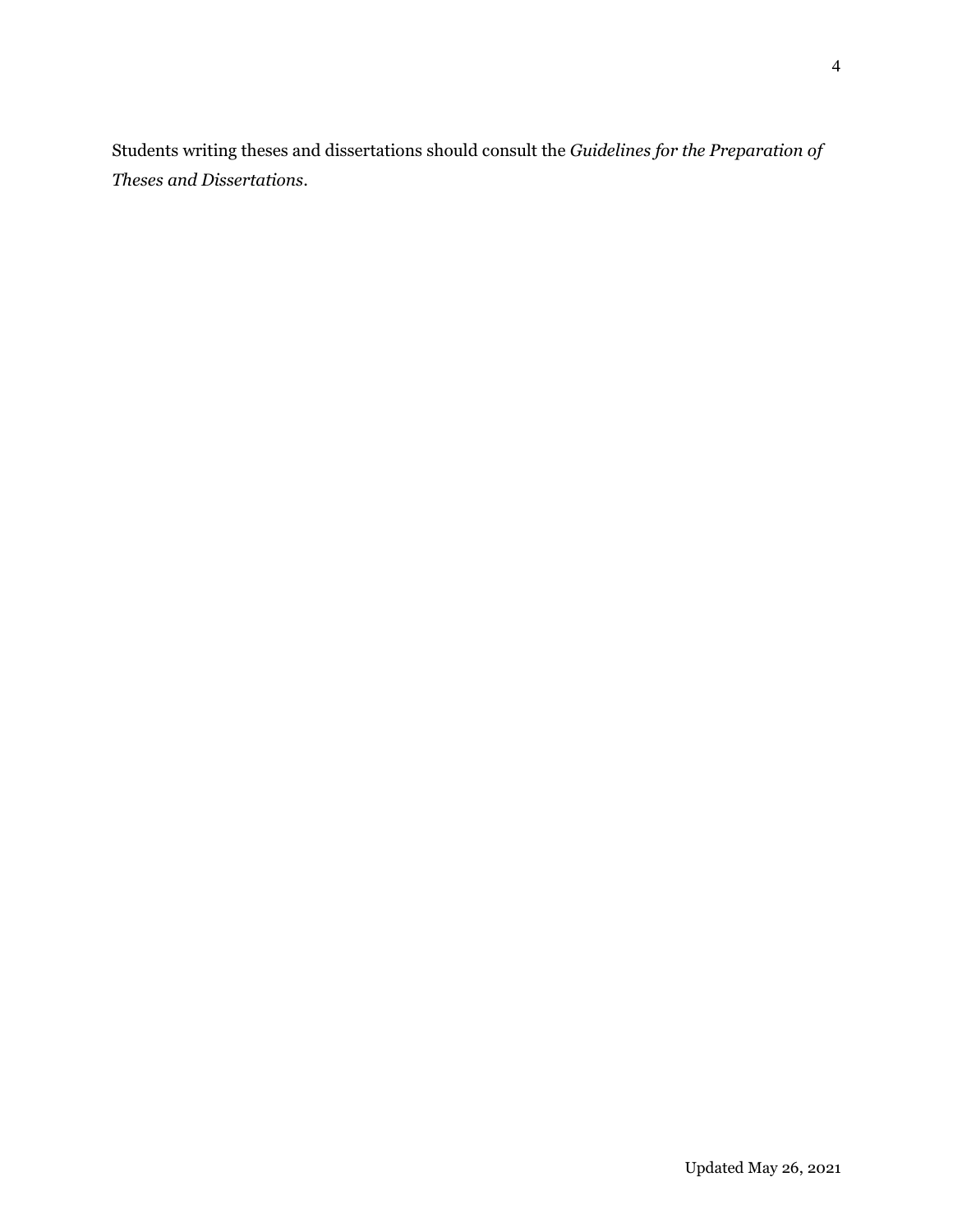# **Overview of the English Graduate Program**

<span id="page-8-1"></span><span id="page-8-0"></span>Our graduate program defines its primary responsibility as the professionalization of students seeking careers in and beyond academia. We understand our strong placement record as the outcome of a tradition that takes seriously the work of training students to conduct research, teach undergraduates, and manage complex projects requiring a variety of professional skills. Given the ever changing and always competitive job markets for candidates with advanced degrees in English, we commit ourselves as a department to continuously identify opportunities for professional development so that we, as a faculty, have the necessary experience to prepare students to pursue diverse career paths, even when those paths lead beyond teaching and research. We recognize this mission requires the department to further cultivate partnerships with the University's Centers for Excellence as well as unaffiliated cultural institutions that mutually benefit our community and our students. In light of the inevitable changes in the profession, we value those skills and aim to cultivate them in graduate students as one means of sustaining thought at the intersection of critical and creative practice.

## <span id="page-8-2"></span>**The M.A. and Ph.D. Generalist Degrees in English and American Literature**

Both the M.A. and Ph.D. degrees offered by the UL English Department are generalist degrees in English and American literature. While students acquire a broad expertise in literature, they may also pursue more specialized interests in fields that are particular departmental strengths. The broad base in literature, along with the teaching experience gained by graduate assistants, ensures that those who opt for academic positions will be qualified to teach in several areas in an English Department, while also being able to continue advanced research in their chosen area of expertise. For students who want to pursue their interests in specific areas, our department offers M.A. degree emphases and PhD degree concentrations so that, in addition to their generalist education, students may choose to focus a portion of their course of study in one area.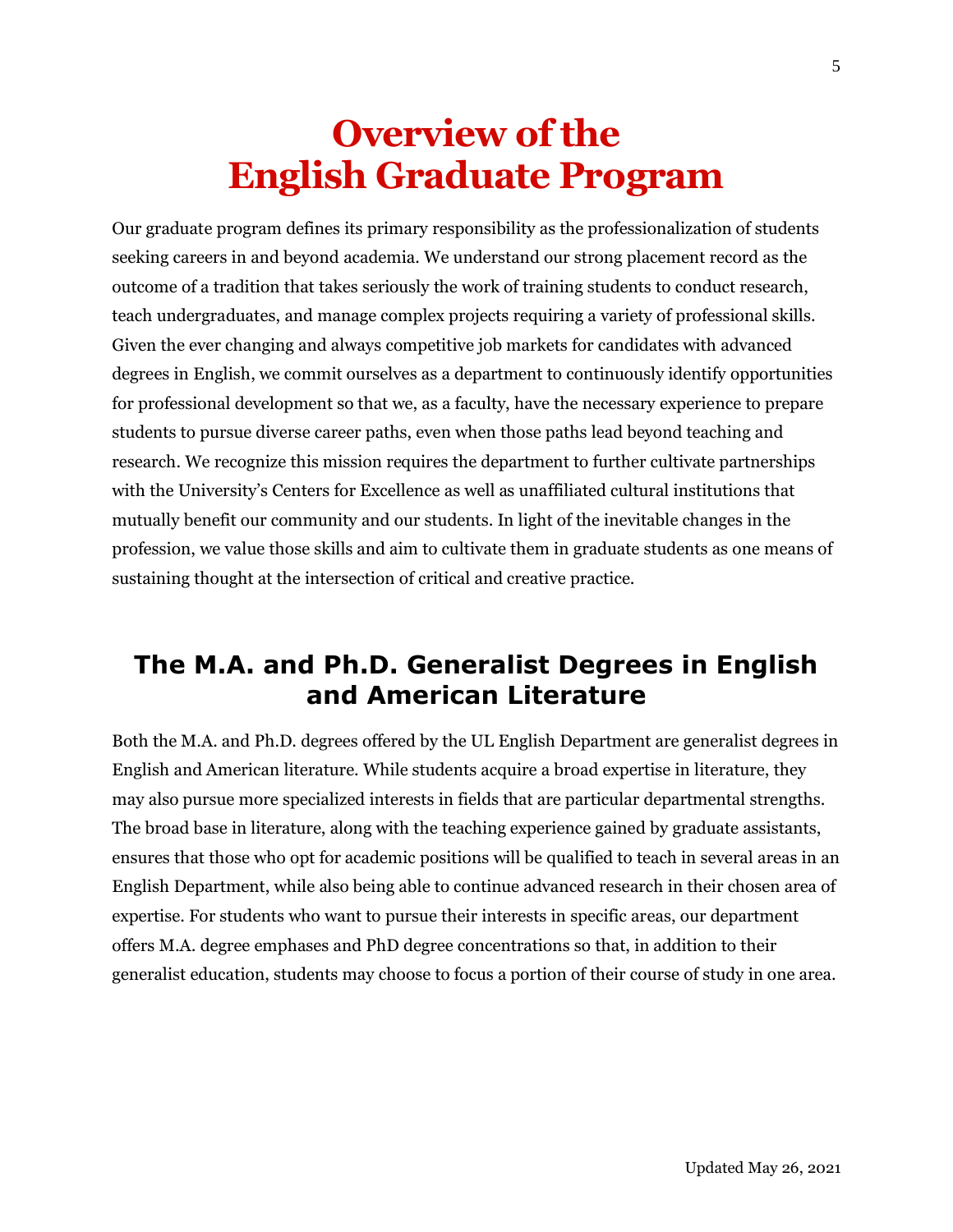### <span id="page-9-0"></span>**Emphases and Concentrations**

Students may pursue an M.A. with an emphasis in Literature & Culture, Folklore, Linguistics, Creative Writing, Rhetoric & Composition, TESOL; Teaching English to Speakers of Other Languages, or Professional Writing. Students may pursue a Ph.D. with a concentration in Literature & Culture, Creative Writing, Folklore, Linguistics, or Rhetoric & Composition. All concentrations require English 500 (Professional Colloquium), English 596 (Research Methods), and one course for the M.A. student and two courses for the Ph.D. student in linguistics, Old English or Middle English, or literary theory.

#### *Literature and Culture — M.A. and Ph.D.*

Students electing an M.A. with an emphasis in literature and culture must complete 15 hours of literature courses distributed over five of the eight British and American literary areas (see General M.A. requirements below). Electives may be taken outside the English Department. The hours should be selected to complement the English course work; generally, courses in history, political science, art, music, sociology, or anthropology are chosen. Students are advised to choose a committee as soon as possible, preferably within the first semester of graduate study.

#### *Creative Writing — M.A. and Ph.D.*

The graduate program in English with a primary emphasis in Creative Writing is designed for M.A. students with a serious interest in writing fiction, poetry, drama, or creative non-fiction, and for Ph.D. students who may wish to pursue a career in teaching creative writing or modern literature. Both are designed to produce generalists with credentials in creative writing.

M.A. students must take a minimum of 12 hours in literature courses distributed over four of the eight British and American literary areas and a minimum of 9 hours in 400- or 500-level creative writing workshops. At least half of the courses must be at the 500 and 600 level. They must also submit a substantial body of creative work (either in one genre or a mix of genres) with a theoretical introduction for thesis credit.

Ph.D. students must take a minimum of 51 hours above the baccalaureate in courses at the 400, 500, and 600 levels. Students must take at least 12 hours at the 500 level or above in literature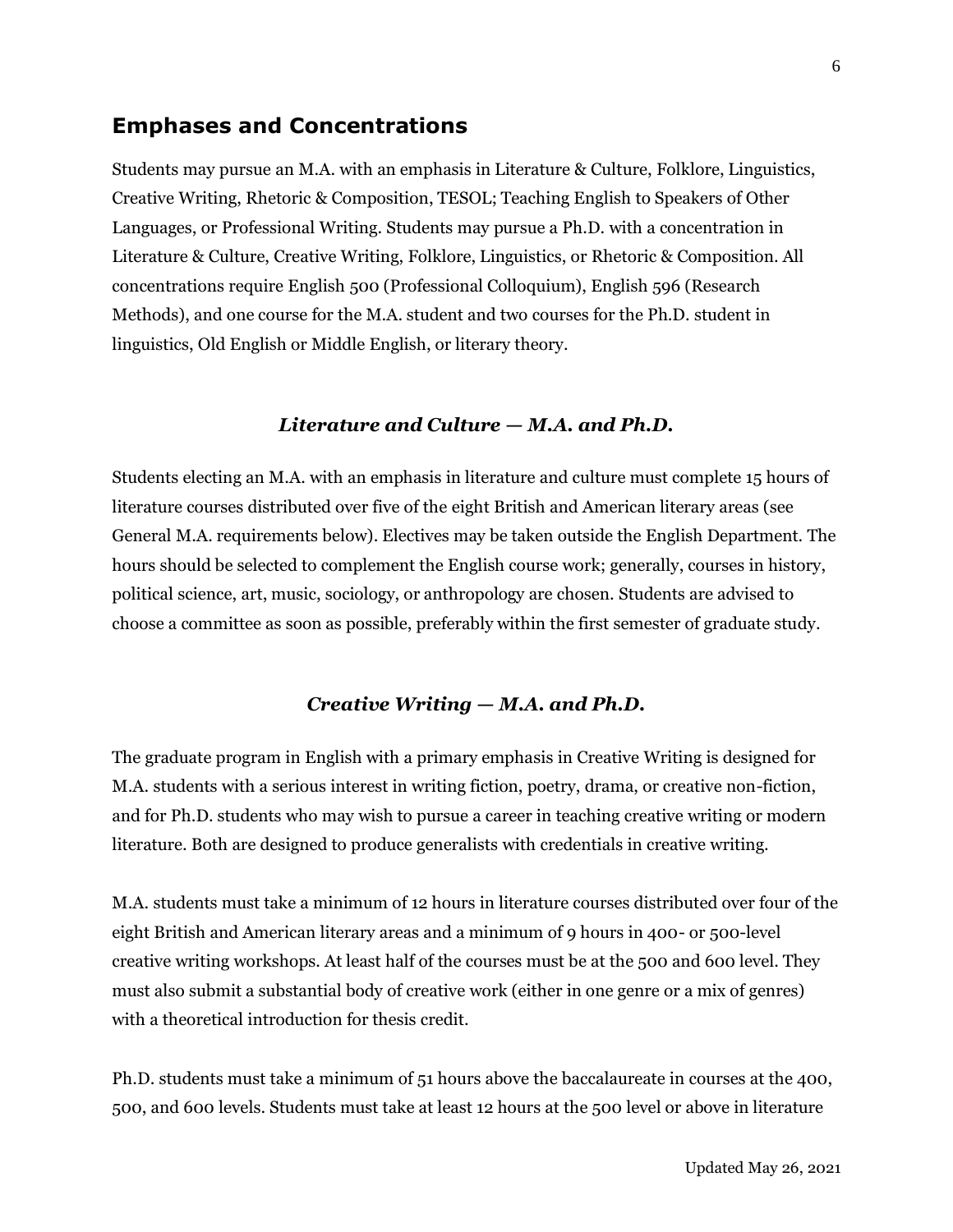courses; these courses must include one on American literature, one on British literature, and one on pre-1800 literature. A minimum of 9 hours in 400- and 500-level creative writing workshops in at least two different genres must be taken at UL while in the Ph.D. program. In addition, students must complete 24 hours of dissertation credit. To complete dissertation requirements the student must submit a substantial body of creative work with a theoretical introduction.

It is recommended that both M.A. and Ph.D. students have a formal reading of their creative work before the academic community prior to graduation and make substantial attempts to publish their original work.

#### *Folklore — M.A. and Ph.D.*

The student pursuing an M.A. in English with a Folklore concentration is required to take a minimum of 12 hours in literature courses, representing at least four of eight literary periods. Students taking the thesis option must take 9 hours of folklore courses; students taking the exam option must take at least 12 hours of folklore courses. Folklore courses may be selected from any appropriate course offered at the graduate level and may be drawn from departments as diverse as art, architecture, history, foreign languages, anthropology, sociology, and others. Courses from other departments at this university or other universities, however, must be approved by the Folklore Committee and the Graduate Coordinator. Students pursuing a folklore concentration may elect to write a thesis based upon library research or fieldwork.

Ph.D. students in English can, in consultation with the Folklore Committee and the Graduate Coordinators, design a course of study with an emphasis in folklore. The Ph.D. student with a folklore emphasis takes the primary exam in Folklore and writes a dissertation on a folklore topic that may be based on fieldwork.

Students interested in folklore studies are encouraged to become familiar with the Folklore Archives, the Center for Louisiana Studies, and the Louisiana Room collections in Dupré Library; all provide rich sources for research.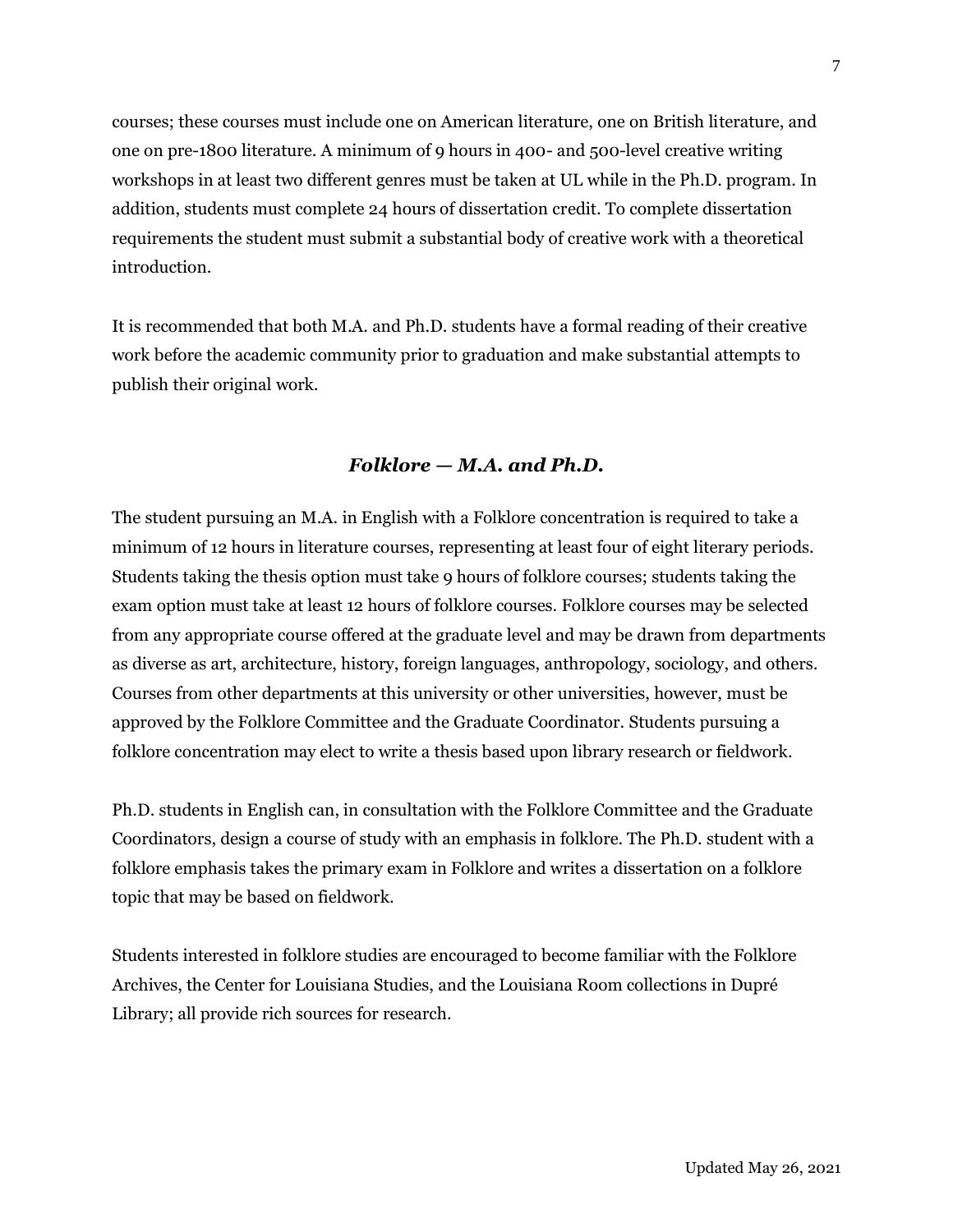#### *Linguistics — M.A. and Ph.D.*

The M.A. in English with a Linguistics emphasis is designed for students whose primary interests are in linguistics and applications of linguistic theory. Students who study linguistics at the M.A. level will have a strong background for Ph.D. programs in literature, rhetoric, or linguistics. The Ph.D. concentration in linguistics is designed to produce generalists with credentials in linguistics.

The M.A. student interested in studying linguistics is required to take a minimum of 12 hours in literature courses distributed over four of eight British and American literary periods, 12 hours from specified courses in linguistics, and 3 hours selected with the approval of the student's advisor. Students who do not wish to write a thesis for 6 hours credit must take an additional 3 hours selected in consultation with their advisors. Students are required to complete a minimum of 12 hours in literature courses; these courses must include one on American literature, one on British literature, and one on pre-1800 literature. Students must also take 18 hours in specified courses in linguistics, and 6 additional hours to be approved by the linguistics advisor from a selected list of courses. In addition, students complete 24 hours of dissertation credit. The primary exam of the Comprehensive Examinations is in linguistics; two of the three remaining secondary exams must be in British and American literary areas. The Ph.D. student writes a dissertation on a topic dealing with linguistics.

#### *Rhetoric & Composition — M.A. and Ph.D.*

The graduate program in Rhetoric is designed for students whose primary interests are in rhetoric and composition. Most of them plan to pursue a teaching career in composition and literature or to direct writing programs at the secondary or university level. Several curricula are available at the M.A. level and Ph.D. level.

The M.A. student interested in studying rhetoric is required to take a minimum of 12 hours in literature courses distributed over four of eight literary periods, and 9 hours from specified courses in rhetoric. Students who wish to write a thesis will take 30 hours of course work (including 12 in literature and 9 in rhetoric) and write the thesis for 6 hours of credit. Students are required to take 12 hours at the 500 level or above in literature courses; these courses must include one on American literature, one on British literature, and one on pre-1800 literature.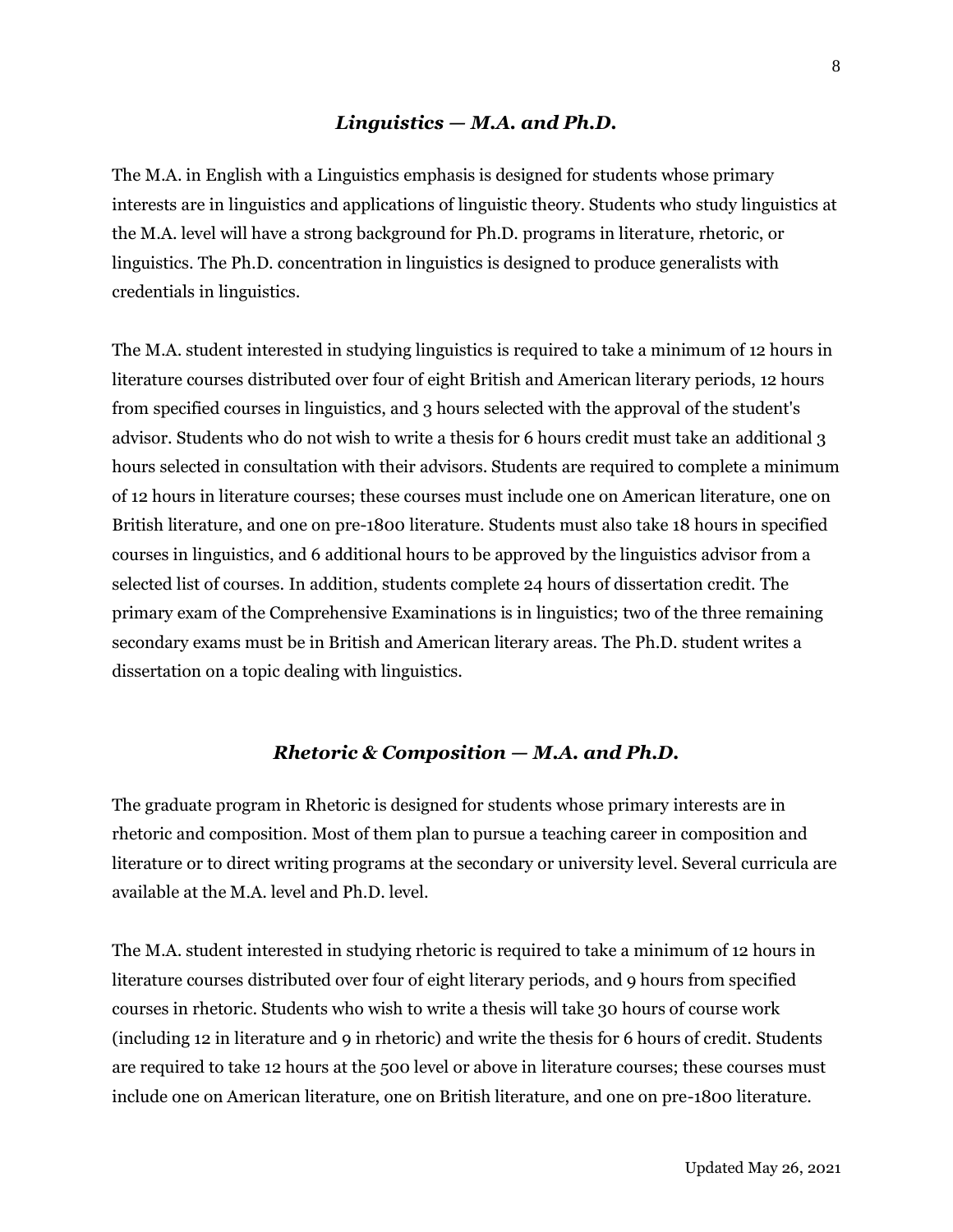Students must also take 9 hours in specified courses in linguistics and rhetoric, and 15 hours to be selected from a wide variety of courses dealing with language and composition. In addition, students must complete 24 hours of dissertation credit. The primary examination of the Comprehensive Exams is in rhetoric; one secondary is in linguistics or folklore, and the other two secondary exams cover literary periods. The Ph.D. student writes a dissertation on a topic dealing with rhetoric or composition theory.

Ph.D. students who choose a secondary concentration in rhetoric must take 9 hours of rhetoric courses and successfully complete a secondary Comprehensive Examination in rhetoric.

A reading list useful to students preparing for the Comprehensive Exams is available from members of the rhetoric faculty.

#### *Professional Writing – M.A. Only*

The M.A. with a professional writing concentration is designed primarily for students interested in pursuing a career in technical writing. For the non-thesis option, 33 hours of course work are required; 30 hours of course work plus 6 hours of thesis for the thesis option. Other courses are chosen from technical writing, non-fiction writing, rhetoric, and creative writing. In addition, students will prepare a professional portfolio of original work representing their writing skills and areas of specialization. The portfolio must be approved by the advisory committee before the oral examination. Students enrolled in the Professional Writing 4+1 program may earn graduate credit for up to 9 credit hours of 400 (G) courses in professional writing taken while an undergraduate.

#### *TESOL: Teaching English to Speakers of Other Languages – M.A. Only*

The student pursuing the M.A. with a concentration in Teaching English to Speakers of Other Languages must complete ENGL 506, ENGL 452, ENGL 561, ENGL 562, and ENGL 563. In addition, the student takes a minimum of 9 additional hours in linguistics and completes either a teaching practicum or a research thesis.

Positions advertised both in the U.S. and abroad recommend a degree in Linguistics or in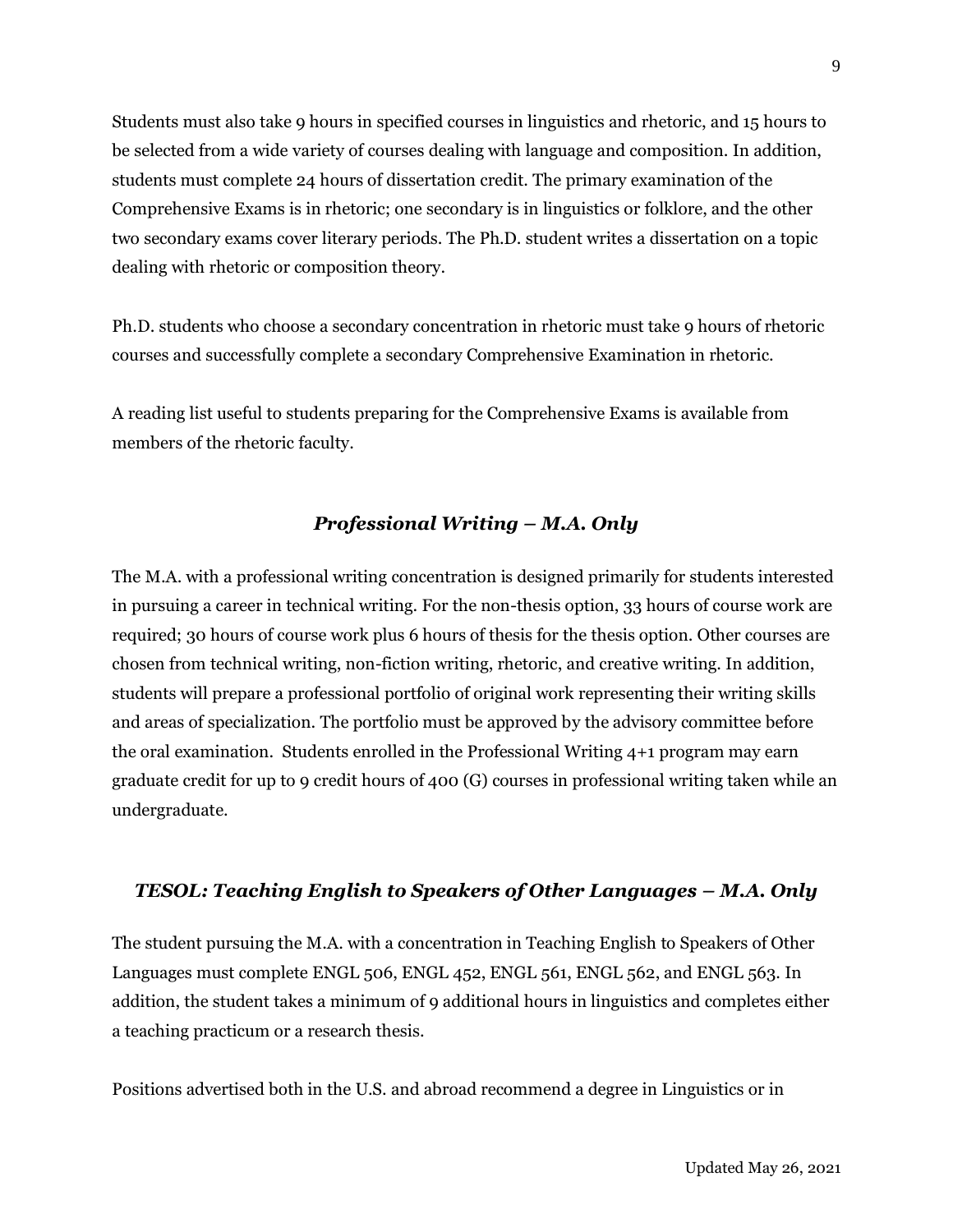<span id="page-13-0"></span>TESOL, but a secondary concentration and experience are often accepted, both for teaching language skills and for teaching literature.

# **The M.A. Program**

## **M.A. General Course Requirements**

<span id="page-13-1"></span>The M.A. in English has both thesis and non-thesis options. With the exception of TESOL, the non-thesis option requires 33 hours of course work plus 3 exam hours; the thesis option requires 30 course work hours plus 6 thesis hours. Both thesis and non-thesis TESOL options require a total of 33 hours (27 hours of course work plus 6 hours of either practicum or thesis).

With the exception of TESOL students, all students must take English 596, usually in their first semester.

With the exception of TESOL students, all students must take English 500, a non-credit Professional Colloquium, their first two semesters.

At least half the required courses (a minimum of 15 hours) must be at the 500 or 600 level.

With the exception of TESOL and Professional Writing students, all students must take at least one course at the 400 or 500 level from four of the following literary periods:

- **•** English Literature to c. 1500 (BL1)
- English Literature of the Renaissance (BL2)
- English Literature of the Restoration and Eighteenth Century (BL3)
- British Literature of the Nineteenth Century (BL4)
- **EXECUTE:** British Literature c. 1900 to the Present (BL<sub>5</sub>)
- $\blacksquare$  American Literature to 1865 (AL1)
- American Literature from 1865 to 1945 (AL2)
- American Literature from 1945 to the Present (AL3)

Students must complete at least one course in linguistics, Old or Middle English, or Theory.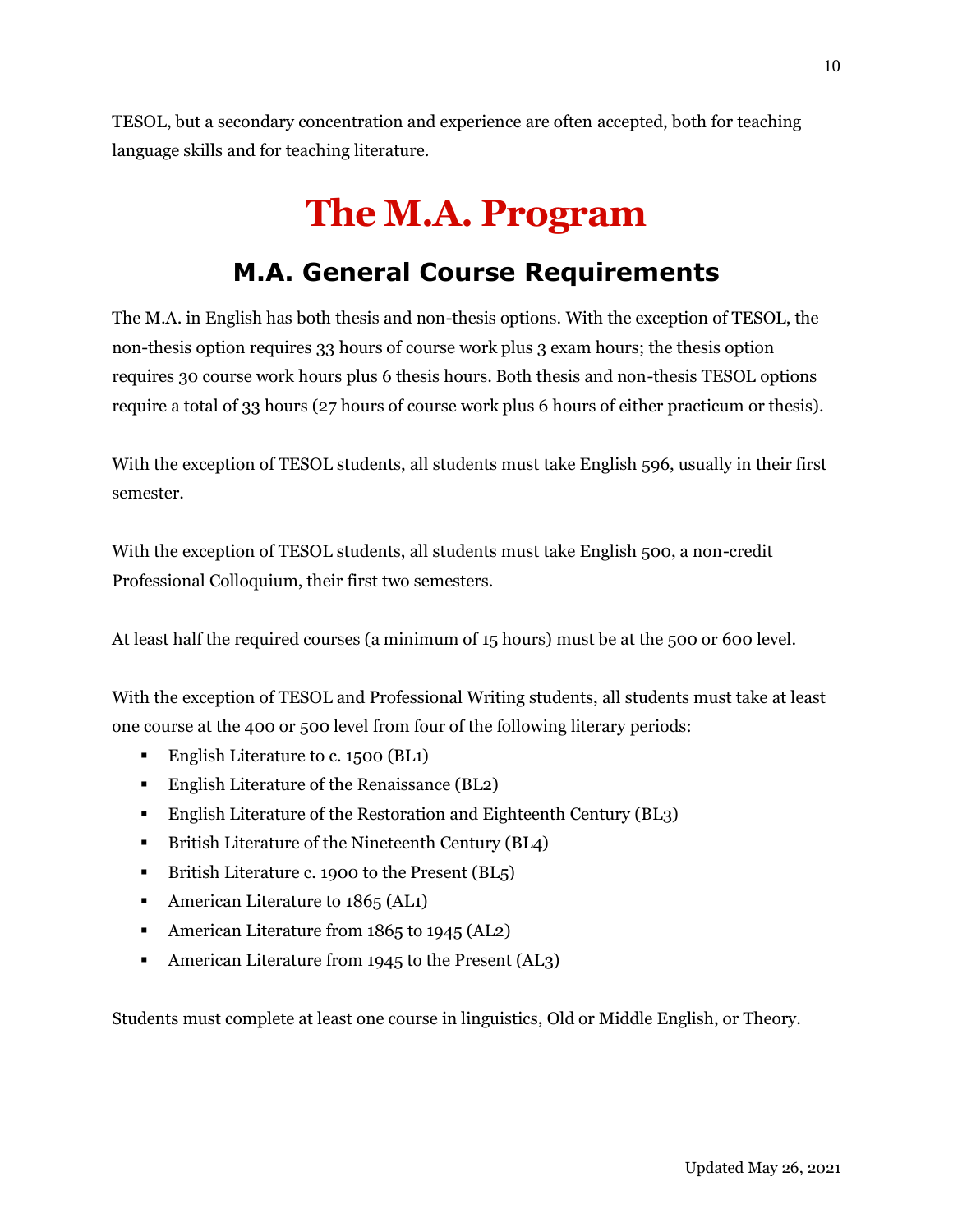Graduate Assistants, in addition to the courses listed above, must complete the pedagogy courses, English 501 and 509. English 501 is usually taken in the second semester, 509 in the third and fourth. English 509 hours do not count toward degree requirements.

## **M.A. Exam Committee**

<span id="page-14-0"></span>After completing 12 hours of course work, the Master's student will file for candidacy with the Graduate School using an Application for Admission to Candidacy for the Master's Degree form. This form requires the signatures of a chair and at least two other graduate faculty members chosen by the student. They will constitute the student's M.A. Exam Committee. After submitting the candidacy form, changes are possible if the student wishes to make them later in his or her program.

The principal functions of this committee are to compile and grade Component II of the written M.A. Exams and conduct the oral portion of the exam (see below). Since Component II is based largely on the student's course work, committee members are usually professors who have taught the student in graduate classes.

## **M.A. Thesis Option**

<span id="page-14-1"></span>M.A. students may choose to write a thesis instead of taking the M.A. exam. The student who chooses the thesis option will form a thesis committee in place of an M.A. Exam Committee (as described above). The chair of the thesis committee becomes the principal advisor for the candidate, directs the thesis, and conducts the oral exam, which is largely a thesis defense. The student prepares a thesis prospectus in consultation with the director and submits it for approval to the committee. The Graduate School does not receive a copy of the thesis prospectus.

## **M.A. Language Requirement**

<span id="page-14-2"></span>The language requirement for M.A. students consists of demonstrating a reading knowledge of one language other than English.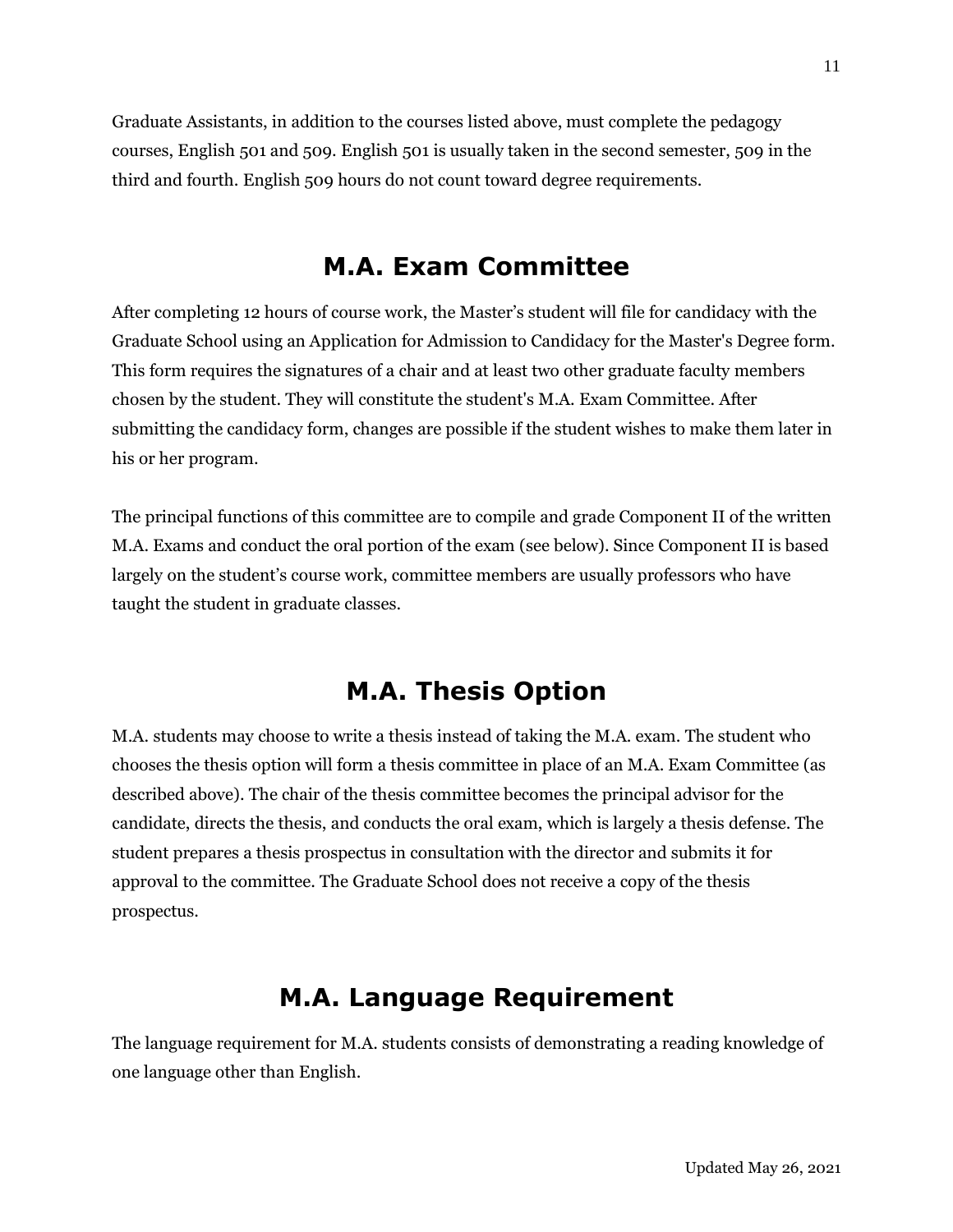This language can be Modern or pre-Modern and spoken or signed. When relevant to a student's research, computer programming languages can also be approved by the Graduate Appeals Committee.

A reading knowledge of Old English can be demonstrated by completing 4 semester hours at the graduate (500-600) level, within the last six years prior to entering the graduate program in English at UL Lafayette. The coursework may of course be taken while the student is attending UL Lafayette.

For the other languages, this requirement may be met in one of the following ways: passing a translation examination in the target language administered once each semester by the UL Lafayette Modern Languages Department [this may not be possible for some languages]; or

- A. passing with a grade of C or better the intermediate level course in the target language (e.g., at UL Lafayette a 202 course or an equivalent as approved by the Graduate Coordinator) within the last six years prior to entering the graduate program in English at UL. The course work may of course be taken while the student is attending UL Lafayette.
- B. having a first language other than English. In this case, successful entry into the program through the Graduate School's TOEFL (or equivalent testing) admissions process will fulfill the requirement.
- C. having completed a degree at a university where the language of instruction was not English.

M.A. students must satisfy the language requirement prior to taking the Comprehensive Exams.

In all cases, the student is responsible for arranging the necessary testing. Arrangements to take the UL Lafayette Modern Languages Department's tests should be made very early in the semester of the anticipated test by contacting the Modern Languages Department.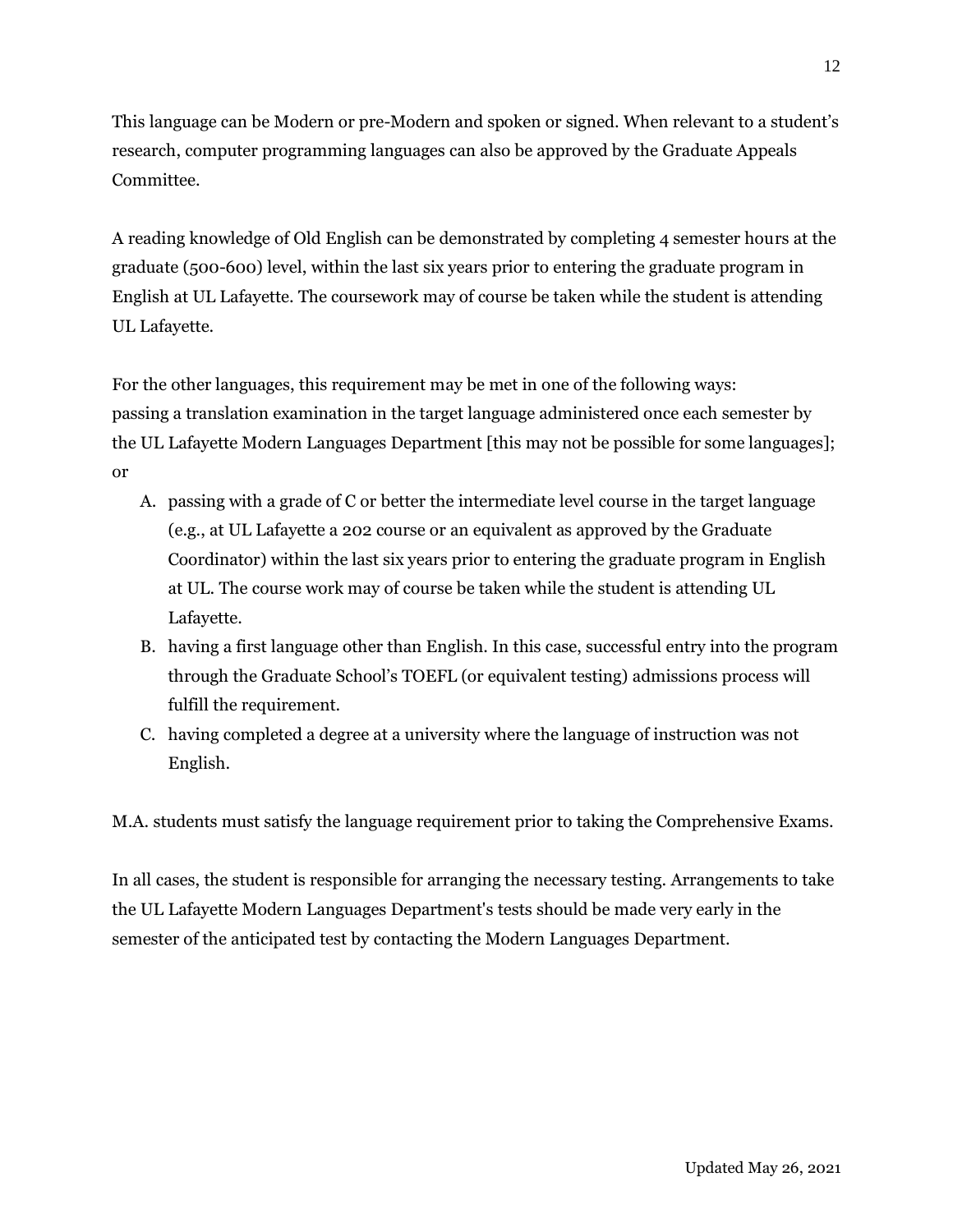## **M.A. Comprehensive Exams**

### <span id="page-16-1"></span><span id="page-16-0"></span>**Application for Examination**

During the first month of the fall and spring semesters of each year, the Graduate Coordinator for Continuing Students will query all eligible graduate students to determine which of them plan to take the M.A. Exams at the scheduled time that semester. In writing and by the date indicated in the query, students must indicate their intent. (See eligibility requirements below.) Failure to comply with this requirement will normally make students ineligible for examination that semester. M.A. Exams are not offered in the summer session.

When students are within 6 to 9 hours of completing the 36 hours required for the M.A., and have completed their foreign language requirement, they may schedule their exams.

## <span id="page-16-2"></span>**Guidelines for Components of the Exam**

#### *General Exam*

The M.A. exam is required of all M.A. degree candidates who do not write a thesis. It has two written components comprised of one long (90-minute) essay for each component, and an oral exam of approximately 60 minutes. Component I of the written part of the exam, to be designed and read by members of the M.A. examination committee at large, tests the candidate's ability to analyze a brief literary text that may or may not be known to him or her. (See under Section 2 below). Component II consists of one long (90-minute) essay question designed and graded by the individual candidate's chosen three-person examination committee. Component II tests the candidate's ability to synthesize an important corpus of inquiry from his or her course work towards the MA. The concluding oral examination is usually conducted by the same threeperson committee that oversees written component. The oral examination requires the candidate to respond to questions of both analysis and synthesis. In the case of students writing a thesis, the oral exam will mainly be a defense of the thesis.

#### *Written Component I*

This portion of the examination is compiled with the help of all members of the standing department M.A. Examination Committee. Each committee member, assigned to cover one of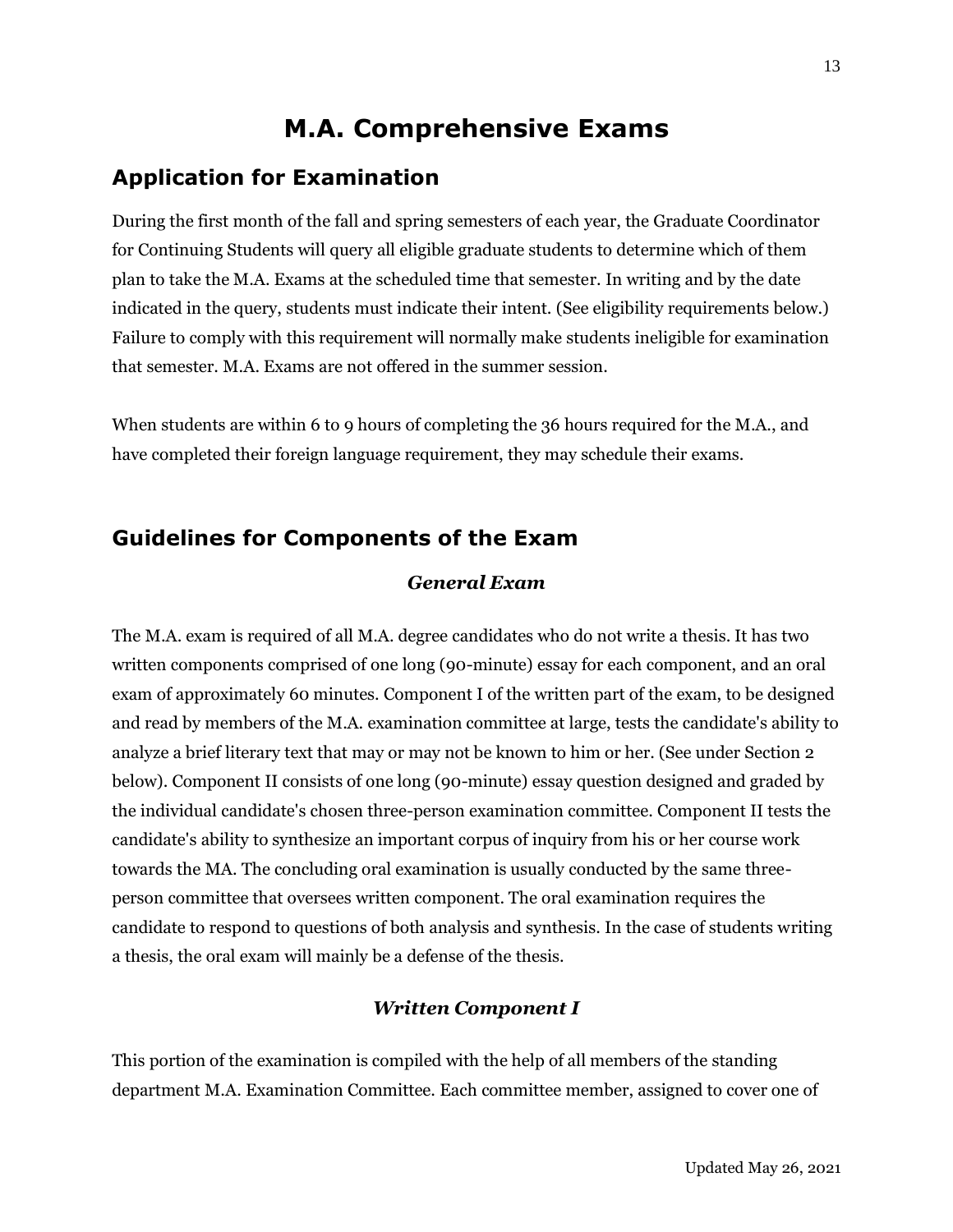the areas of literary study, submits to the committee chairperson a brief literary text from his or her area. The chair of the departmental M.A. Examination Committee posts all the texts one week before the exam, then chooses three texts to present to M.A. candidates as Component I of the written examination.

Candidates have the option to respond by analyzing one text or comparing and contrasting two texts in a substantial (90-minute) essay. The organization, focus, and development of this analytical essay is the candidates' responsibility and will be a factor in evaluating their performance. They might, for example, discuss the passage(s) in the context of literary or intellectual movements, point out innovations in style or theme, discuss textual problems or controversies, or attempt a thorough explication du texte, with close attention given to language, style, point of view, images, and metaphors, as well as themes. Candidates will be expected in the course of their essay to apply to the text at least three literary and/or theoretical terms from a good, brief, standard handbook of literary terms, such as Abrams's A Glossary of Literary Terms, in the current edition. (Some examples of eligible terms: figures of speech, rhetorical devices, particular genres, theoretical concepts, literary movements, historical concepts, particular topoi or motifs, specific literary forms, prosodic devices, etc. The examinee chooses the terms to be addressed, three or more, especially fitting and illuminating for the examination text, and shows good command of those terms in his or her response to the question. This requirement presupposes familiarity with a handbook that treats basic technical vocabulary of literary study.

#### *Written Component II*

In this part of the written examination the candidate selects and responds with a substantial (90-minute) essay to any one of three questions presented by the three-person examination committee which the candidate has chosen from the departmental graduate faculty at large. Examiners from Component I, members of the departmental M.A. Examination Committee, may also serve as examiners for Component II as the individual candidate may desire. For the Component II and the oral examination (see below), candidates should choose examiners who have guided them in at least one graduate course, who share their special interests, and who are therefore specially qualified to examine them.

In Component II of the written examination, candidates respond to questions of synthesis from their M.A. course work as a whole or from a significant number of their courses. For example,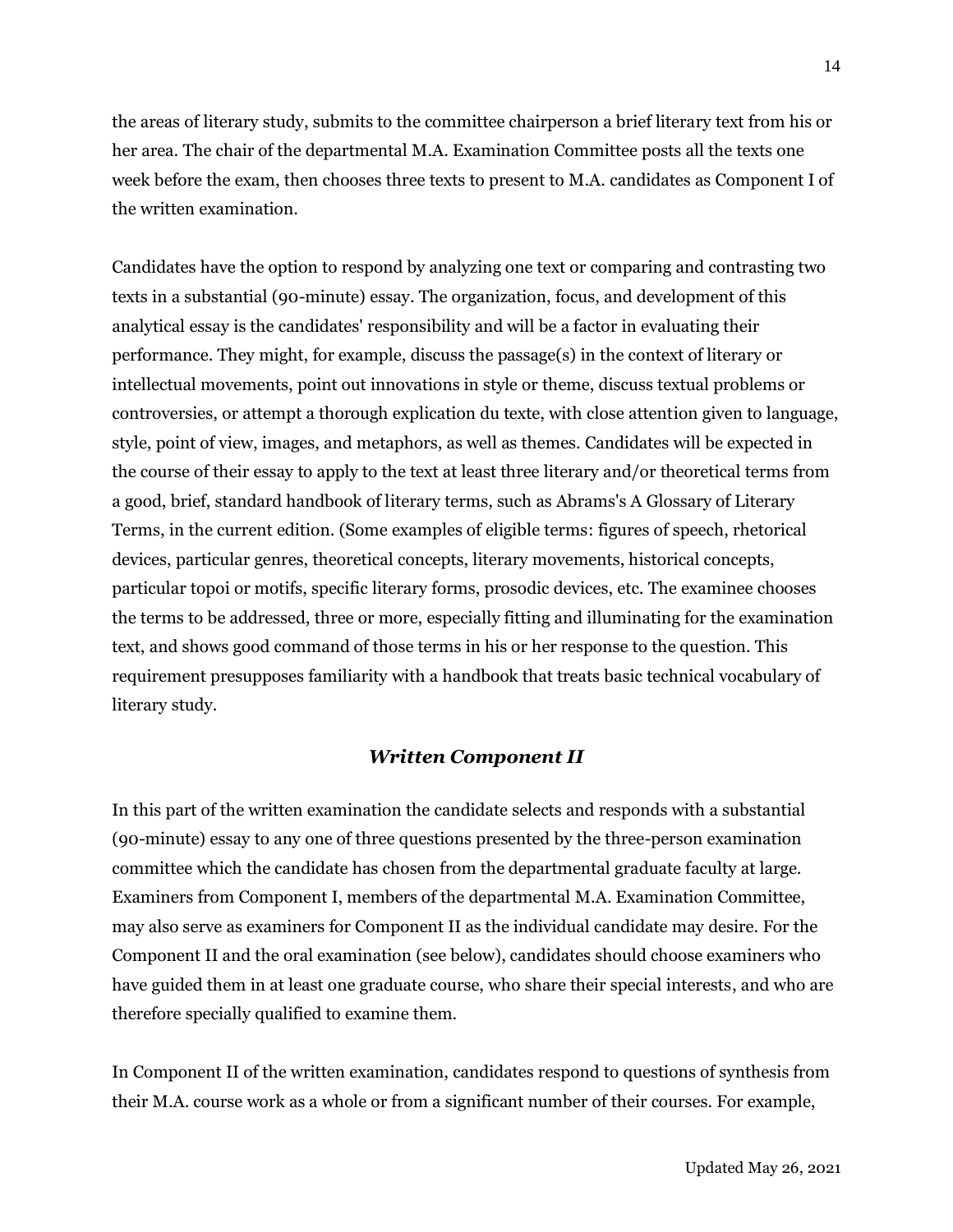questions in Component II may require candidates to survey an idea or a problem in English or American literature or through several historical periods of literature.

#### *Grading Procedures of Written Components*

Component I of the written examination will be graded anonymously and holistically by three members of the M.A. Examinations Committee; two of the three must pass it. Results will then be collated with readers' comments by the chair of the committee and passed on to the Graduate Coordinator.

Component II will be graded by the individual student's M.A. Exam Committee; two of the three must pass it; then the chair of the departmental M.A. Examinations Committee will tabulate results and readers' comments and forward them to the Graduate Coordinator for Continuing Students. Final results will be pass, fail, or pass with distinction. A majority of readers must independently pass an exam with distinction before that result will be given.

The Graduate Coordinator for Continuing Students will notify the students and the chairs of their respective M.A. Committees of the examination results.

#### *The Oral Exam*

Students must pass both components of the written examination before scheduling the oral component. The Chair of the M.A. Committee will contact the student and all committee members before setting the date and time of the exam. The one-hour oral examination, which is comprehensive in scope for those not writing a thesis, will be conducted by the student's M.A. committee, normally the three readers of written Component II (see above). In the oral examination the candidate may be asked (1) to clarify or expand some points from Component 2 of the written examination; and (2) to explore some areas of the candidate's study not covered in the written examination.

Candidates who have chosen to write an M.A. thesis can expect that thesis to be the major focus of the oral examination. Thesis writers should consult the Graduate School's booklet Guidelines for the Preparation and Submission of Theses, Dissertations, and Synthesis Projects (Fall 2017).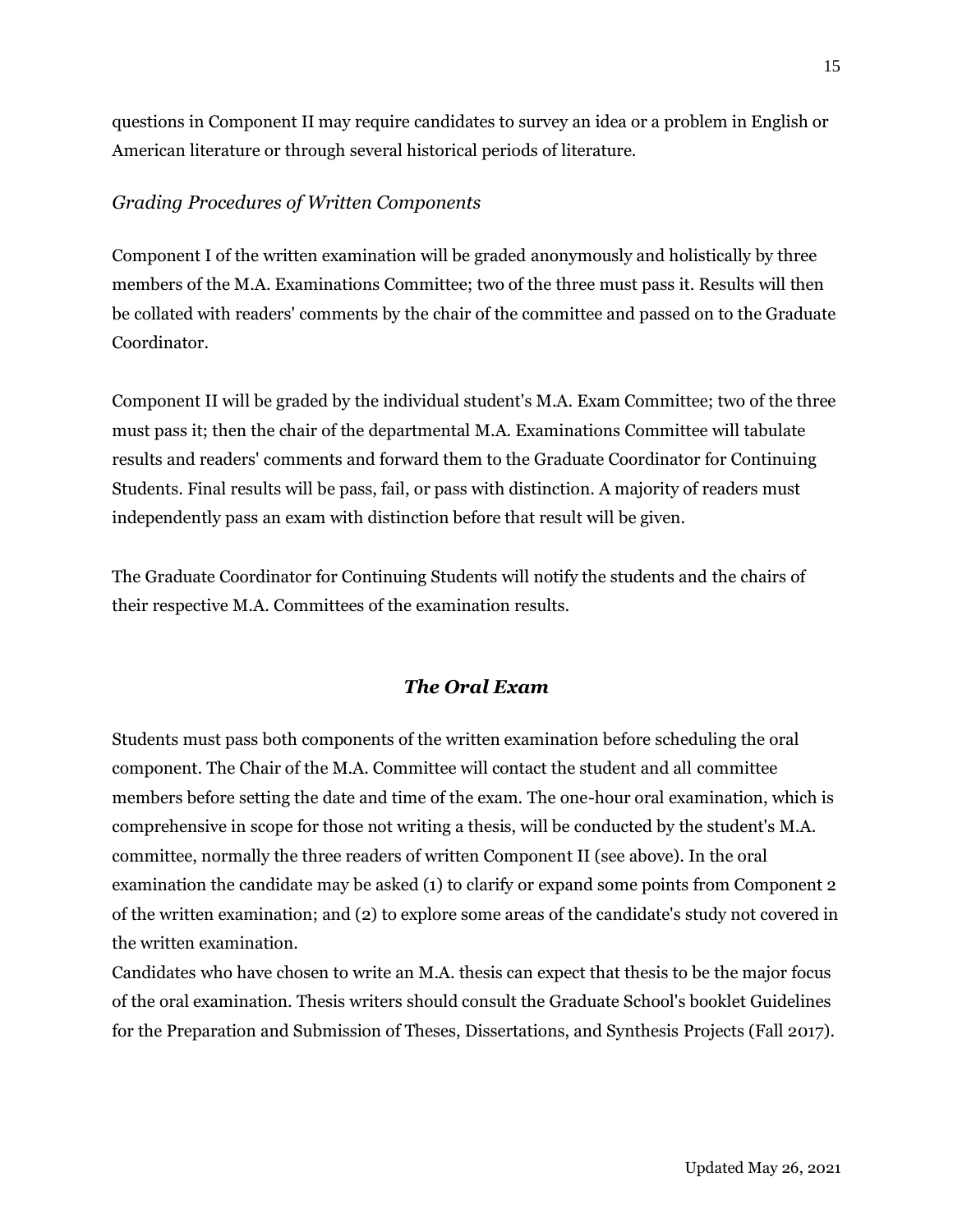The Graduate School forms for the M.A. are signed at the oral exam; both copies are returned to the Graduate School usually by the student immediately after the completion of the exam.

### <span id="page-19-0"></span>**Failed M.A. Exams**

Students who pass one written component and fail the other are not required to retake the passed component. Students who fail their M.A. exams should consult with the Graduate Coordinator and with their M.A. Committee for procedures to follow. As per Graduate School requirements, no candidate will be permitted to take a comprehensive exam a third time.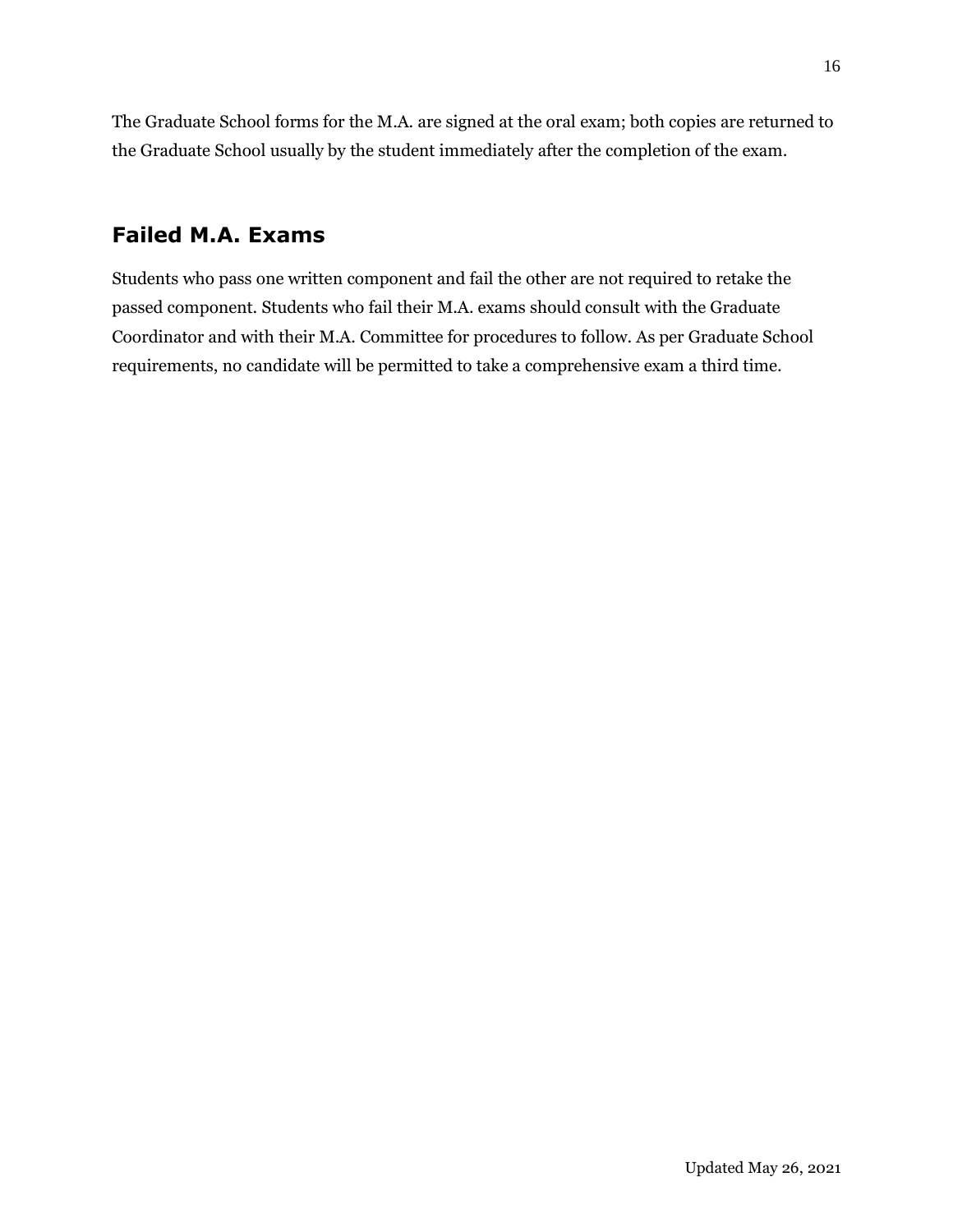# **The PH.D. Program**

# **The Ph.D. Preliminary Advisor**

<span id="page-20-1"></span><span id="page-20-0"></span>Each student entering the doctoral program will be assigned a Preliminary Advisor, who (in addition to the Graduate Coordinator) advises the student until the Dissertation Director and Dissertation Committee are selected.

The responsibilities of the Preliminary Advisor will be: 1) to meet with the student at the beginning of his or her first semester and assist him or her in filling out a tentative Plan of Study form (which can be found at the English Graduate Studies Information and Resources Moodle page), the advisor making sure to recommend courses which will complete the student's requirements and prepare him or her for the Ph.D. Comprehensive Exams; 2) to consult with the student in the preparation of appeals (e.g., foreign language requirements) to the Departmental Graduate Appeals Committee; 3) to consult with the student regarding proposals for content of genre and open topic exams and to sign the resultant petition before its submission to the Ph.D. Examinations Committee (see Guidelines for Open Topic Exams below); 4) to assist the student in any other useful manner, e.g. selecting an area of specialization and a dissertation committee.

The Preliminary Advisor may also advise the student for course selection each semester and release the student's advising hold on ULink. This advisor may also sign the annual Ph.D. Progress Report Form, which must be handed in to the Graduate School every Spring before the student can register for the following semester or summer session.

The duties of the Ph.D. Preliminary Advisor formally end when the student has selected a dissertation committee and submitted the appropriate appointment form to the Graduate Dean for approval. By this time, the student's dissertation director is her/his principal advisor.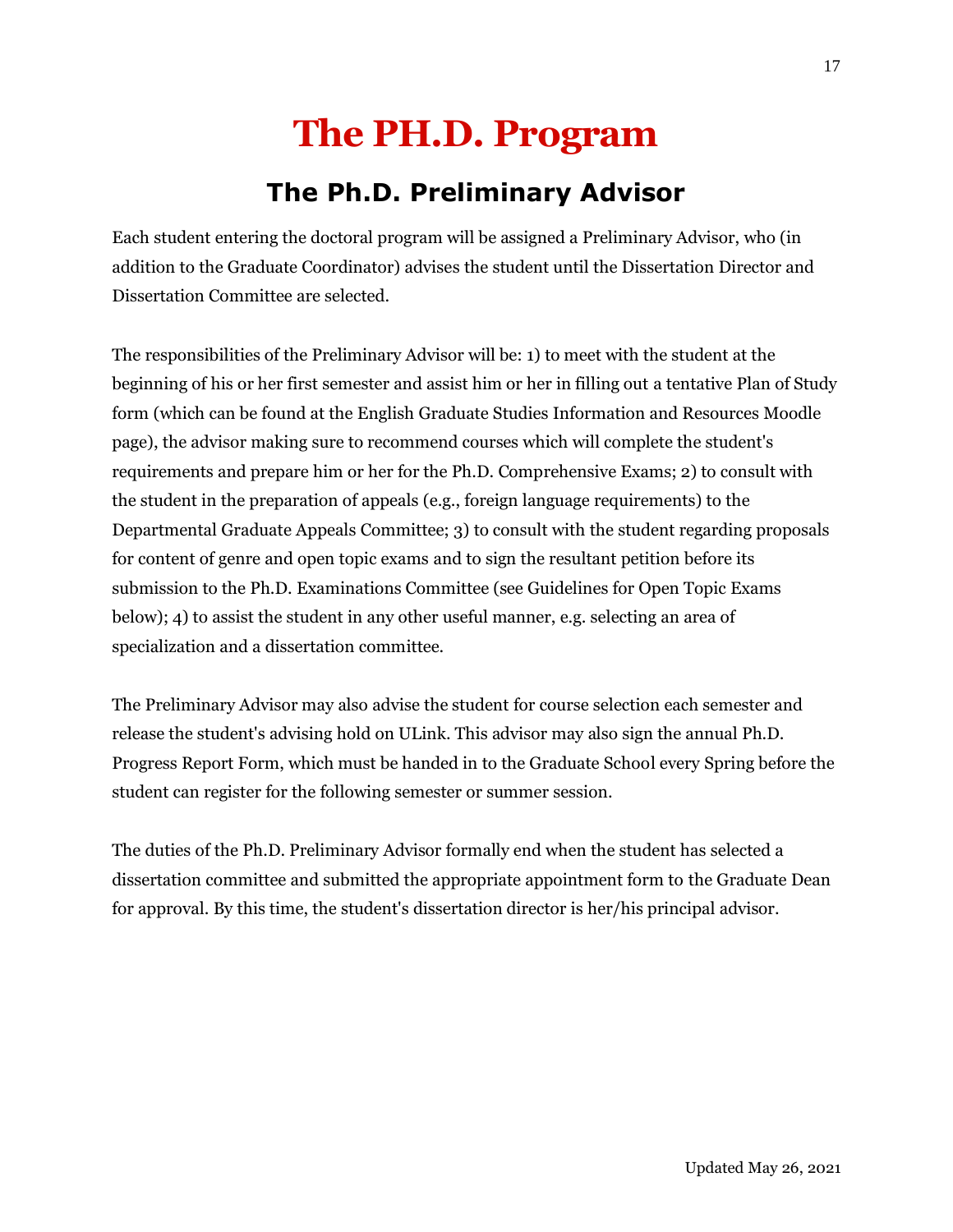# **Ph.D. Language Requirements**

<span id="page-21-0"></span>The foreign language requirement for Ph.D. students may be fulfilled through either option A or option B below:

- A. Demonstrating a reading knowledge of two languages other than English appropriate to the intended research field of the student.
- B. Demonstrating advanced reading competency in one language other than English appropriate to the intended research field of the student.

These languages can be Modern or pre-Modern and spoken or signed. When relevant to a student's research, computer programming languages can also be approved by the Graduate Appeals Committee.

A reading knowledge of Old English can be demonstrated by completing 4 semester hours at the graduate (500-600) level, within the last six years prior to entering the graduate program in English at UL Lafayette. The coursework may of course be taken while the student is attending UL Lafayette.

A reading knowledge of other languages can be demonstrated by:

- A. passing a translation examination in the target language administered once each semester by the UL Lafayette Modern Languages Department [this may not be possible for some languages]; or
- B. passing with a grade of C or better the intermediate level course in the target language (e.g., at UL Lafayette a 202 course or an equivalent as approved by the Graduate Coordinator) within the last six years prior to entering the graduate program in English at UL. The course work may of course be taken while the student is attending UL Lafayette.
- C. completing successfully the language requirement in an M.A or other post-baccalaureate program.

Advanced reading competency in Old English can be demonstrated by passing with a grade of B or better 6 semester hours at the graduate (500-600) level, within the last five years prior to entering the graduate program in English at UL Lafayette. The coursework may of course be taken while the student is attending UL Lafayette.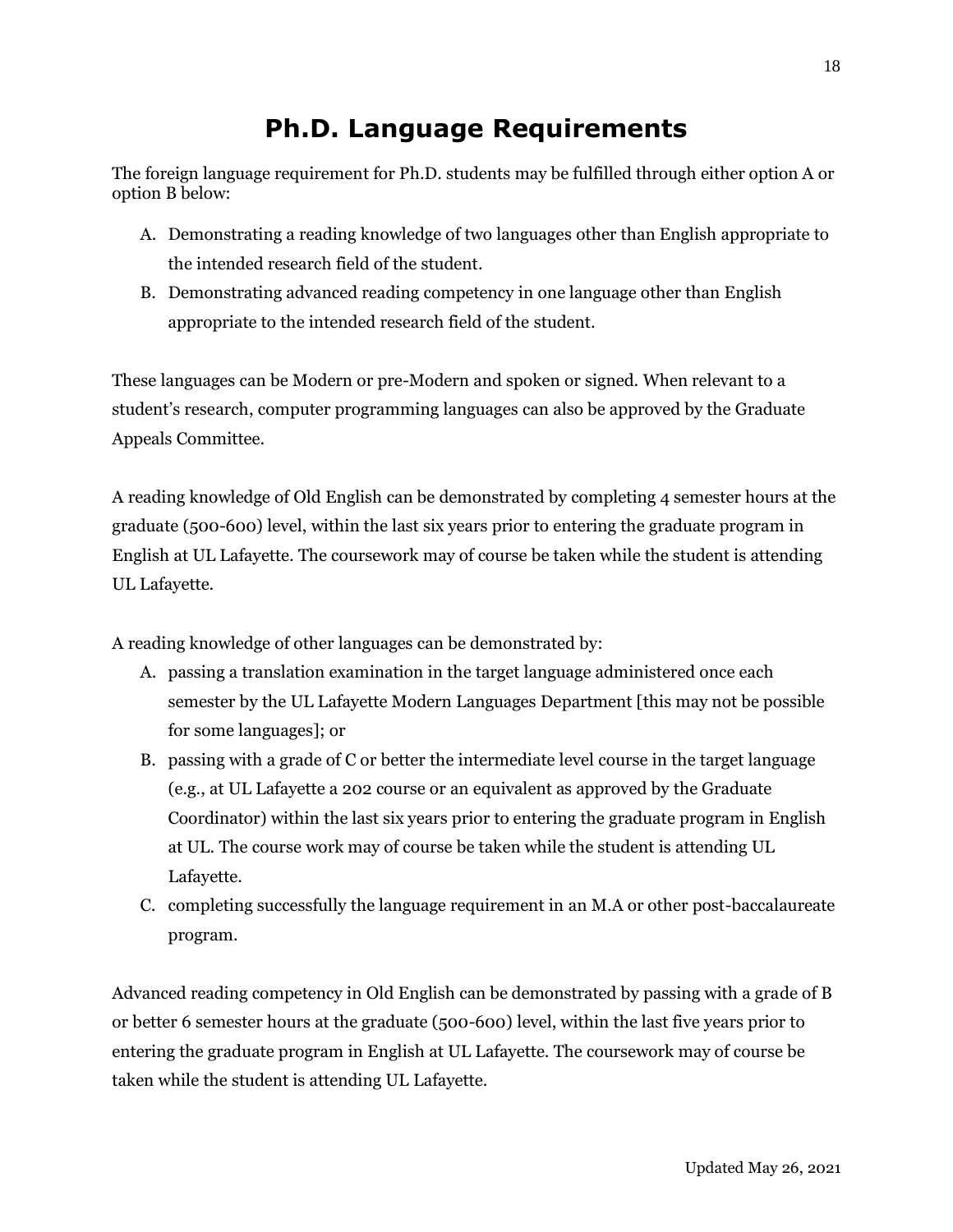Advanced reading competency in other languages can be demonstrated by:

- A. passing an advanced translation examination designed and administered by the UL Lafayette Modern Languages Department.
- B. passing with a grade of B or better 9 semester hours in the target language at the junior or senior (300-400) level, or 6 hours at the graduate (500-600) level, within the last five years prior to entering the graduate program in English at UL Lafayette. These courses may of course be taken while the student is attending UL Lafayette.
- C. having a first language other than English. In this case, successful entry into the program through the Graduate School's TOEFL (or equivalent testing) admissions process will fulfill the requirement.
- D. having completed a degree at a university where the language of instruction was not English.

Ph.D. students must satisfy the language requirement prior to taking the Comprehensive Exams.

In all cases, the student is responsible for arranging the necessary testing. Arrangements to take the UL Lafayette Modern Languages Department's tests should be made very early in the semester of the anticipated test by contacting the Modern Languages Department.

## **Ph.D. General Course Requirements**

<span id="page-22-0"></span>All students, regardless of concentration, must meet the following requirements: Complete at least 12 hours of 5/600-level literature courses from Ph.D. Exam Areas in English, British, and American Literature (as listed below):

- At least one course must be on American literature, and at least one must be on British literature;
- At least one course must be on pre-1800 literature;
- The remaining courses can be any 5/600-level literature courses;
- Complete English 596 or an approved equivalent;
- Complete six hours of courses in Old or Middle English or linguistics or literary theory (any combination);
- **Complete 51 hours of course-work beyond the baccalaureate, with at least 24 post-M.A.** credit hours in this department by the semester before examinations are scheduled. At least 30 hours must be at the 500 or 600 level;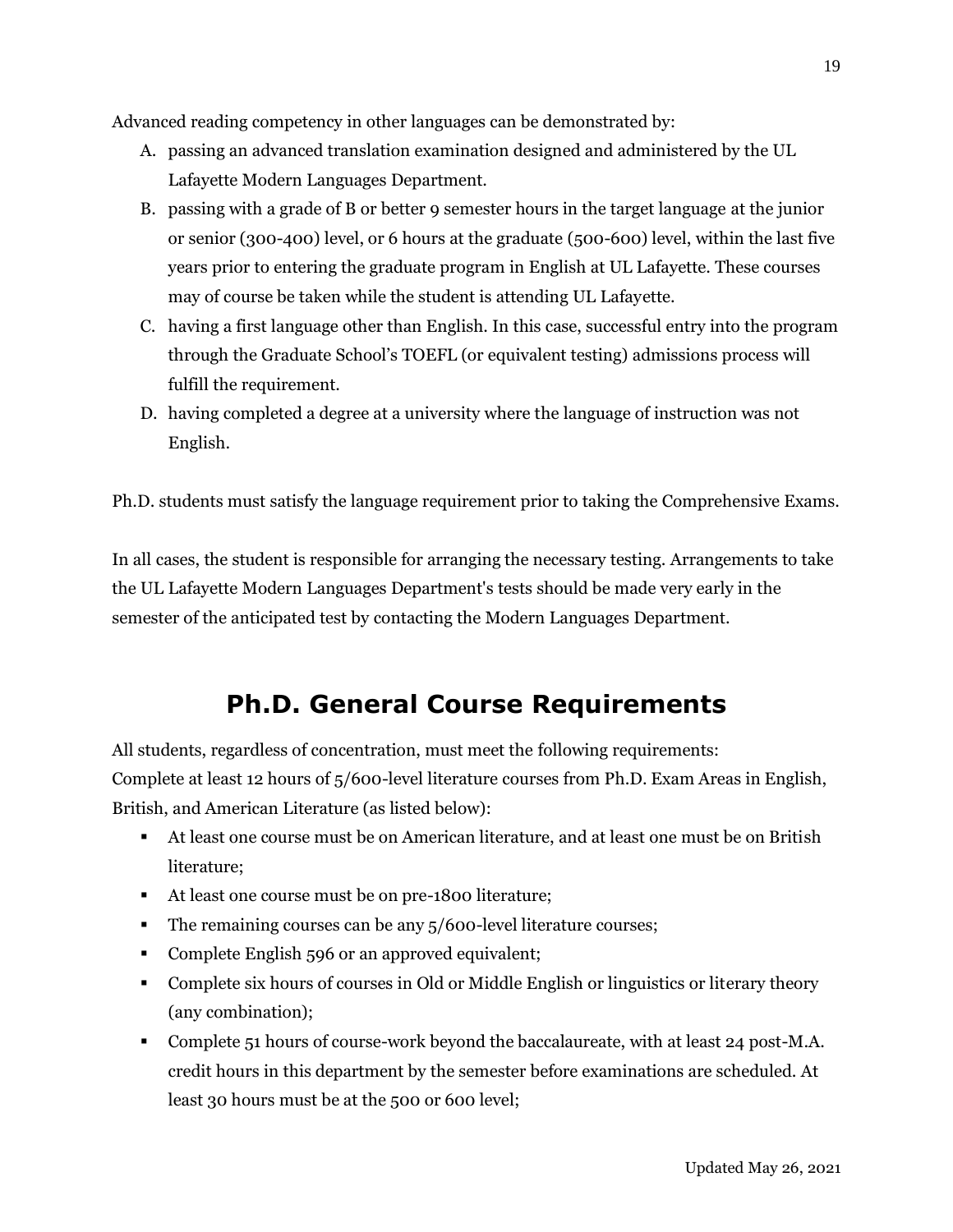- As stated in the Academic Catalog, all degree requirements must be completed within seven calendar years following admission to a Ph.D. program; Admission is defined as the first semester the student is enrolled as a Ph.D. student at the University of Louisiana at Lafayette;
- Fulfill the necessary foreign language requirement (see above).

All Ph.D. students are urged to plan early and continuously, with the help of graduate advisors and the Graduate Coordinator, and to take adequate course work before their written examinations. They are also urged to familiarize themselves with the format and content of sample examinations (available from the department secretary) in both their primary and secondary areas.

# <span id="page-23-0"></span>**Ph.D. Comprehensive Exams (For Students Who Entered Prior to Fall 2020)**

N.B.: students who entered the program in Fall 2020 or after should contact their advisor for the comprehensive exams rules that apply to them.

Students must have started their comprehensive exams by their fifth semester in the program. Students may opt to sit for their written PhD examinations all in one semester or across two consecutive semesters, excluding the summer semester, after having met all course and language requirements. Exam candidates are expected to complete their primary and secondary exams within one calendar year of the date of their first exam attempt.

Copies of previously administered examinations are kept on file in the English Department office and may be requested from the secretary for perusal. They may be photocopied, and originals must be returned to the secretary.

The chair of the PhD exam committee will distribute the names of faculty offering PhD comprehensive exams and the areas covered (including open topics) to both the faculty at large and to all graduate students via departmental listservs and memos one week after the exam assignments have been distributed to graduate faculty examiners. The role of the faculty member in the exam is not to be disclosed. Each examiner is allowed to discuss such issues as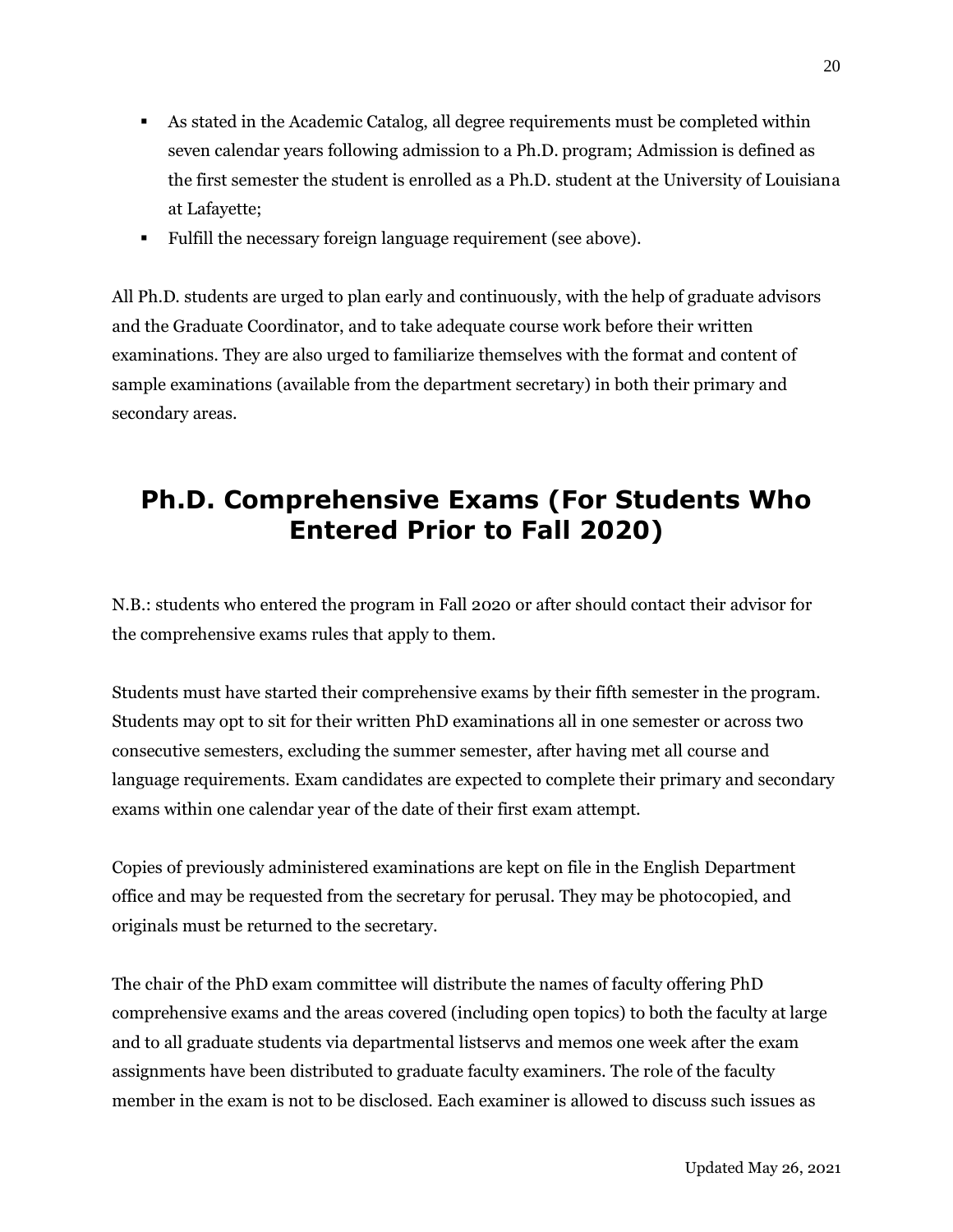exam coverage and evaluation with graduate students in such manner as that faculty member deems professionally appropriate up to the day that examination is given. No discussion of the exam will take place after the exam has been taken until the official exam results have been released to the examinees by the graduate coordinator.

## <span id="page-24-0"></span>**Application for Examination**

Each fall and spring semester, the Chair of the PhD Exam Committee will query all eligible Ph.D. students to determine which of them plan to take the Ph.D. Comprehensive Exams in the following semester, excluding the summer term. In writing and by the date indicated in the query sent out by the Graduate Assistant to the Ph.D. Exam Committee Chair, students must declare one primary and three secondary areas in which they elect to be examined, and the schedule option they have elected to follow (one or two semester examination period). Students electing to take their examinations over a two-semester period must commit to which examinations will be taken in each term. Students electing the two-term process have the option of completing 6 extra coursework hours in lieu of one minor exam; such an election must also be declared by this time. Students will not be permitted to change their exam declaration after their examination process has begun. Students wishing to be examined in an Open Topic are reminded that only their previously approved Open Topic exams may be tested (see Guidelines for Open Topic Exams). Failure to comply with these requirements will normally make students ineligible for examinations that semester.

## <span id="page-24-1"></span>**Ph.D. Exam Areas**

All Ph.D. students must take area examinations in four of the following:

- English Literature to c.1500 (BL1)
- English Literature of the Renaissance (BL2)
- English Literature of the Restoration and Eighteenth Century (BL3)
- British Literature of the Nineteenth Century (BL4)
- British Literature from c.1900 to the Present (BL5)
- **•** American Literature to 1865 (AL1)
- American Literature from 1865 to 1945 (AL2)
- American Literature from 1945 to the Present (AL3)
- **•** Literary Theory (LTC)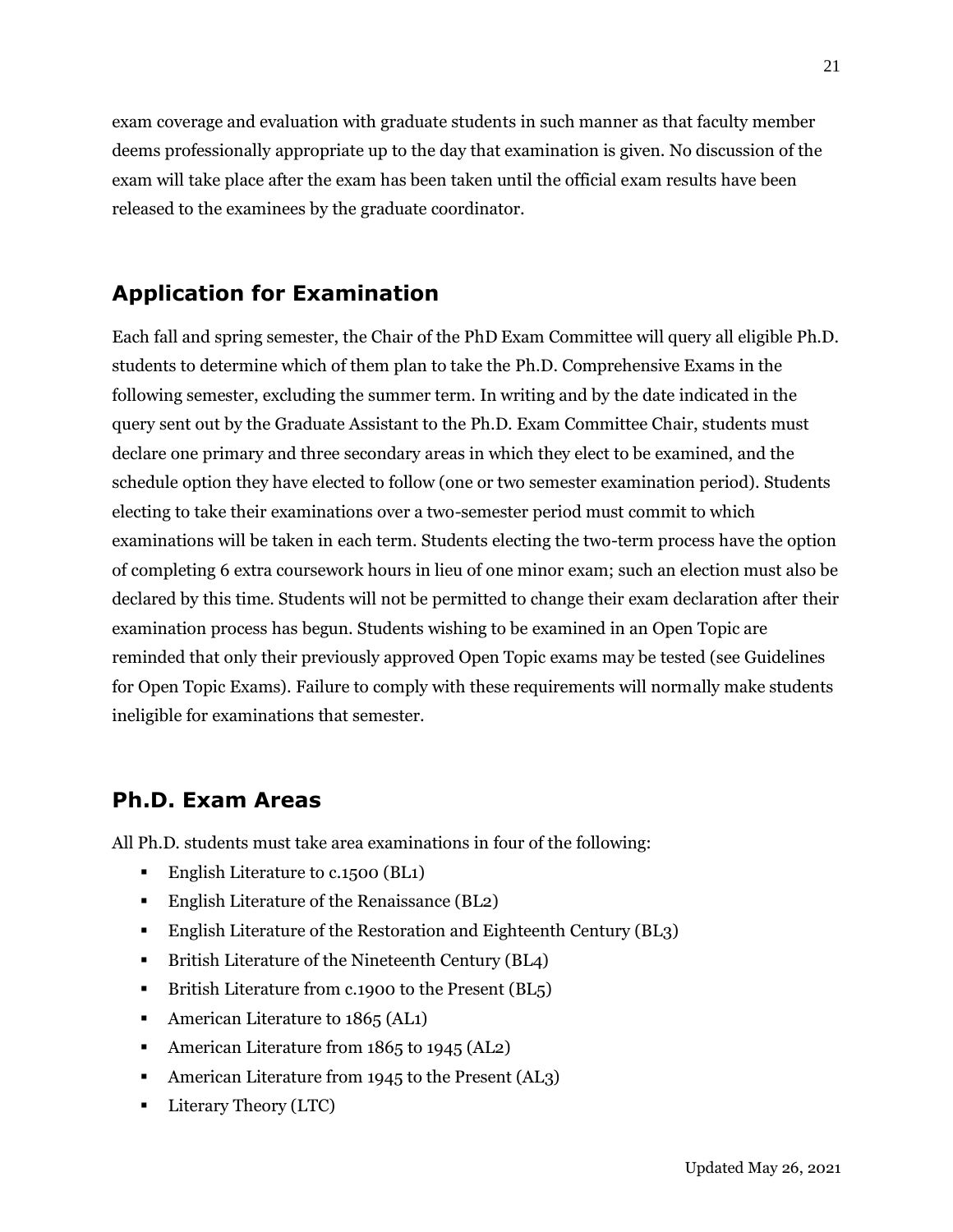- Rhetoric and Composition Studies (RCS)
- Linguistics (LIN)
- Folklore Studies (FLK)
- **•** Africana Literature and Theory (AAS)
- Children's Literature (CLS)
- Creative Writing Studies (CWS)\*
- Southern Literary Studies (SLS)
- **•** Drama (DRA)\*
- **•** Feminist Theory and Criticism (FTC)
- Narrative Film (NFS)
- Speculative Fiction (SFF)
- World Literatures (WLS)
- Open Topic (XTE)<sup>\*</sup>

\*Note: a student cannot do a Creative Writing Studies exam in the same genre as an exam on the history of that genre.

### <span id="page-25-0"></span>**Coursework Exam Option for One Minor Exam**

Students who choose the coursework exam option must take two additional graduate courses in one of their secondary exam areas instead of sitting for an exam. No more than one of these courses may be at the 400-level. Students must earn a B or better in these "Coursework Exam" classes. This requirement may not be satisfied by independent study courses. Both of these courses must be taken at UL Lafayette. These additional courses do not count towards the coursework credit hours required for the degree; instead they will substitute for one exam area. This substitution means that in addition to the regular requirements listed in their concentration's Plan of Study, students who choose this option are required to take two additional classes in one of the areas as listed above. This coursework area may not be an Open Topic and may not overlap with other exam areas. Some areas may have further restrictions for this coursework option; students should consult with the Graduate Coordinator for Continuing Students or a member of the faculty who teaches in that area for details. Students may declare their Coursework Exam Area at any time after beginning the program. Students should be advised that relevant courses may not always be available. Students who choose the coursework option may take either the exam courses of the extra 6 hours of coursework at any time up to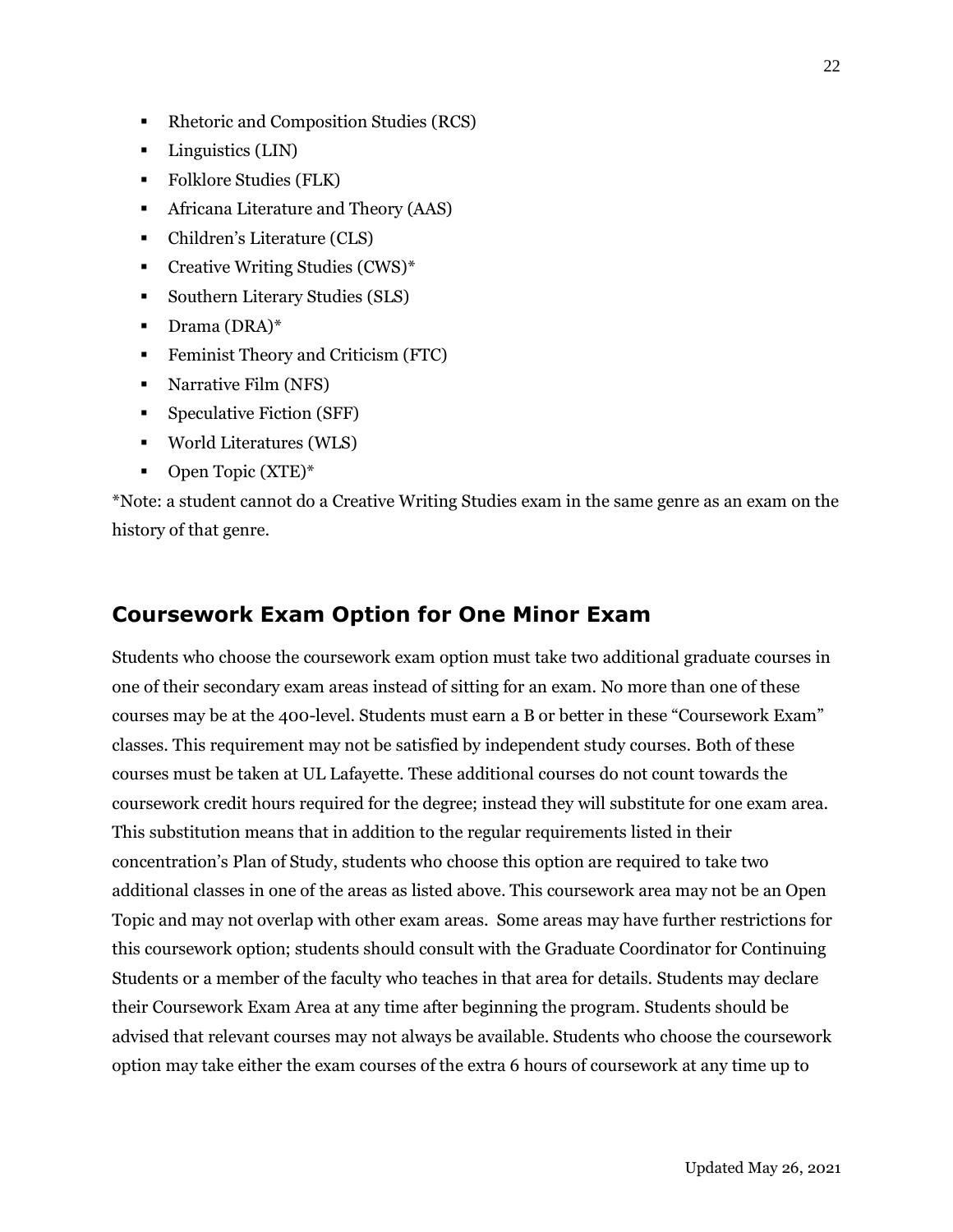and including their last exam semester. These extra six hours of coursework will not begin the exam clock.

## <span id="page-26-0"></span>**Rules for Ph.D. Exam**

Ph.D. students in all concentrations must pass one primary examination from the above list. A primary concentration is defined as the student's area of primary interest, the area in which the student expects to write a dissertation.

All Ph.D. students must also pass three five-hour written secondary examinations. A secondary concentration is defined as a declared area of interest that may (but need not) have some relation to the primary concentration and that the student hopes to teach at the undergraduate level. No area should offer identical primary and secondary exams.

All PhD students, regardless of concentration, must complete at least two exams in British and/or American Literature (BL1-5 and/or AL1-3). For students in literary studies, both British and American standard areas must be represented.

Ph.D. students in the Rhetoric concentration must pass a primary examination in Rhetoric, one five-hour secondary written examination in Linguistics or Folklore, and two five-hour secondary written examinations in British and/or American Literature. Students preparing to take the Rhetoric examination, primary or secondary, must obtain a reading list from the members of the rhetoric faculty. The request for the list should be made at least by the time students notify the Graduate Coordinator of their intention to take the Rhetoric examination.

Ph.D. students in the Linguistics concentration must take a primary examination in Linguistics.

Ph.D. students in the Folklore concentration must take a primary examination in Folklore.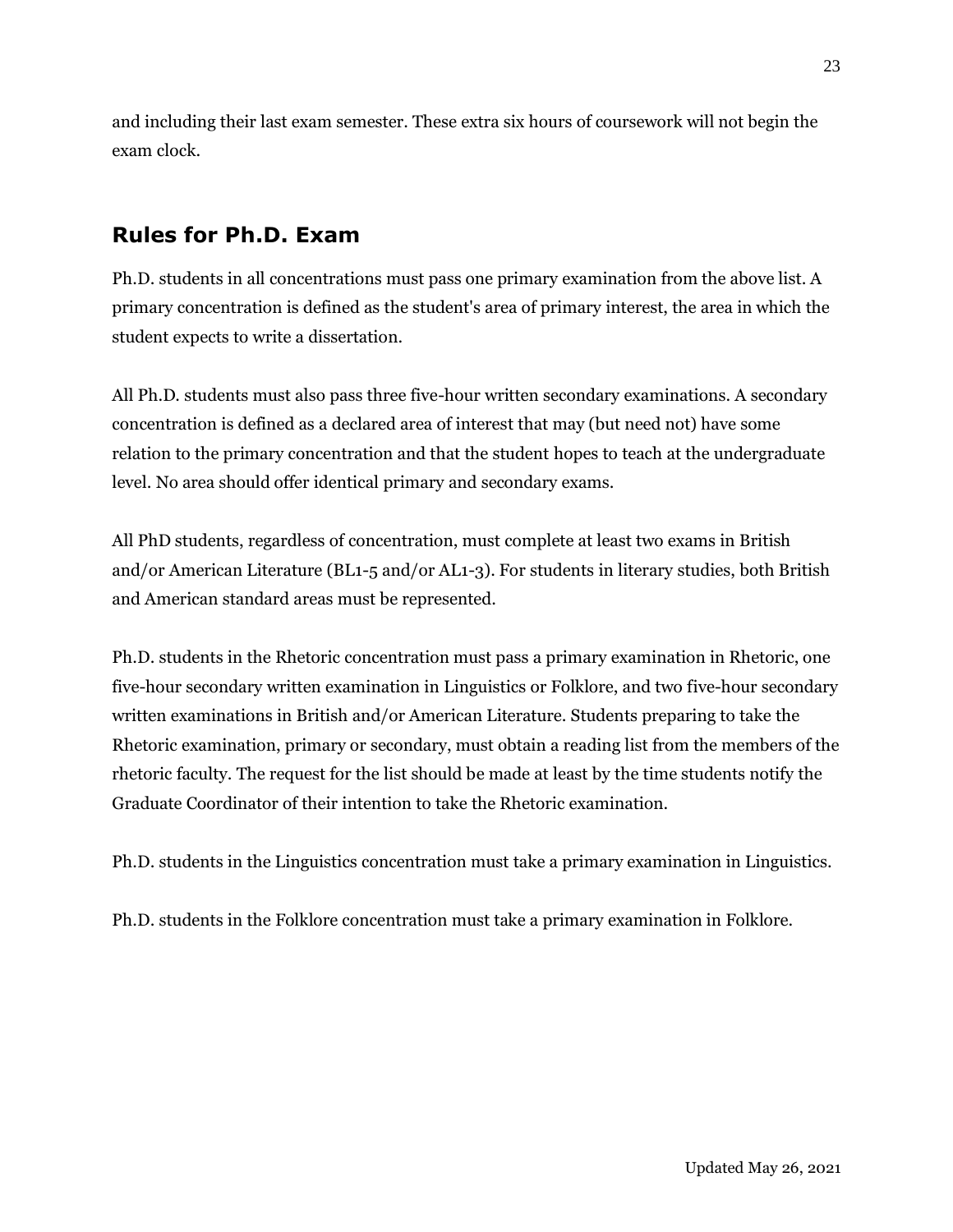## <span id="page-27-0"></span>**Guidelines for Open Topic Exam**

Eligible students who wish to take a primary or secondary written examination in an Open Topic must first consult with their Preliminary Advisor. They must appeal in writing to the Ph.D. Examinations Committee by the semester before beginning exams. Open Topic request forms are available on this site and are also from the English Department Office. The completed form, which should be delivered to the chair of that committee, must name the four areas in which the student proposes to be examined, signed by at least three faculty members who support the student's request for the proposed Open Topic exam, and must be co-signed by the Preliminary Advisor. Except as discussed below, the Ph.D. Examinations Committee will consider individually all requests in Open Topics. Students whose proposals are denied by the Ph.D. Examinations Committee have the right to appeal to the entire graduate faculty.

The default format for Open Topic exams will be that of a take-home exam. Alternative formats proposed in the Open Topic application will be considered along with the entire application as a whole.

Although each request for an Open Topic examination will be considered on its own merits, pertinent guidelines should be considered:

- A. Topics should not be subsumed within a single period of British or American Literature as listed above. For example, "Contemporary American Fiction," because limited in focus to American Literature from 1945-present, would not normally meet with Ph.D. Exam Committee approval. However, "The American Novel from 1820 to the Present," because it cuts across three periods (American Literature to 1865, American Literature 1865- 1945, and from 1945-present), is an example of a topic deemed suitable and one, in fact, that has been approved.
- B. Topics should also avoid too much overlapping. For example, although "American War Literature" might meet the criterion of cutting across chronological periods, it would not normally be approved if the student requesting it also requested examination in both American Literature 1865-1945 and American Literature 1945-present.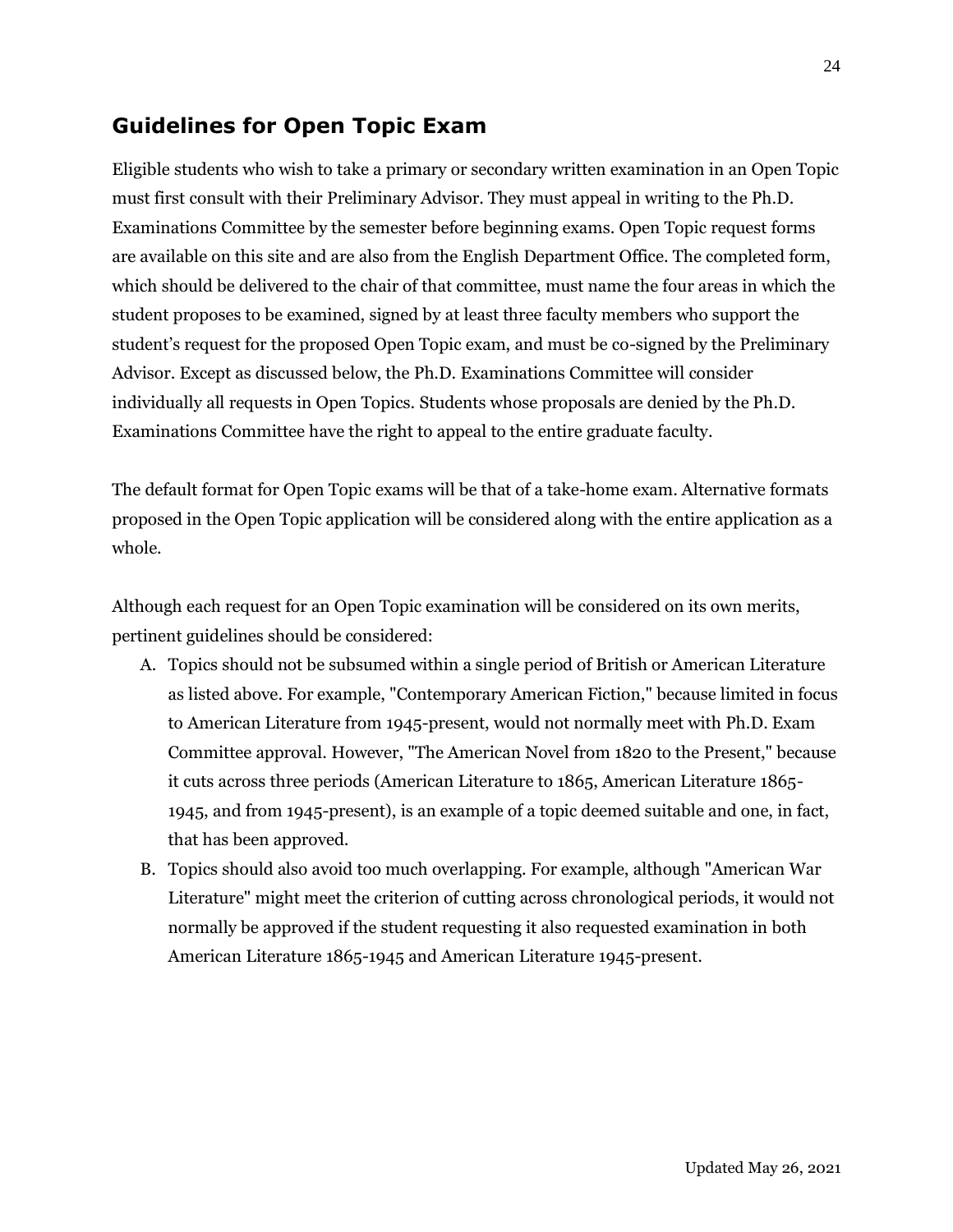## <span id="page-28-0"></span>**Exam Format**

The student's primary exam will follow a format designated by the faculty in the relevant area. Approved formats for the primary exam include timed on-site exams, timed take-home exams, portfolio assessment, an oral exam with reading list (recommended), or a combination of various modes.

All secondary exams will follow one of three general templates:

- Format I requires writers to answer 15 of 20 identifications, 3 of 5 short essays questions, 1 of 3 long essay questions.
- Format II requires writers to answer 5 of 8 short essay questions, 1 of 3 long essay questions.
- Format III requires writers to answer 3 of 5 long essay questions.

Descriptions of the primary and secondary exam formats in specific areas are available from the Graduate Coordinator, and students are encouraged to consult with relevant area faculty about the exam in that area.

## <span id="page-28-1"></span>**Examination Procedure**

The PhD exam committee will select three faculty members to prepare each exam. The chair of the PhD exam committee will distribute the names of faculty offering PhD comprehensive exams and the areas covered (including Open Topics) to both the faculty at large and to all graduate students via departmental listservs and memos within at least one week after the exam assignments have been distributed to graduate faculty examiners. The role of the faculty member in the exam is not to be disclosed.

The Ph.D. Examination Committee specifies the time and place of every exam. Exams are normally scheduled to occur once per week for four consecutive weeks in the middle of each Fall and Spring semester. In the case of timed, written exams, opening the exam packet constitutes the taking of the exam. Failing to show, pick up or submit materials as required by that exam's format or deadlines, without notifying the department, constitutes a failure on that exam.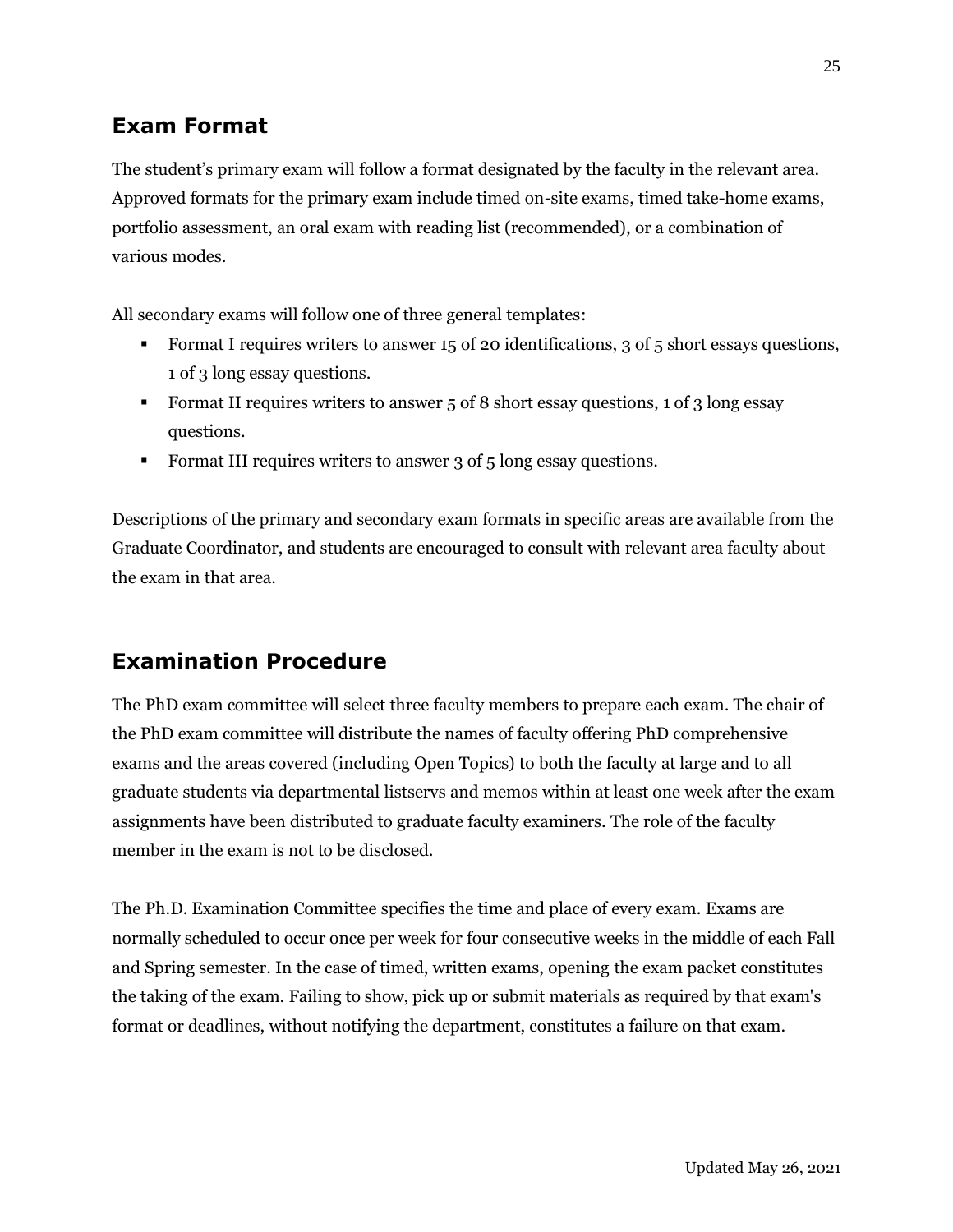Students must notify administrators if they cannot take a designated exam, though exams cannot normally be given again until the next semester. Failing to show for an arranged exam constitutes a failure on that exam.

An examiner is allowed to discuss such issues as exam coverage and evaluation with graduate students in such manner as that faculty member deems professionally appropriate up to the day that examination is given. No discussion of the exams will take place after the exams have been administered until the official exam results have been released to the examinees by the graduate coordinator. The Ph.D. exam process will remain anonymous where possible.

### <span id="page-29-0"></span>**Grading Procedures**

All primary and secondary Ph.D. examinations will be graded independently by two departmental graduate faculty readers. Graduate faculty assigned to evaluate a Ph.D. Comprehensive Exam will independently assign each examination paper the grade of "Pass," "Fail," or "Pass with Distinction" (see below). Grades will be submitted independently by written ballot. Pass-fail deadlocks are broken by the judgment of a third graduate faculty member who may review the comments of the first two graders. The Chair of the Ph.D. Examinations Committee reports the results to the Graduate Coordinator, who then notifies the students. The students may consult with the Graduate Coordinator or the Chair of the Ph.D. Examinations Committee about the examiners' comments; however, all examiners' comments remain anonymous.

## <span id="page-29-1"></span>**Failed Ph.D. Exams**

The provisions for retaking failed examinations are as follows:

- If a student fails any examination, it must be repeated, normally during the next semester.
- In accordance with the policy of the University, no student will be permitted a third opportunity to take an examination.
- If a student opts for a 2-2 schedule and fails one of the first two tests, then the student will retake the failed exam the following semester, along with the remaining two tests, in the course of the normal testing period.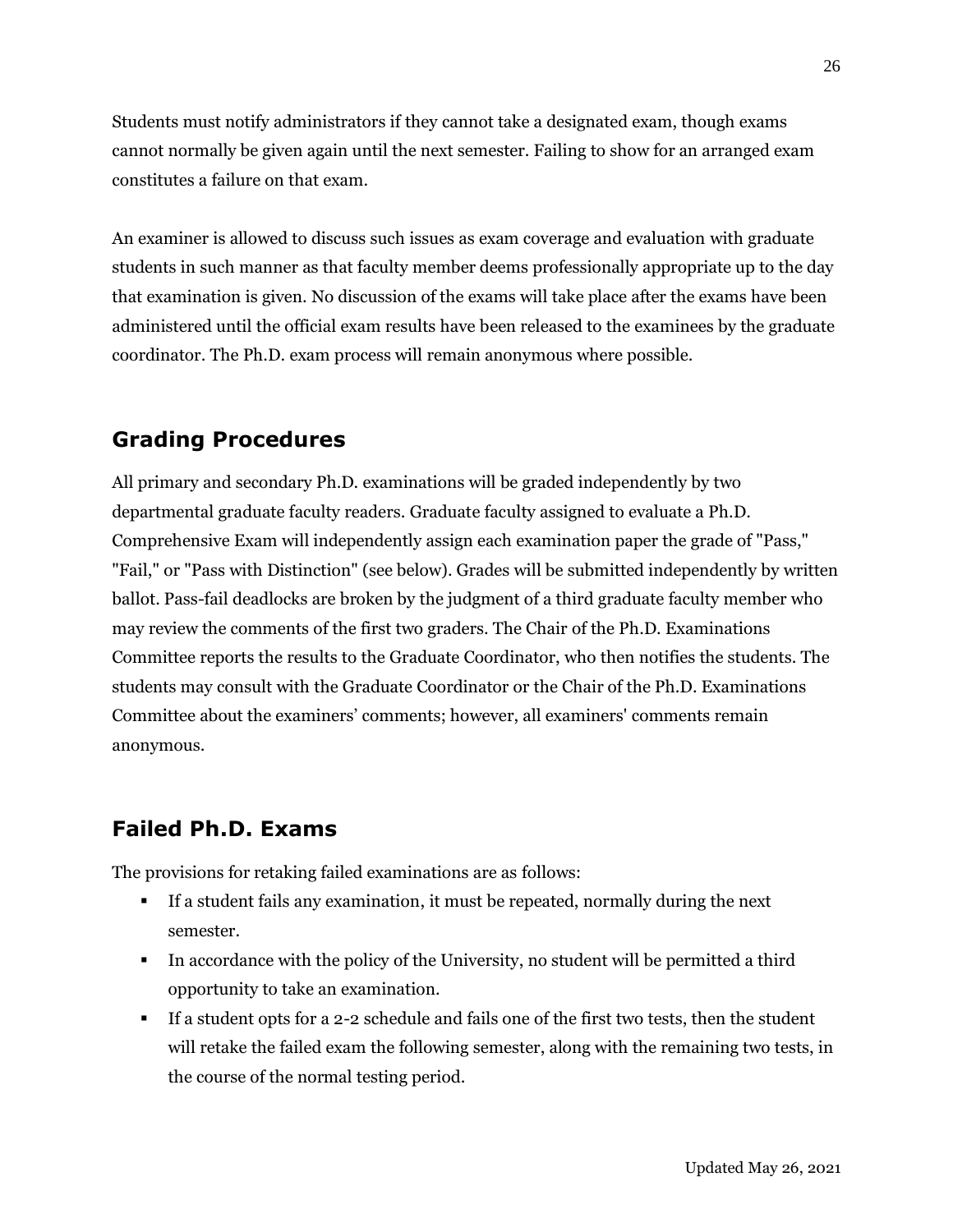▪ If a student opts for a 2-2 schedule and fails both exams in the first testing period, then the student may opt to retake them in the following semester's testing period, before scheduling any remaining examinations in the subsequent semester.

## **Admission to Ph.D. Candidacy**

<span id="page-30-0"></span>Ph.D. students should apply to the Graduate School for admission to candidacy immediately after the successful completion of the Comprehensive Exams; i.e., before the end of the semester in which they passed their exams (The Ph.D. candidacy form is available at the Graduate School site). If this is not possible, they should apply for candidacy at the very beginning of the following semester. After successful completion of the form, the University Graduate Council advances the student to Ph.D. candidacy.

## <span id="page-30-1"></span>**Dissertation Committee**

The dissertation committee oversees the writing of the dissertation and conducts the defense. Because this is an extremely important committee, members should be selected carefully for their scholarly expertise. The committee must have a minimum of three members: the chair (director) and two additional readers of the dissertation, all of whom must be members of the UL Graduate Faculty. Another professor not on the graduate faculty may serve on the committee, which may have as many as five members, including a professor from another university.

It is always a good idea to schedule classes in such a way as to become acquainted with various members of the graduate faculty, thus providing a large pool from which to choose the members of the committee. The most important member of the committee is the director or major professor. This faculty member must be approached first. The remaining members of the committee will then be selected in consultation with the major professor. As students plan their committee, students are encouraged to include at least one member from their primary concentration and at least one member from a different concentration who can provide a broader perspective on the student's intended topic and ensure the intellectual accessibility of its execution. Under normal circumstances, the committee chair will be in the student's primary concentration. For interdisciplinary projects, we encourage co-chairs from each of the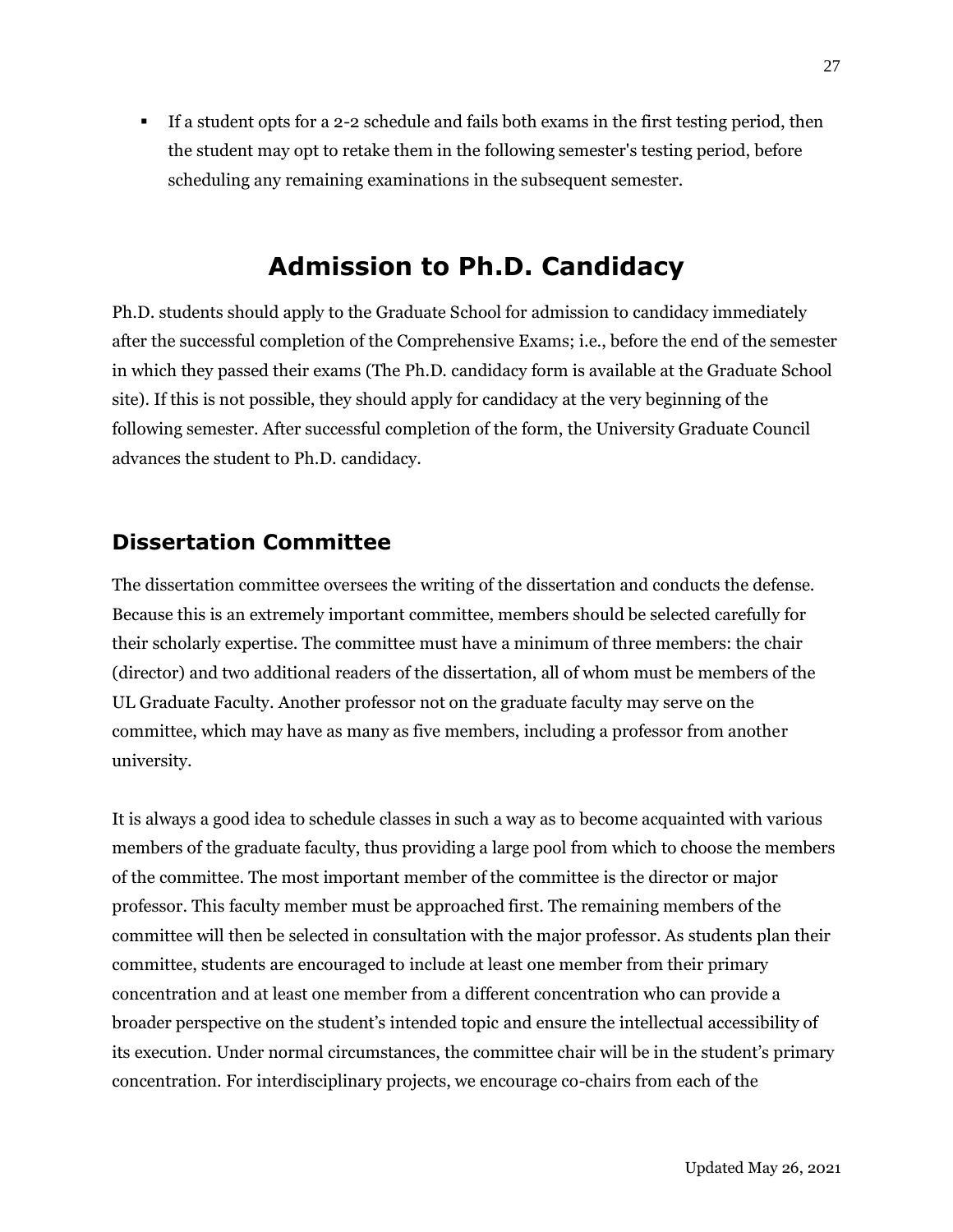disciplines. It is in the student's best interest to compile a short list of the faculty members who might serve on the committee for submission to the major professor, who can then make suggestions that may help in the final selection.

## <span id="page-31-0"></span>**Dissertation Prospectus**

#### *Requirements*

The dissertation prospectus marks the step following a candidate's successful completion of the Ph.D. comprehensive exams. An approved dissertation prospectus must include:

- A. a title page that conforms to the Graduate School model;
- B. a second page that contains the names and signatures of the dissertation committee members with their appropriate titles, as well as the name of the Dean of the Graduate School, who is a member of all dissertation committees. On this page, the name of the dissertation director should be listed first, followed by that of the co-director if there is one; the remaining members of the committee should be listed in alphabetical order; the Dean of the Graduate School is listed last;
- C. the prospectus itself;
- D. a working bibliography, the guidelines of which will be set by the candidate's dissertation committee.

#### *General information*

For most Ph.D. concentrations, the content portion of the prospectus should provide background for the topic and identify the research question, the tentative thesis, or hypothesis. The prospectus should reflect a sense of the relevant materials in the field and the nature of the original contribution the study will make to existing scholarship. It should then outline the approach or method that will be employed in the dissertation and the organizational pattern the finished product will likely follow.

Throughout the prospectus and in the working bibliography, the candidate must demonstrate familiarity with the topic and awareness of current research. Therefore, a review of periodical literature, Dissertation Abstracts, and major books in the field is in order to insure that the dissertation will not duplicate other research. Candidates should consult with their dissertation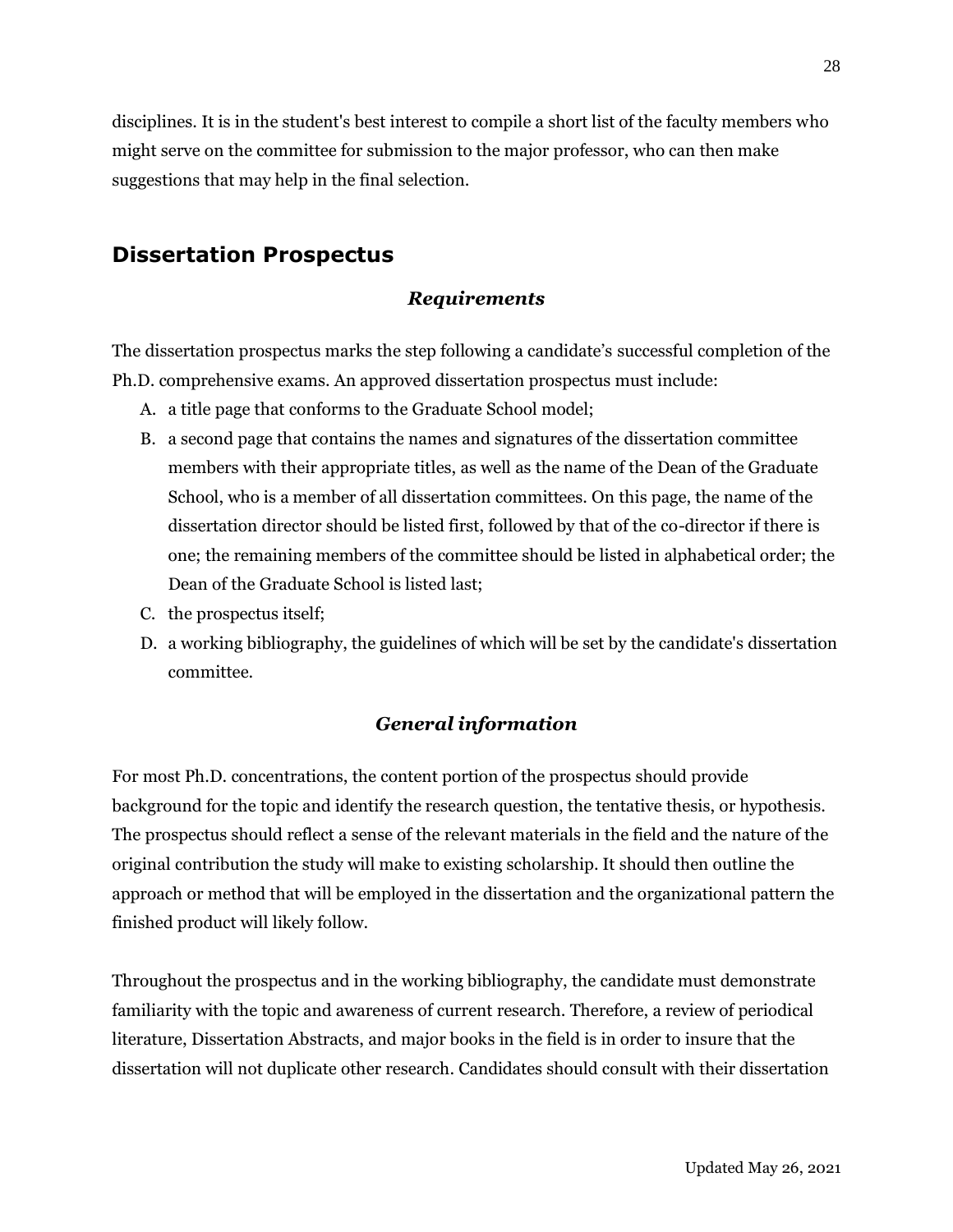director about all aspects of the prospectus including how comprehensive a bibliography is expected.

Sample copies of dissertation prospectuses are available on the English Graduate Studies Information and Resources Moodle page.

#### *Recommended Timeline*

The department strongly encourages the Ph.D. candidate, upon completion of the Ph.D. comprehensive exams, to follow this process and timeline in drafting and submitting the dissertation prospectus.

Early in the semester following the completion of his/her Ph.D. comprehensive exams, and after consulting closely with the dissertation director, the candidate meets with his/her dissertation committee. At the meeting, the conversation focuses on the scope of the dissertation, its viability as a project within the given discipline(s) or field(s), potential structuring principles, and any advice about writing the prospectus the committee is willing to provide. The candidate may elect to submit prior to this meeting a draft of the prospectus for the committee members' consideration in order to facilitate discussion at this meeting.

In early March or October, the candidate presents the prospectus at a second meeting with his/her dissertation committee (candidates are urged to circulate at least one draft of the prospectus amongst dissertation committee members for feedback before this presentation). At this oral presentation, the candidate will describe the dissertation as a project, touching on issues of content, methodology, organization, or concerns committee members have already articulated (approximately 20 minutes). The presentation may be open to the public, depending on the preference of the candidate and his/her director. At the end of the presentation, the dissertation committee members may pose questions of the candidate. A dissertation committee may choose to use this presentation as the moment at which committee members officially approve the prospectus (by signing the signature page). A dissertation committee may require the candidate to make revisions as a condition of prospectus approval.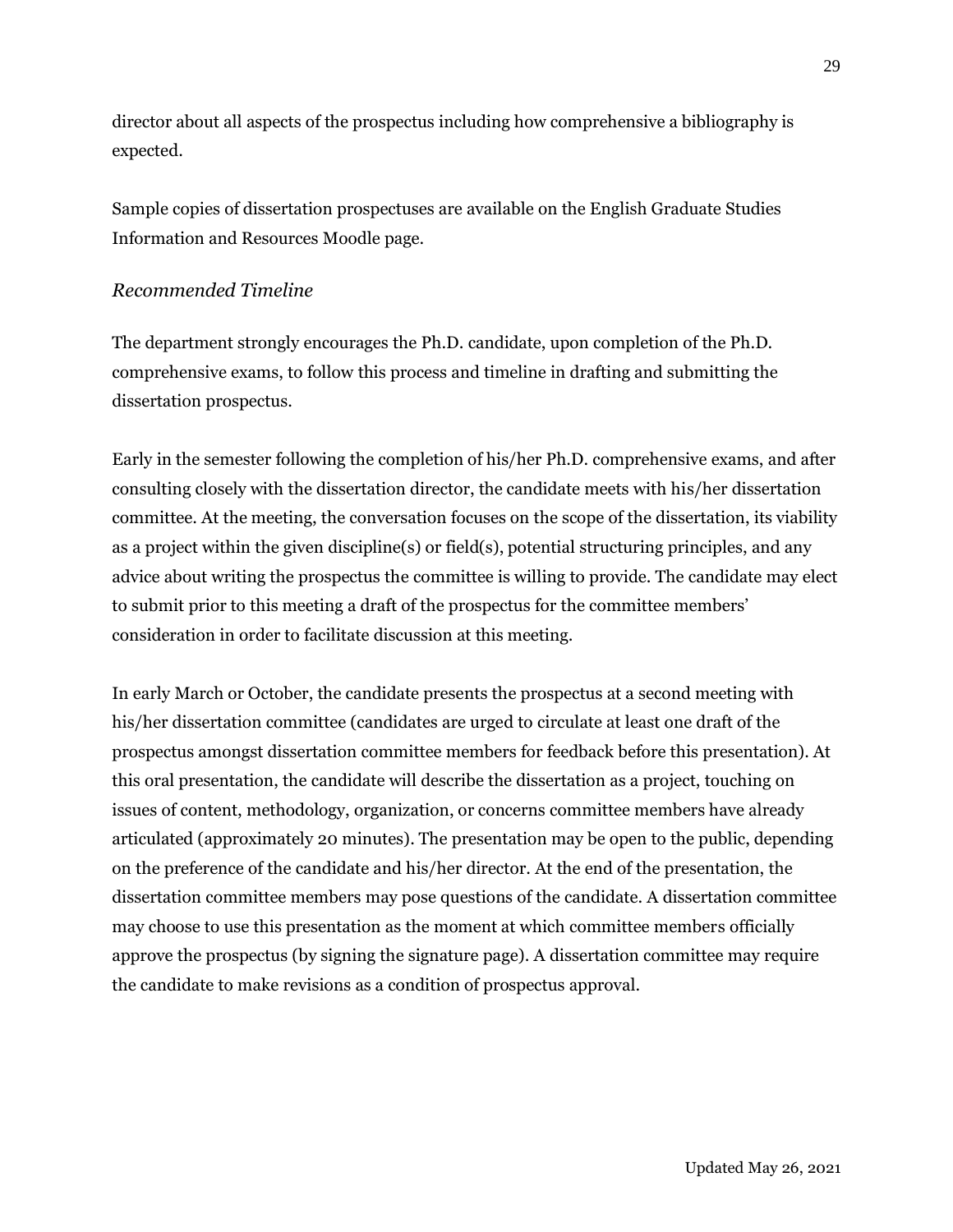## <span id="page-33-0"></span>**Dissertation Defense**

When a draft of the dissertation has been completed to the dissertation committee's satisfaction, all members agreeing that the candidate is ready to defend, the director will contact the candidate, all committee members, and the outside observer (if one is assigned by the Graduate School) to set the date and time of the defense. Once the date is set, the director makes a public announcement of the defense, e.g., through the department listservs.

When the candidate is ready to prepare the final draft of the dissertation, they should consult the Graduate School's Guidelines for the Preparation of Theses, Dissertations, and Synthesis Projects (2017).

## <span id="page-33-1"></span>**Dissertation Printing Services**

There are a variety of ways to print your dissertation. The University's Printing Services office is located on 439 Coliseum Drive, directly behind Blackham Coliseum. You must bring your own paper and the charge is 10 cents per page. You may also choose to go to local businesses (i.e. Kinko's, Office Depot) to have your dissertation printed. Do not, under any circumstance, print your dissertation on the staff computers in Room 214.

Ph.D. students should consult with their faculty directors to determine if, and in what format, a director wants a final copy of the dissertation.

Be sure to check with the graduate school for the approved paper type that must be used when printing your dissertation. These types are listed in Guidelines in the Preparation of Theses, Dissertations, and Synthesis Projects (2017).

You are also eligible to apply for GSO funds up to \$100 for dissertation expenses. This will help defray paper and printing costs. You can find more information on GSO funds at the GSO funding page.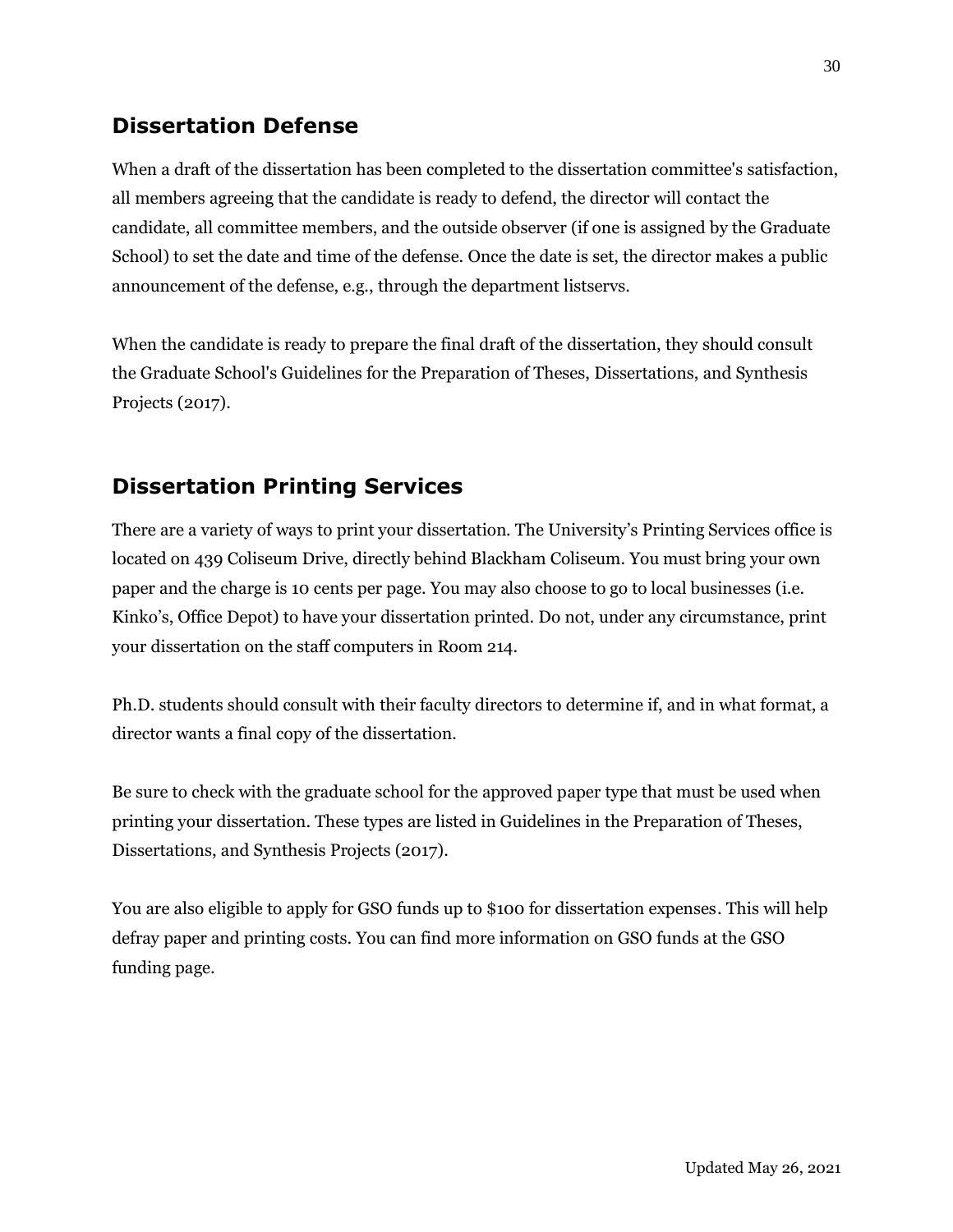# **Special Courses**

# <span id="page-34-0"></span>**Individual Directed Study (Engl. 597 or 598)**

<span id="page-34-1"></span>The intent of an individual directed study course is to enable the graduate student to undertake an intensive study of a specific subject or general area or theme that is otherwise unavailable them. Courses may not be available because of infrequency of offerings, cancellation, or genuine conflicts of schedule that prevent registration. The individual study course must have genuine relevance to the English graduate program of study.

The student must

- 1. secure preliminary (oral) agreement of a professor to direct the individual study course.
- 2. obtain the designated proposal form from the English Department.
- 3. submit the completed form to the professor for his/her approval signature. Since an individual study course constitutes an overload for the director, no professor is obligated to direct one, nor does the professor's approval assure registration in the course.
- 4. obtain the signatures of the Graduate Coordinator and the Chair of the English Graduate Committee. Their signatures do not automatically allow a student's registration in an individual study course either.
- 5. secure the signature of the Department Head who, after review of the proposal, allows or disallows registration in the course.

Students should be aware of the following restrictions:

- A. The requirements (in primary and secondary reading, in research and writing) of the individual study course must be at least equal to the requirements of a graduate catalog course.
- B. The student is required to meet periodically with the director (ordinarily an hour or more once a week).
- C. A student may take no more than two individual study courses in the pursuit of any graduate degree.
- D. A professor may direct an individual study course only in his/her designated area(s) of specialization.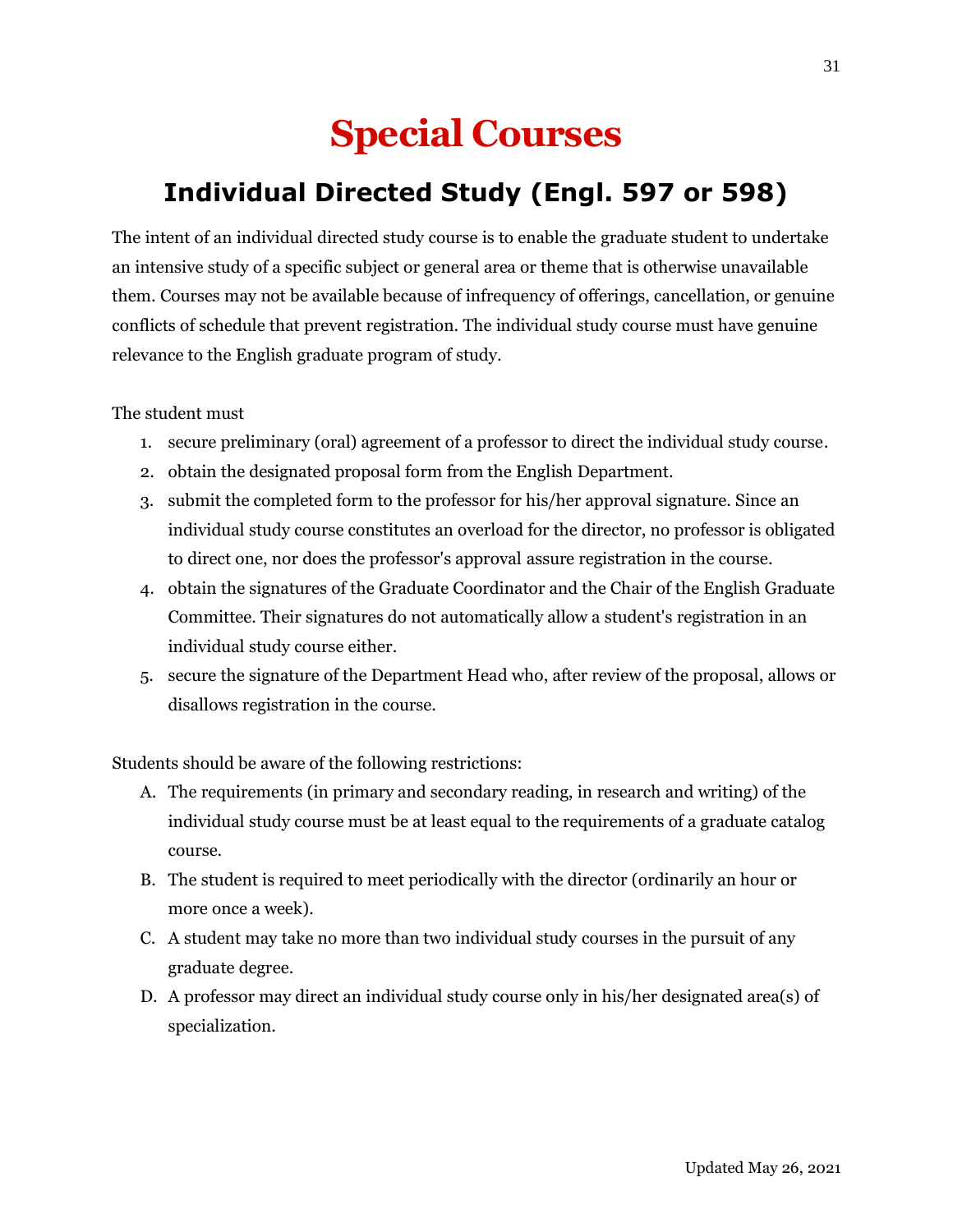# **Academic Standing and Satisfactory Progress**

<span id="page-35-1"></span><span id="page-35-0"></span>Graduate Students are expected to maintain good academic standing and make satisfactory progress toward their declared degree objective. The Graduate School determines academic standing using both individual semester grades and the cumulative graduate grade point average. MA students may apply no more than three semester hours with a grade of C toward the fulfillment of degree requirements. PhD students may not apply any courses with a grade of C toward their degrees. Students who receive a grade of C or lower in a graduate course will be required to meet with the Graduate Coordinator for Continuing Students and graduate advisor or Major Professor to discuss their progress and performance in the program. A second grade of C or lower in an English graduate course will be grounds for immediate dismissal from the program.

The Graduate School uses all grades received in graduate courses at this university in computing official grade point averages for graduate students. MA and PhD students must maintain a cumulative GPA of 3.0 or above. Students whose cumulative averages fall below 3.0 for two consecutive semesters will be dismissed from the program.

Note: The English Department does not allow the practice of re-taking a course to replace a higher grade. Courses that are repeatable for credit may be repeated, but each will be considered a separate course for the purposes of calculating the student's GPA.

The English Department has established a general timeline by which satisfactory progress may be judged. Barring illness or other serious issues that might interfere with studies, the Department expects students to reach major checkpoints within the allotted period of time. Failure to do so will be considered sufficient cause for the nonrenewal of funding and/or dismissal from the program.

Any student unable to pass a comprehensive exam or defend a thesis in a timely manner may be dismissed from the program, following the Judiciary Procedures below.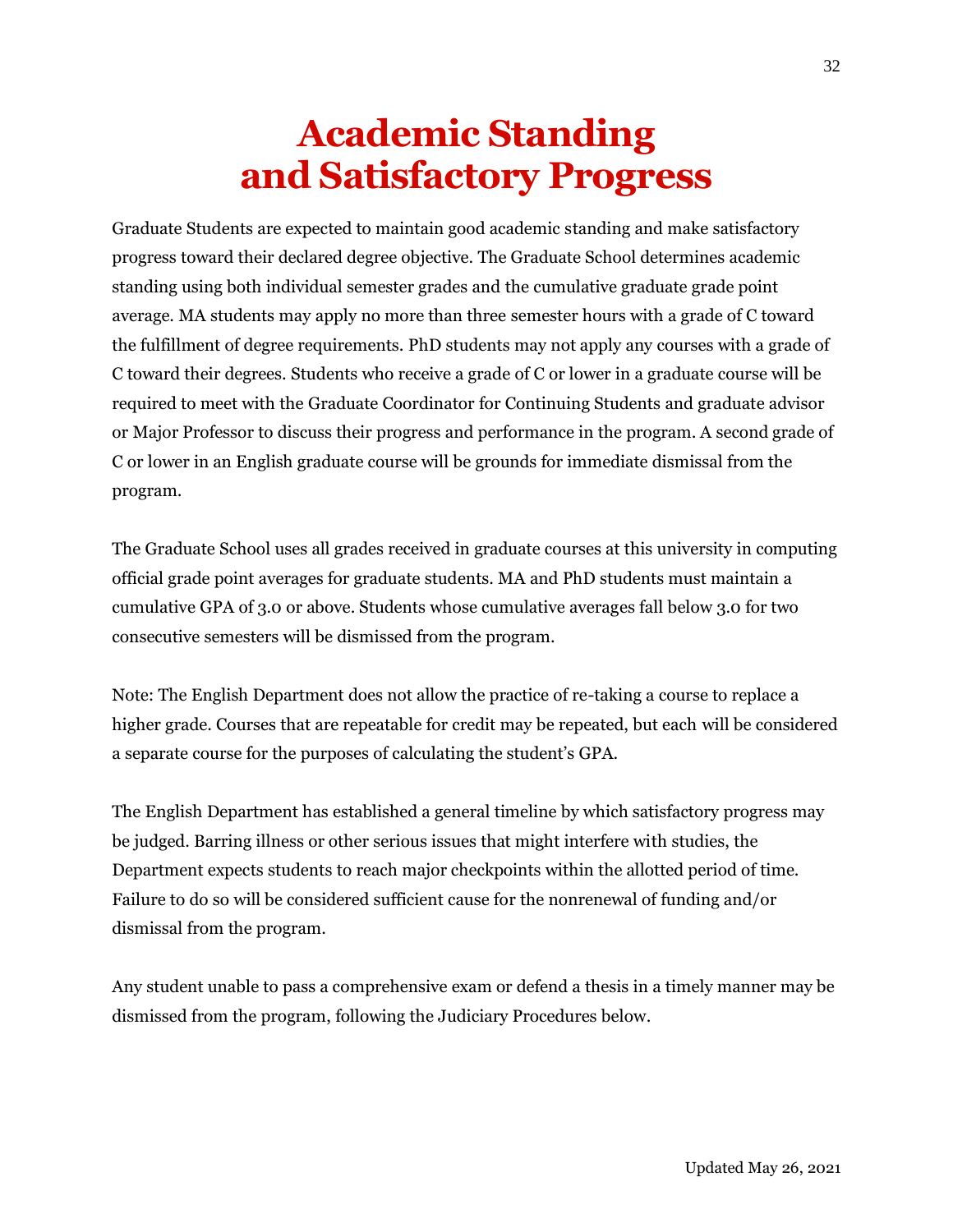# **Timeline**

<span id="page-36-0"></span>Full time MA students are expected to sit for exams or defend their thesis before the end of their 4th semester.

Full time PhD students entering the program directly, without any transfer hours, are expected to complete the comprehensive exams before the end of the sixth semester, the prospectus before the end of the seventh semester, and defend their dissertation within the tenth semester. Students who enter the PhD program with an MA or MFA should proceed one year ahead of this schedule.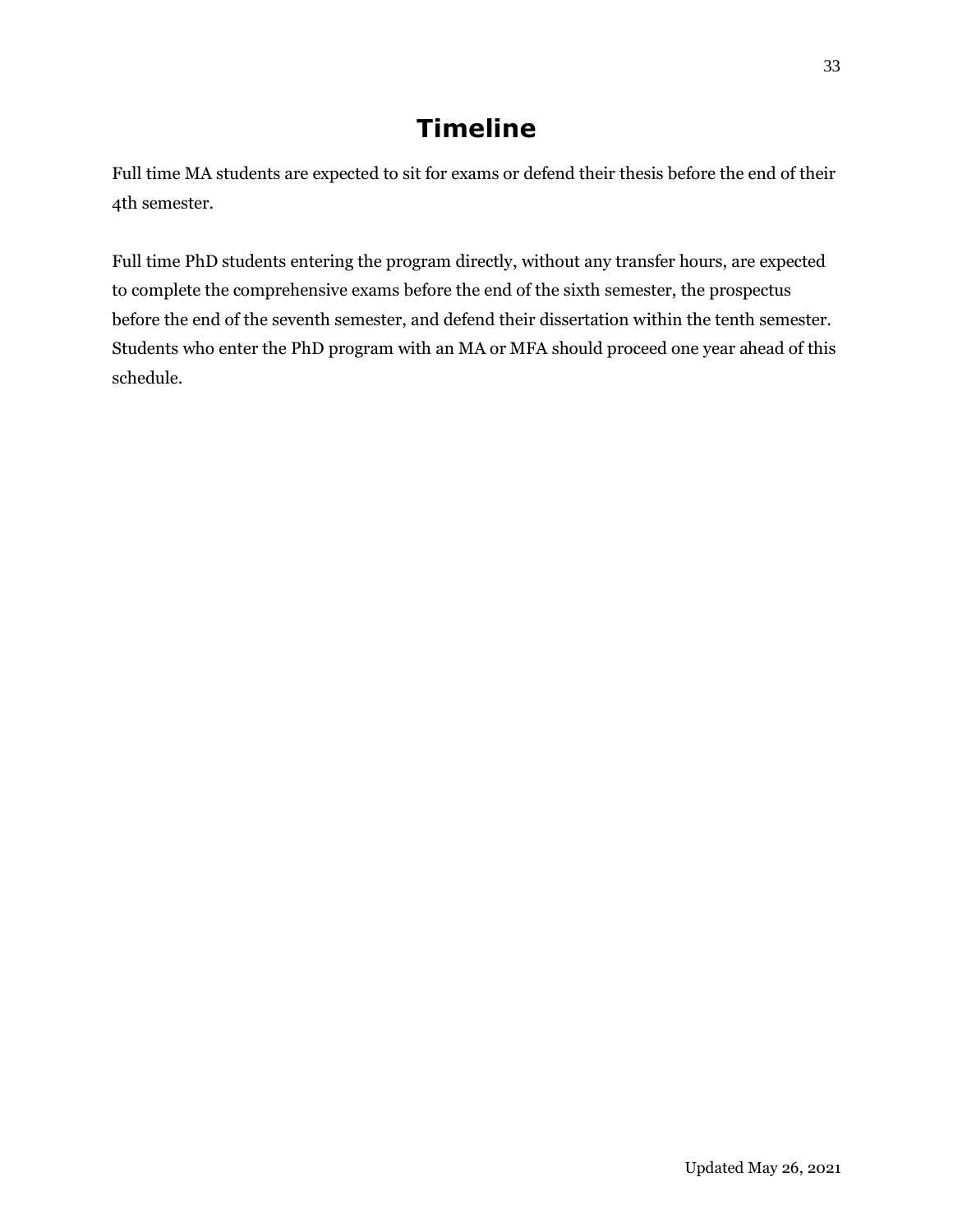# **Appeals**

<span id="page-37-0"></span>All appeals for waiver/exception/substitution of any English Department or Graduate School requirement must be submitted in writing along with all relevant evidence (e.g., transcripts, supporting letters, etc.) to the departmental Graduate Appeals Committee. Appeals should be made early in the semester, if possible. All appeals are to be addressed to the English Department Graduate Appeals Committee and delivered to the Graduate Coordinator for Incoming Students, who presents the request to the committee. Appeals of English Department requirements are decided by the departmental appeals committee alone, while appeals of Graduate School or university requirements must first be submitted to the English Department appeals committee and then, after the departmental committee has voted on the appeal, submitted to the Appeals Committee of the Graduate Council through the Dean of the Graduate School.

Sample letters of appeal are kept on file in the Graduate Coordinator for Incoming Student's Office.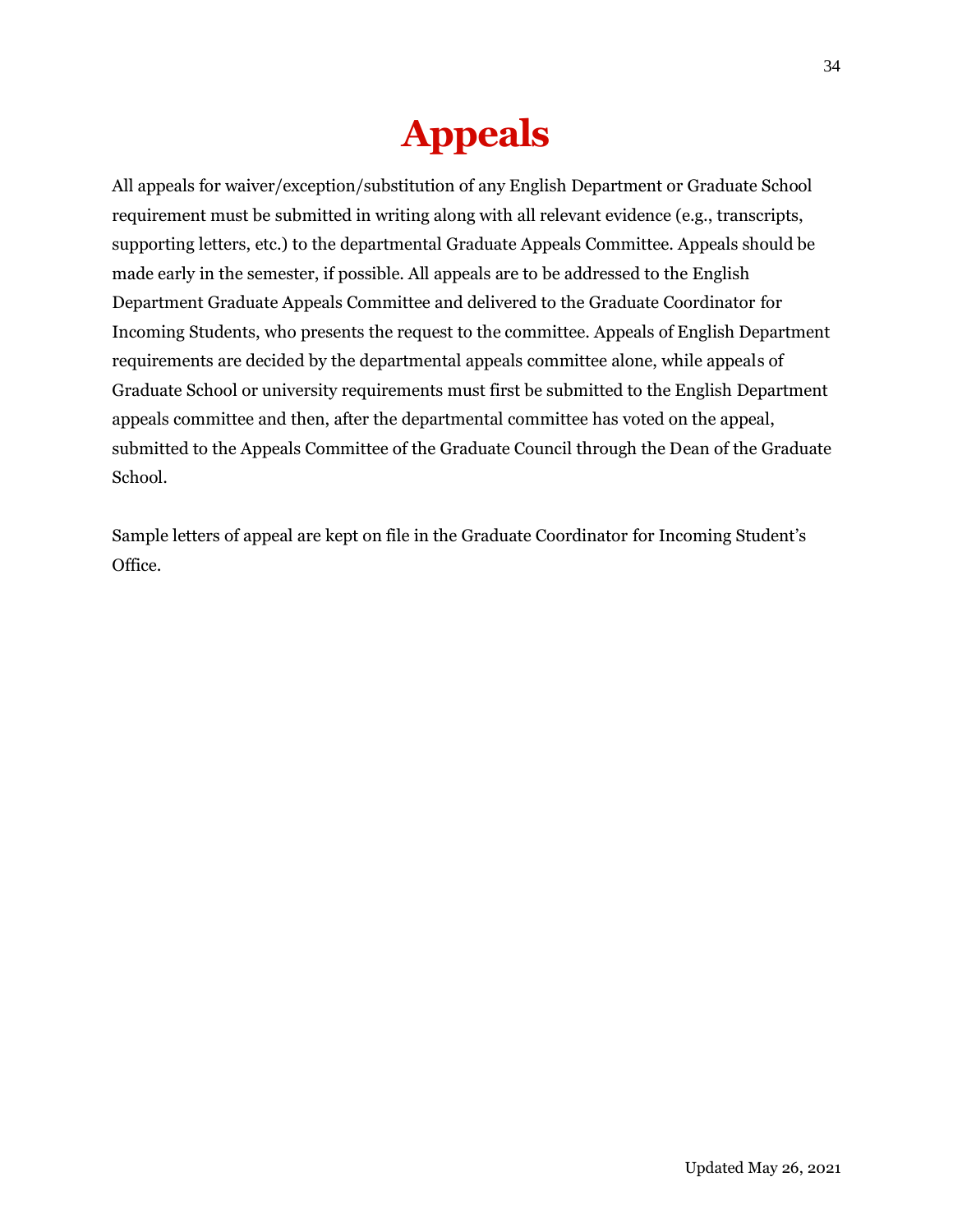# **Transfer of Credit**

<span id="page-38-0"></span>The Graduate School stipulates rules for transfer of graduate credit in the Academic Catalog. Its section 'Course and Credit Regulations,' subsection G (Transfer of Credit Policy) outlines all the policies for transfer of credit which the Graduate School will accept and approve.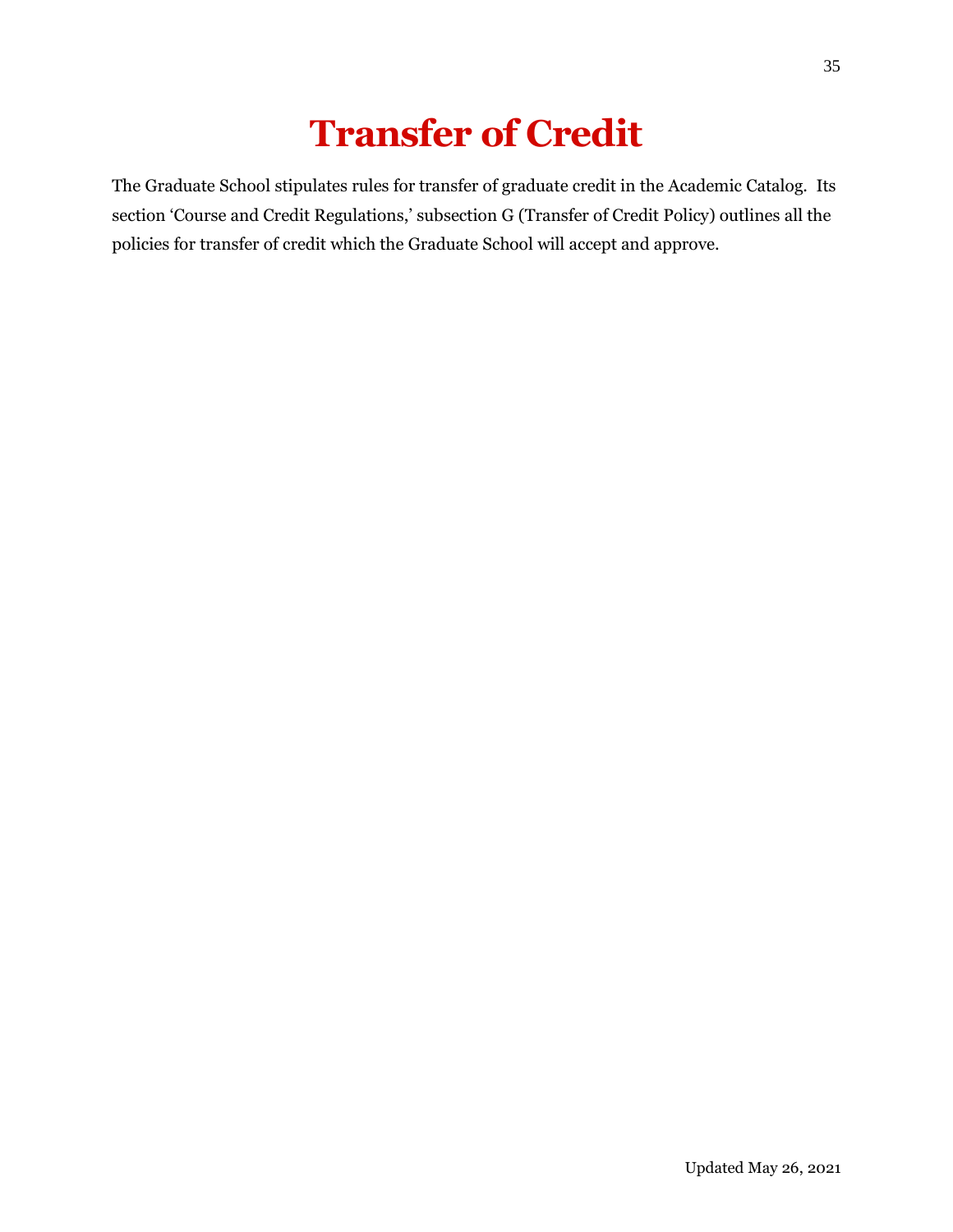# <span id="page-39-0"></span>**The Graduate Assistantship**

## **Orientations**

<span id="page-39-1"></span>Before the fall semester begins, the Graduate School conducts an orientation for all new graduate students. This orientation presents general information regarding the University and its graduate programs. It is mandatory for students on assistantship. More information about this orientation is available at the Graduate School's website.

In addition to the University's orientation for GAs, before the opening of the fall semester, the English Department holds special sessions designed to inform entering GAs about departmental traditions, policies, and regulations. The Graduate Coordinator explains some of the practical aspects of registration and scheduling and entertains questions regarding the graduate program. The Director of First-Year Writing, the Director of the Writing Center, and the Assistant Department Head explain various aspects of the department. The directors also discuss effective ways to deal with students and describe the support programs offered by the University and the English Department, such as those available from the Graduate Student Organization. Other experienced faculty members discuss how to deal with attendance records, paper grading, student conferences, and personal absences. In addition, they provide practical information about a variety of other topics, including library privileges, office maintenance, and paycheck policies.

Not the least important aspect of the orientation sessions is that they give GAs an opportunity to meet the faculty in an informal setting. The social reception that brings the sessions to a close allows the graduate students to visit with the professors with whom they will be studying and working over the next few years.

# **Teaching and Tutoring Duties**

<span id="page-39-2"></span>Due to a mandate from our accrediting agency, the Southern Association of Colleges and Schools (SACS), graduate students who receive an assistantship at UL Lafayette may not teach until they have earned 18 credit hours of graduate-level course work in English.

The teaching load for GTAs is two courses per semester. Graduate assistants typically teach ENGL 101 and 102. Ph.D. assistants often teach a sophomore survey course; questions about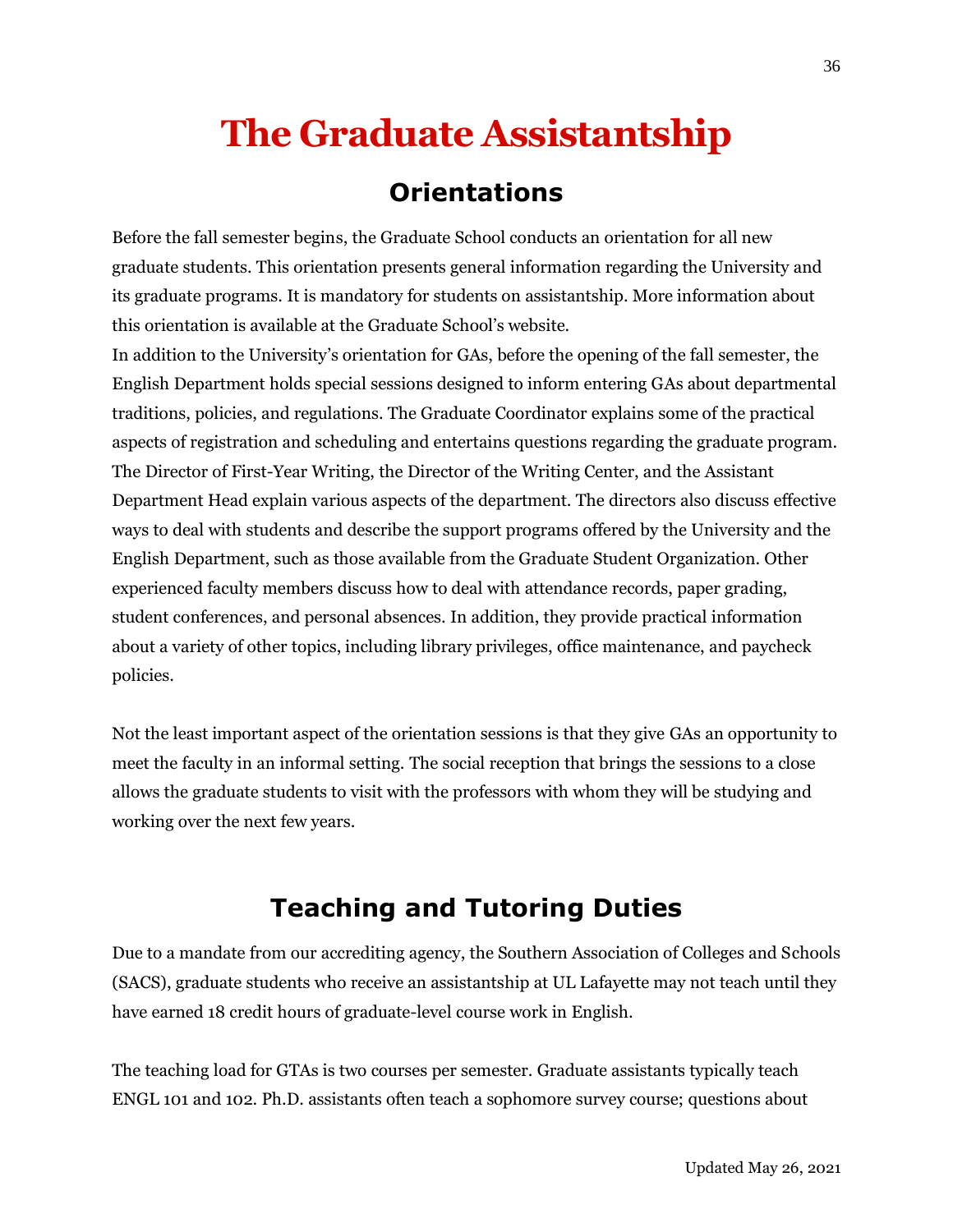those teaching assignments may be directed to the Sophomore Literature Committee. Rhetoric Ph.D. students often teach ENGL 360 (Advanced Writing) and ENGL 365 (Technical Writing). Experienced GAs in Creative Writing sometimes teach ENGL 223 (Introduction to Creative Writing). GAs who enroll in the summer session do not usually teach (requests for the few available positions are handled on a rotation basis by the department's course scheduler), but may earn their fee waiver for a six-hour load by working for the department (e.g. as a research assistant) eight hours per week.

GAs with fewer than the requisite 18 hours usually earn their stipends by tutoring in the Writing Center. PhD students and other students with more than 18 coursework hours also routinely work in the Writing Center. The workload is 20 contact hours per week. Tutors are not responsible for grading papers, nor are they given any work outside the writing center. GAs in the Writing Center participate in formal meetings at the beginning of each semester and periodic ones throughout, and some graduate students might work outside regular posted Writing Center hours as online tutors.

Details of policies and procedures concerning tutoring are covered during the English Department's GA Orientation, when the Writing Center Director and the Director of First-Year Writing meet with all new GAs to explain this system. This orientation is mandatory for new GAs who are teaching or working in the Writing Center.

In addition to the above course loads and required courses, GAs should also be aware of the information provided on the Information for First-Year Writing Instructors Moodle page. That is a repository of policy documents for the First-Year Writing Program, sample syllabuses, and other teaching materials.

## <span id="page-40-0"></span>**Departmental and Individual Course Syllabi**

GAs should obtain the departmental syllabuses for the classes they will be teaching from the departmental administrator or from the Director of First-Year Writing. GAs must compose their own syllabus following departmental guidelines and university policies for absenteeism and grading. By the end of the first week of classes, all instructors are required to submit their syllabuses to the English department, which keeps them on file.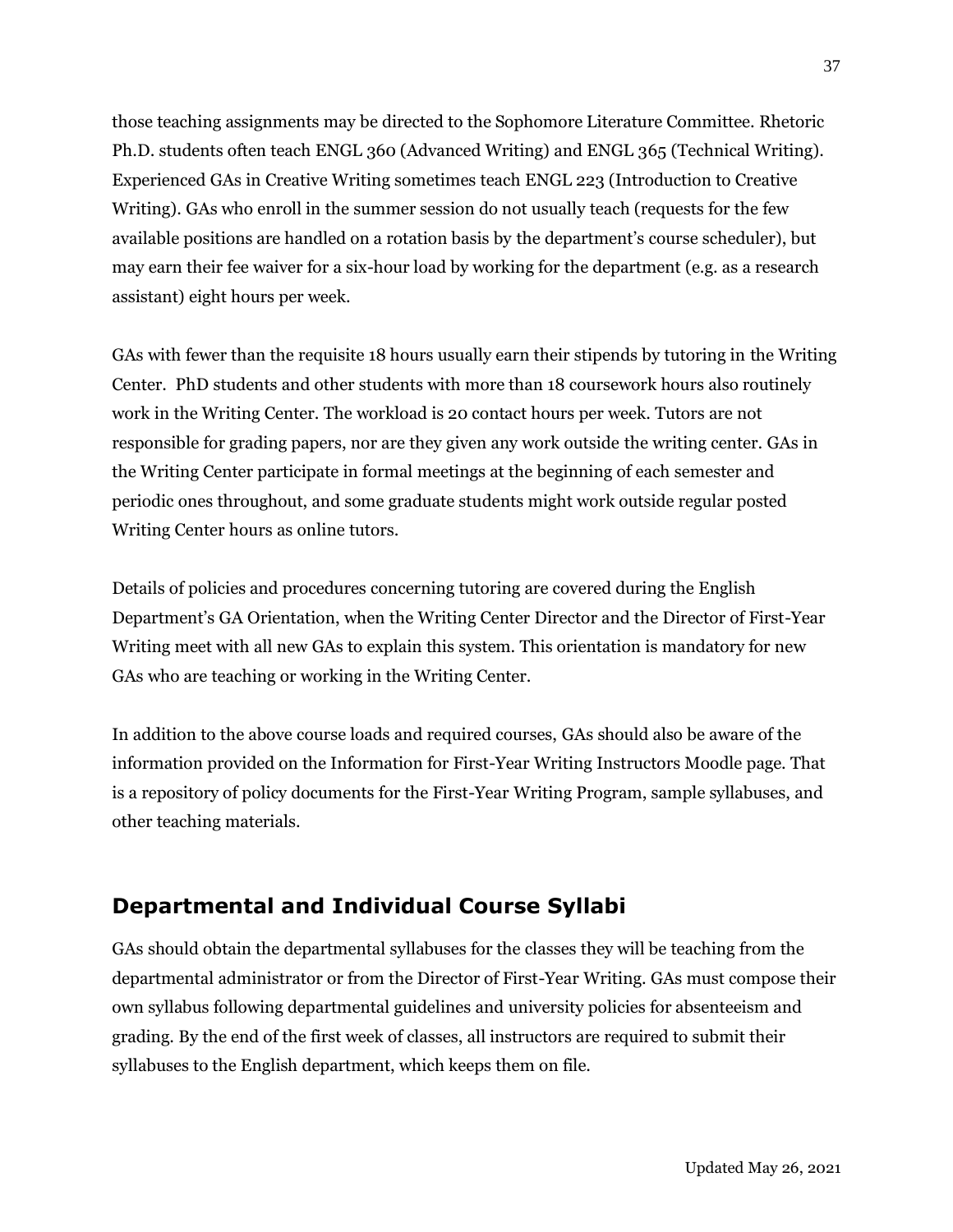### <span id="page-41-0"></span>**Policy Sheets**

Every instructor must provide for students a policy sheet (usually part of the syllabus). The University requires that all instructors hand out to their students (or distribute to them through Moodle) a written explanation of their policies concerning absences, make-up work, late papers, and grading procedures.

### <span id="page-41-1"></span>**Excessive Absences**

Every instructor must provide for students a policy sheet (usually part of the syllabus). The University requires that all instructors hand out to their students (or distribute to them through Moodle) a written explanation of their policies concerning absences, make-up work, late papers, and grading procedures.

## <span id="page-41-2"></span>**Officially Excused Absences**

Absences because of officially-sanctioned University events (e.g., field trips, athletic events) are considered excused. Students should provide written proof of their participation in these events. Policy sheets should explicitly state that students are nonetheless responsible for both the work missed and the work due.

### <span id="page-41-3"></span>**Make-Up Work and Late Papers**

Allowing students to make up work or hand in late papers is at the discretion of the instructor. Most instructors allow make-up work and late papers only if the student has been ill and/or has an acceptable excuse.

## <span id="page-41-4"></span>**Final Essay and Final Grade for ENGL 101 and 102**

Policy sheets for ENGL 101 and 102 should remind students that a final grade of C or better is required to advance to the next level English class. Further, students cannot earn a C or better in the course without having earned a C or better on the final essay.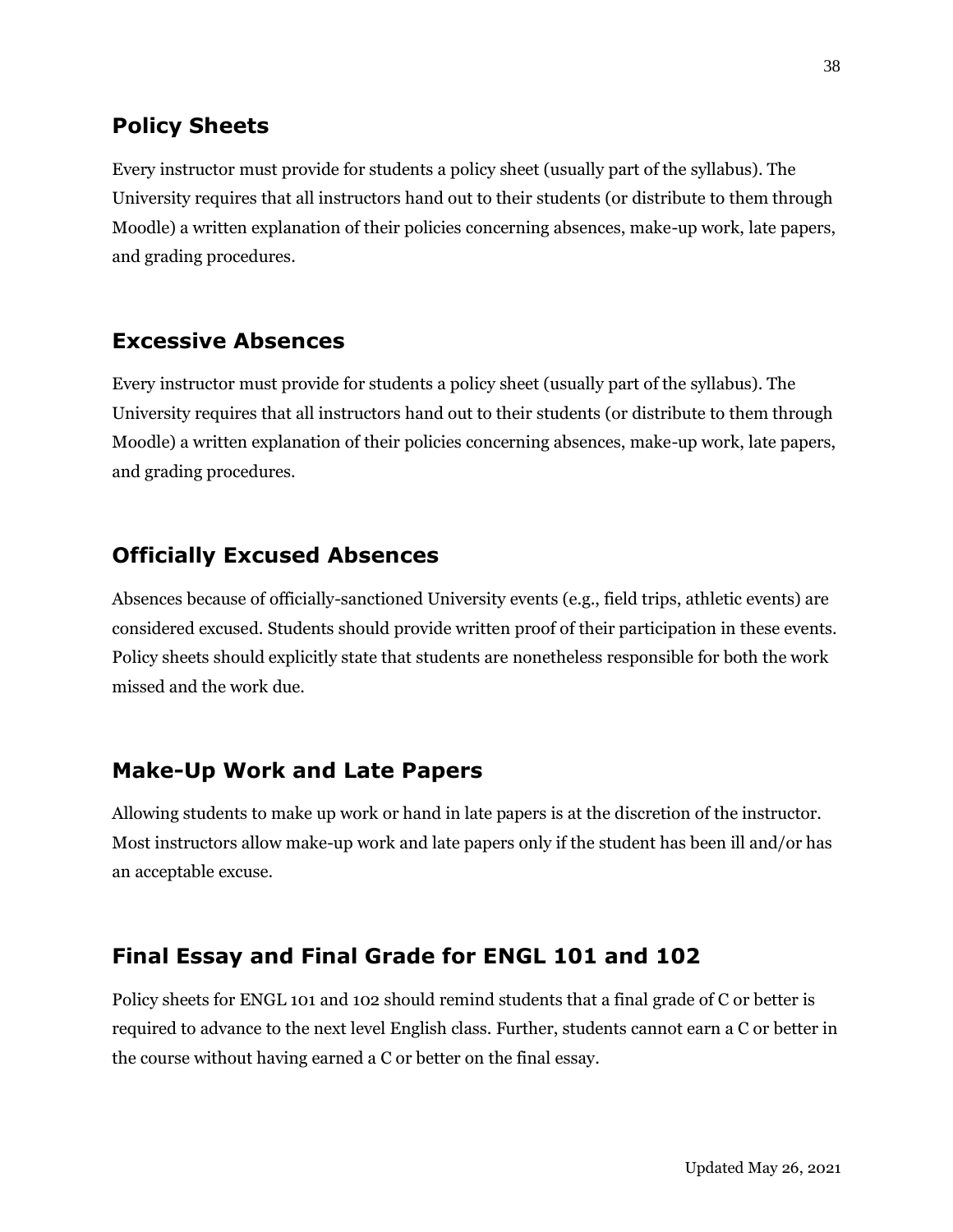### <span id="page-42-0"></span>**Office Hours, Files, and Grade Books**

Once GAs are teaching, they must post and keep regular office hours. The minimum number of office hours is two hours per class per week (i.e., at least four hours for most GAs).

They need also to keep files of freshman papers and accurate records of student grades. The department's administrator collects grade books from GAs at the end of every semester, and GAs get them back after the break. All grade books and all files of freshman papers a year or less old are to be left with the English Department when the GA leaves the program.

### <span id="page-42-1"></span>**Textbook Selection and Desk Copies**

All instructors of ENGL 101 and 102 should review the textbook choices in the main office and select from the designated books. Notify the Director of First-Year Writing with the book selection.

Instructors of other courses should consult with the Sophomore Literature Committee, Director of Creative Writing, Technical Writing Committee, or Advanced Writing Committee as applicable for guidance in selecting textbooks and obtaining desk copies.

### <span id="page-42-2"></span>**Retaining Assistantships**

Since most M.A. students can complete their degree in two years and a summer, the normal term for an M.A. assistantship is two years. Ph.D. students may retain their assistantships for four years. All GAs, however, must make satisfactory progress toward their respective degrees and perform their duties in a responsible manner in order to retain their assistantships. Satisfactory progress toward the degree is generally defined as the successful completion of 18 hours of graduate course work with a grade of B or above in the first year of the M.A. program (including pedagogical courses) and a minimum of 12 hours a year thereafter.

## **Special Courses for Graduate Assistants**

<span id="page-42-3"></span>M.A. Graduate Assistants are required to take ENGL 509, College English Practicum, for two semesters. Ph.D. GAs with little or no teaching experience are encouraged to take this course for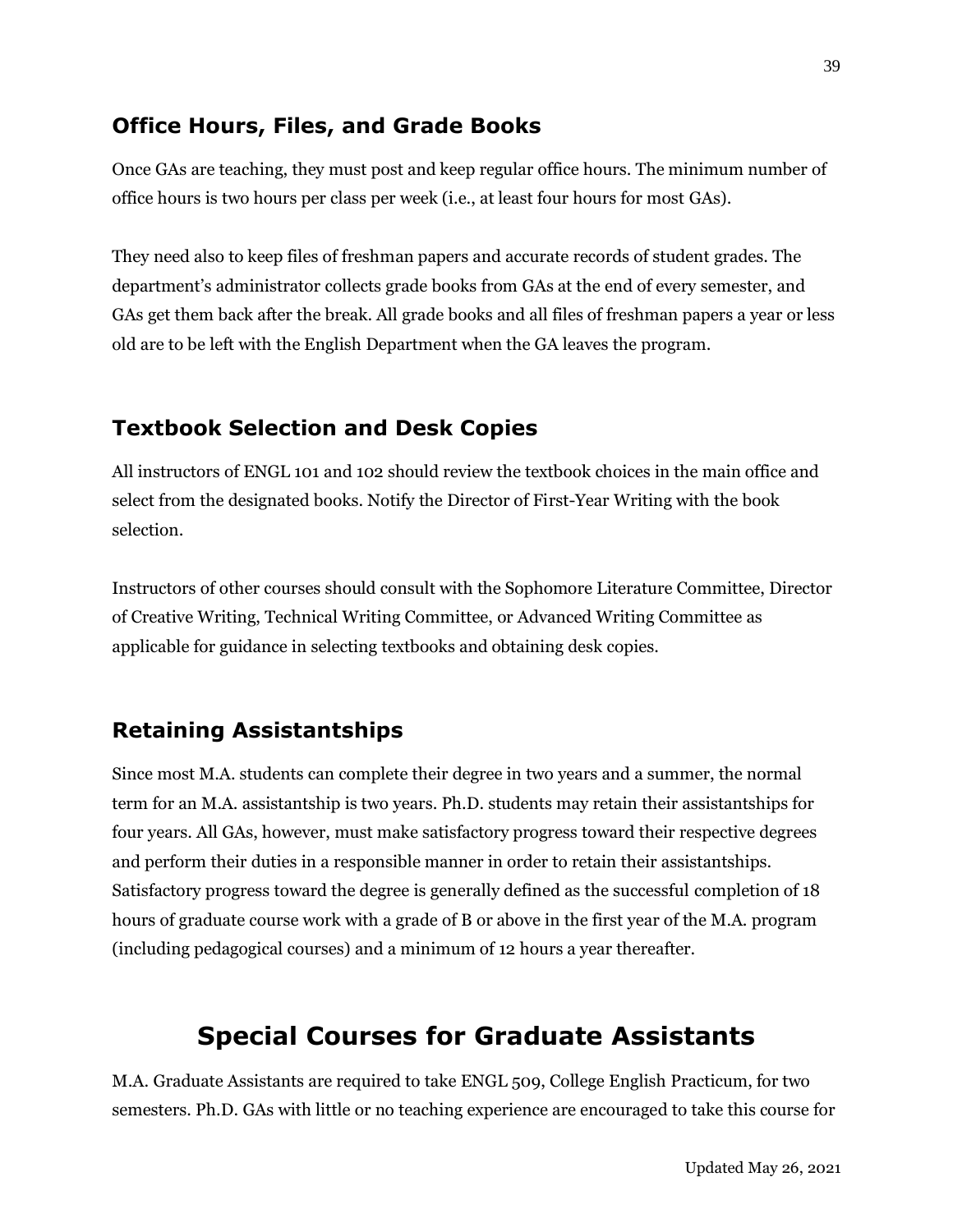at least one semester when they begin teaching. The department also sometimes requires a GA who is having problems teaching to take ENGL 509.

Another pedagogy course, ENGL 501, Teaching College English, is required for M.A Graduate Assistants and is highly recommended for all GAs; it includes valuable information on professional practices, ethics, and teaching techniques, as well as supervised teaching and observation.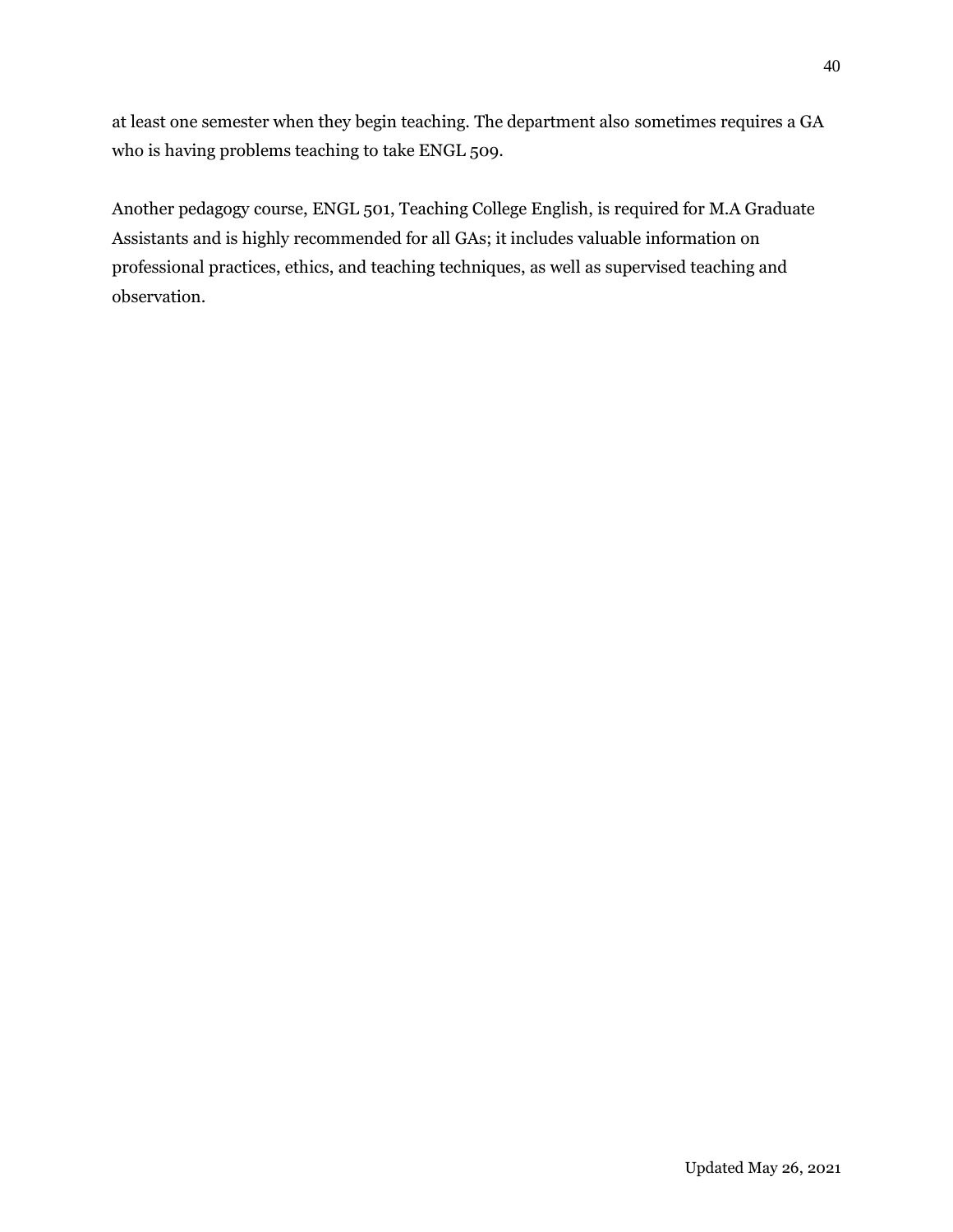# **Judiciary Procedures**

<span id="page-44-0"></span>The membership of the Graduate Judiciary Committee is as follows:

- Graduate Coordinator for Continuing Students (chair)
- Department Head
- Chair of the Graduate Committee
- MA Graduate Liaison for MA students or PhD Graduate Liaison for PhD students (nonvoting member); this representative must sign a confidentiality agreement.

Membership Replacement Process:

- A. If there are any conflicts of interests, members must recuse themselves.
- B. Necessary replacements (due to conflicts or to unavailability) will be selected as follows:
- C. The Graduate Coordinator for Continuing Students will be replaced by the Graduate Coordinator for Incoming Students.
- D. The Department Head will be replaced by the Assistant Department Head.
- E. The Chair of the Graduate Committee will be replaced by the Secretary of the Graduate Committee.
- F. The Graduate Liaison will be replaced first by the other Graduate Liaison, then by the President of EGSA. This representative must sign a confidentiality agreement.
- G. If these replacements still result in a conflict of interests, the other voting members will select a replacement.

## <span id="page-44-1"></span>**Protocol for Academic Dishonesty on a Comprehensive Examination, Coursework, or Dissertation Work**

- 1. The faculty member who discovers the alleged dishonesty should report it to the Graduate Coordinator for Continuing Students (GC-CS) and provide any evidence they have.
	- a. If the alleged dishonesty occurred in a comprehensive examination, the GC-CS should report it to the Chair of the PhD Examinations Committee.
- 2. The GC-CS should lead the Judiciary Committee (arranging any replacements as necessary) in an investigation of the alleged dishonesty.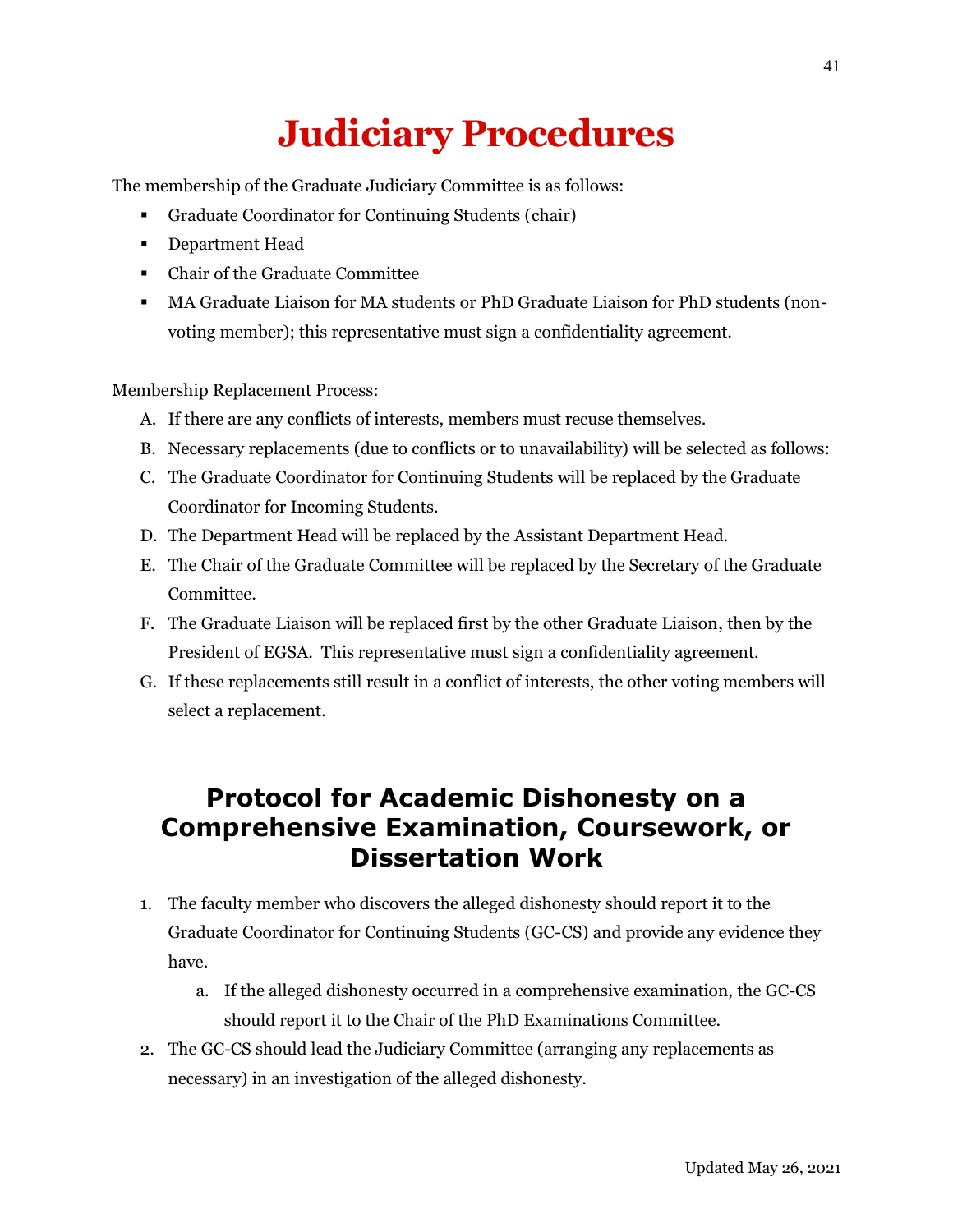- 3. With the exception of the committee members and with the exception of anyone necessary to the investigation, strict confidentiality must be maintained.
- 4. If the evidence is deemed sufficient by the committee, the GC-CS will arrange a meeting between the student and the committee. The GC-CS will inform the student and the committee of the format of the meeting in advance.
- 5. The student may bring an advocate, such as the ombudsperson, and/or witnesses with relevant testimony.
- 6. After meeting with the student, the committee will deliberate privately in order to determine a course of action appropriate to their findings. Academic dishonesty can result in a student being deemed ineligible to continue in the program. Any decision that dishonesty has been committed requires that the university's Academic Dishonesty Report be submitted.
- 7. The Department Head will enact the decisions of the committee, including:
	- a. Informing the student of the committee's decision and its consequences.
	- b. Submitting an Academic Dishonesty Report.
	- c. Informing (in general terms) the department's Graduate Committee and the student's faculty advisor.

## <span id="page-45-0"></span>**Protocol for Other Misconduct Such as Neglecting Assistantship Duties, Violating Assistantship or Fellowship Regulations, or Inappropriate Behavior as a Student or Teacher**

- 1. The faculty or staff member who discovers the alleged misconduct should report it to the appropriate administrator, as indicated below, and provide any evidence they have.
	- a. Director of First-Year Writing for alleged misconduct relating to teaching 100 level courses.
	- b. Assistant Head for alleged misconduct relating to teaching 200+-level courses.
	- c. Graduate Coordinator for Continuing Students (GC-CS) for all other matters.
- 2. The administrator should investigate the alleged misconduct or may refer the case to another unit on campus as necessary.
- 3. The administrator is authorized to require increased oversight of the student's duties, such as spot checks, classroom observation, the assignment of a faculty mentor, etc.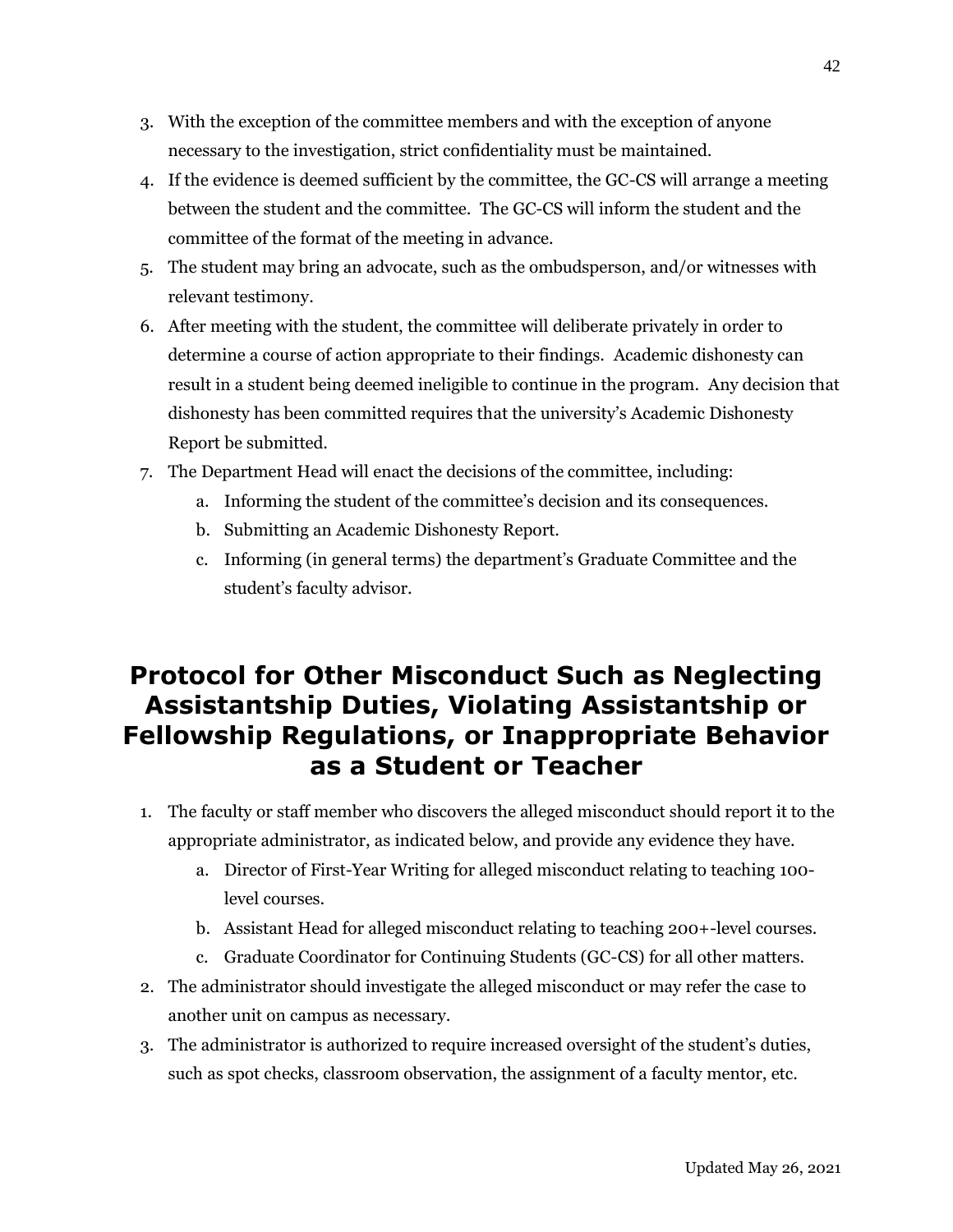- 4. If the administrator's investigation indicates that a minor case of misconduct has occurred, the administrator should give the student a formal written warning, copied to the Department Head.
- 5. If the administrator believes that the alleged misconduct warrants greater punishment than a warning, they should report the case to the GC-CS for further consideration by the Judiciary Committee.
- 6. The GC-CS should lead the committee (arranging any replacements as necessary) in an investigation of the alleged misconduct.
- 7. With the exception of the committee members and with the exception of anyone necessary to the investigation, strict confidentiality must be maintained.
- 8. If the evidence is deemed sufficient by the committee, the GC-CS will arrange a meeting between the student and the committee. The GC-CS will inform the student and the committee of the format of the meeting in advance.
- 9. The student may bring an advocate, such as the ombudsperson, and/or witnesses with relevant testimony.
- 10. After meeting with the student, the committee will deliberate privately in order to determine a course of action appropriate to their findings. Misconduct can result in a student being deemed ineligible to continue in the program.
- 11. The Department Head will enact the decisions of the committee, including:
	- a. Informing the student of the committee's decision and its consequences.
	- b. Informing (in general terms) the department's Graduate Committee and the student's faculty advisor and, if the misconduct pertains to assistantship duties, any supervisor of the assistantship.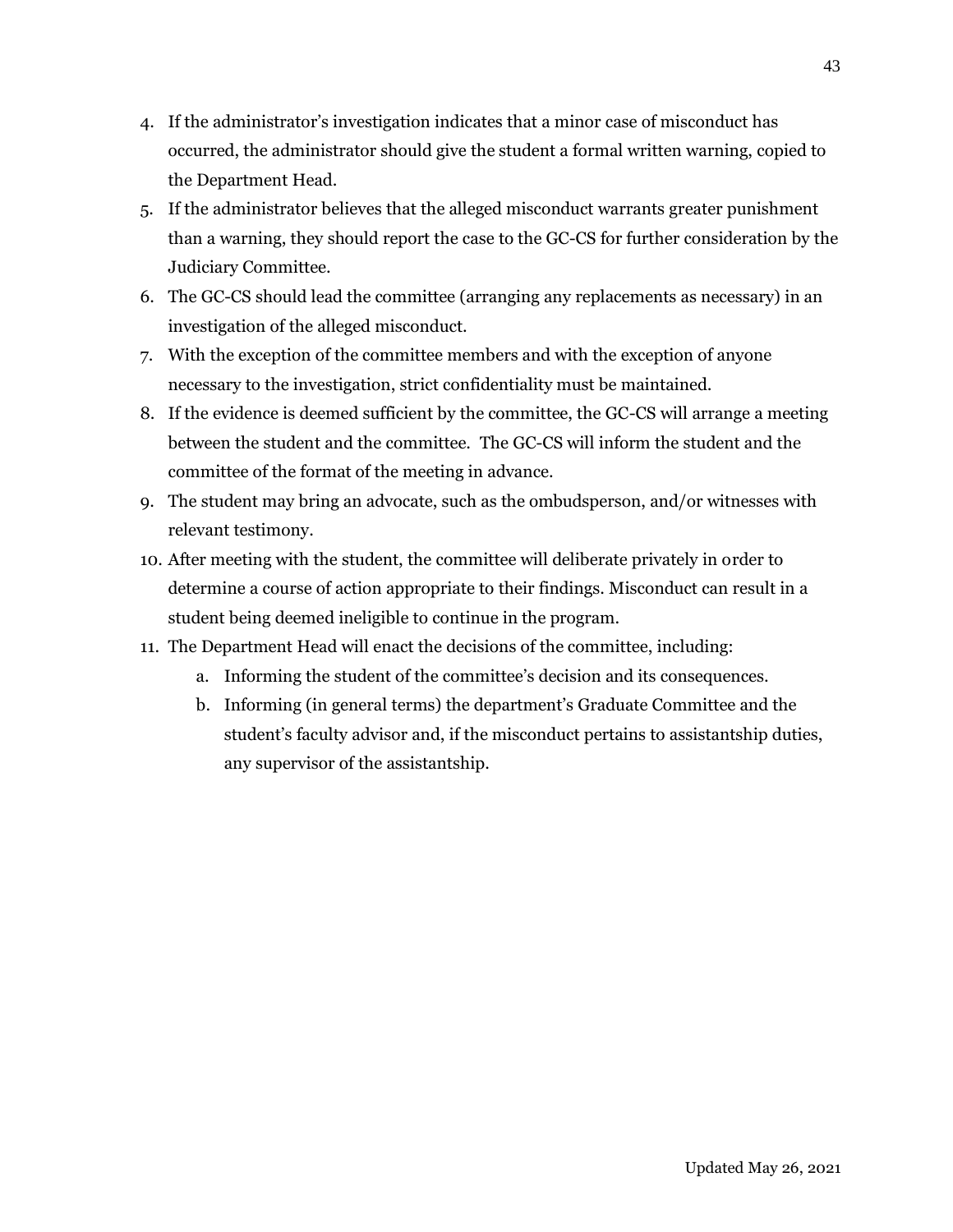# **Awards for Graduate Students**

<span id="page-47-0"></span>The following awards are given annually at the end-of-year English Department Awards Ceremony, usually held in late April of each year. Details on applying for these awards will be sent out by the Graduate Coordinator.

- The Shelley Martin Award for the Best Graduate Seminar Paper
- The Dr. James & Erika Anderson Scholarship for Medieval Studies
- The Florence Sanders Jones English Endowment Scholarship
- Teaching Awards–Each spring the Bernice and Robert M. Webb Awards for Excellence in Teaching are presented respectively to an outstanding beginning teacher and an outstanding experienced teacher.
- The Zonta Mary Dichmann Scholarship
- Creative Writing awards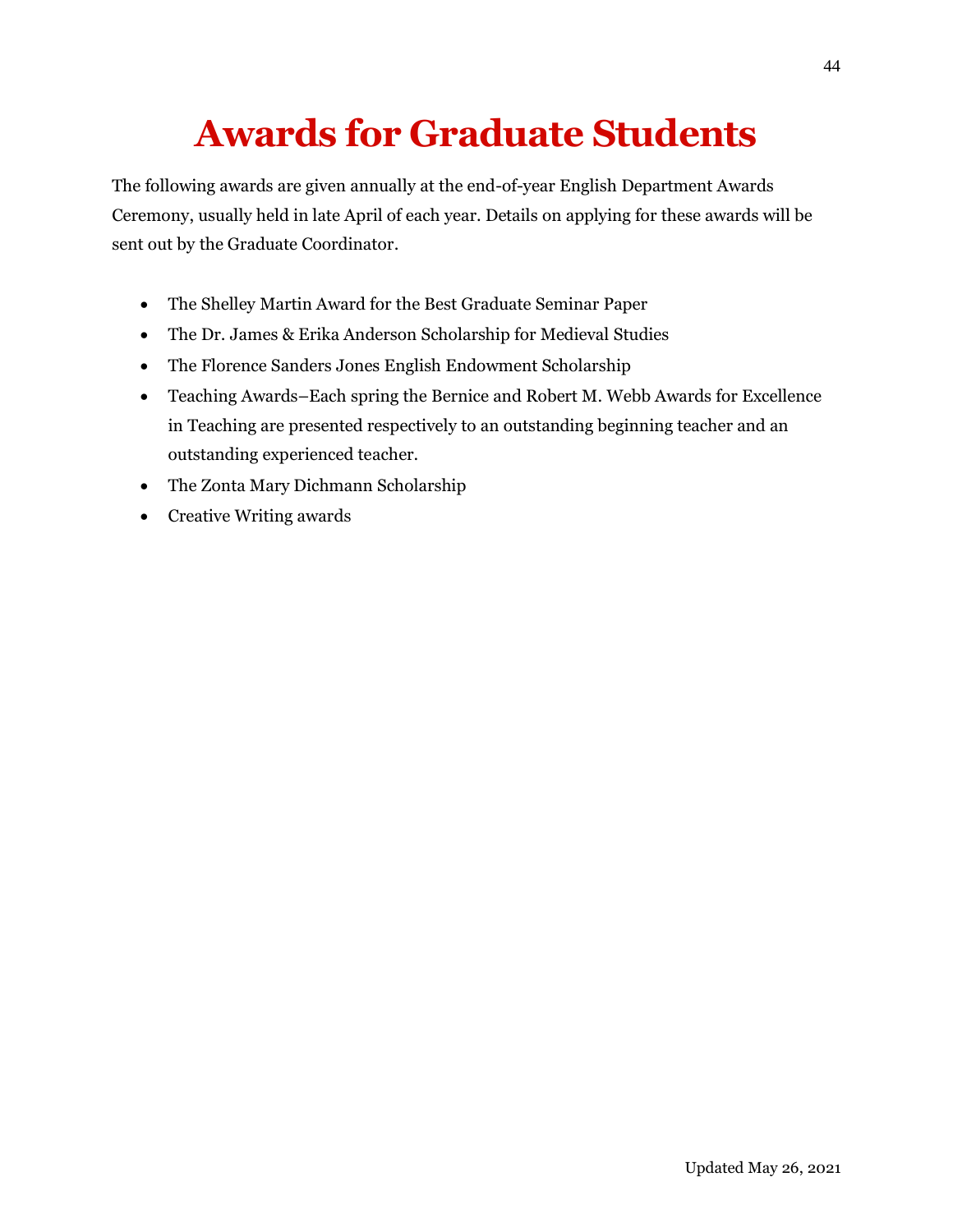# **Support Services**

# **Dupre Library**

<span id="page-48-1"></span><span id="page-48-0"></span>Information regarding Dupré Library is available at their website, which reviews policies about borrowing library materials, interlibrary loan, reserve reading, library tours, and all library facilities.

## <span id="page-48-2"></span>**Databases**

Dupré Library provides access to a number of online databases including Academic Search Complete, MLA International Bibliography, and JSTOR. Students can access research databases by entering their ULID and password, when prompted.

## <span id="page-48-3"></span>**Printing**

Printing is available in both the STEP Lab or the Graduate Student Lab. Library printing policies follow the University's PaperCut regulations (250 pages per semester at no cost).

## <span id="page-48-4"></span>**Extended Loan Privileges**

Books circulate to graduate students for a period of 1 semester; however, graduate assistants or graduate students working on their thesis or dissertation or with a professor on a project may request extended borrowing privileges over the intersession or summer. Extended borrowing privileges forms are available at <https://library.louisiana.edu/circulation> and must be submitted at the end of each semester. Books checked out under extended loan are subject to recall.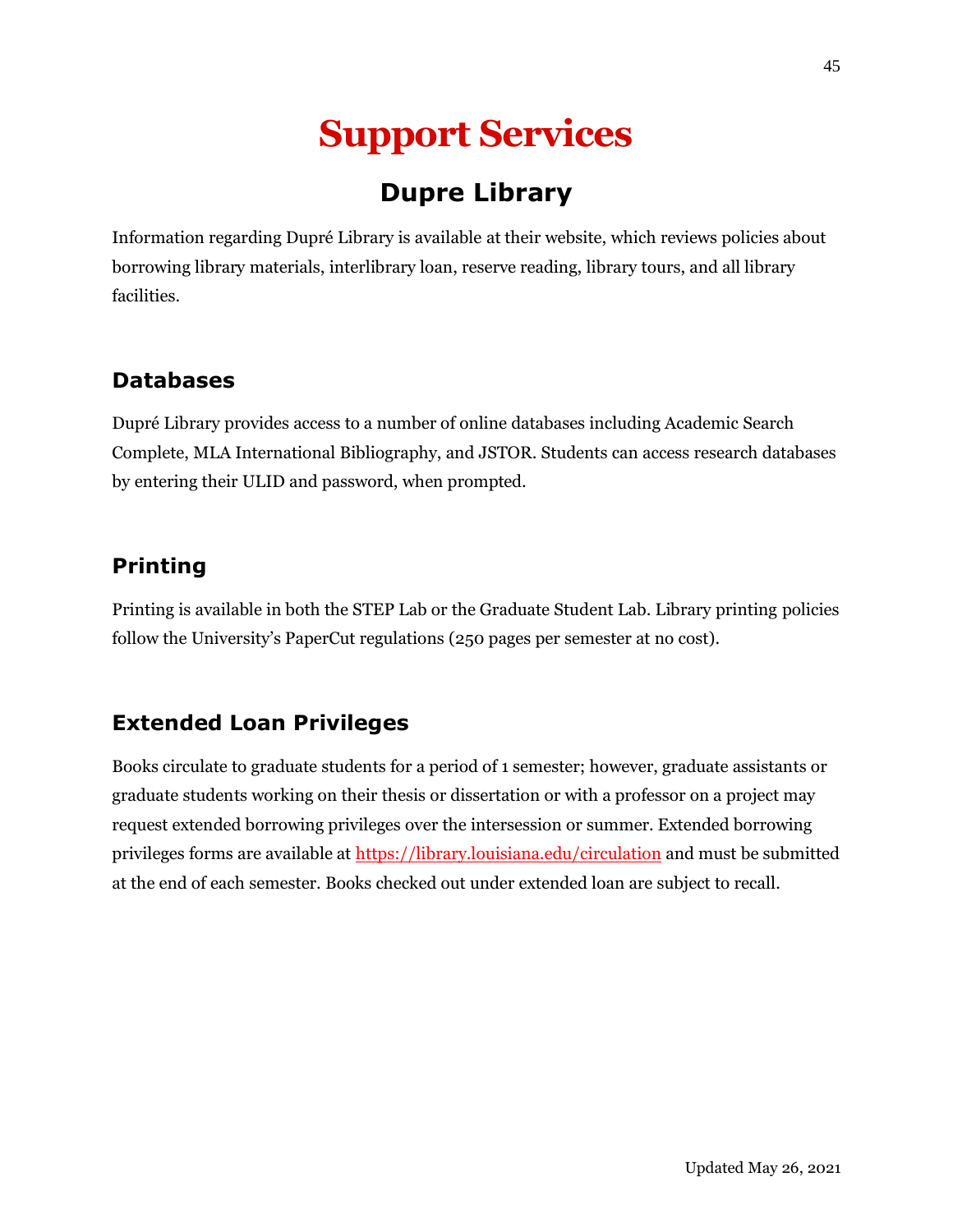## <span id="page-49-0"></span>**Personal Reserve, Hold, Trace**

If students need a book that is currently checked out, they can use the My Library Account feature to place the item on hold. Holds are allowed only on items that are currently checked out.

If the book is not checked out, students may request that a trace be put on it. In either case, the library will notify them when the book is returned or located.

## <span id="page-49-1"></span>**Jefferson Caffrey Research Award**

An award of \$500 is presented annually for the outstanding scholarly paper utilizing the primary source materials held in the Special Collections Department of the Library. For more information on paper requirements and submission guidelines, visit [https://louisiana.libguides.com/caffery.](https://louisiana.libguides.com/caffery)

## **Lafayette Parish Library**

<span id="page-49-2"></span>The Lafayette Paris' Public Library's main branch is at the corner of W. Congress and Lafayette Streets In downtown Lafayette (261-5775). There is also a Southside branch in Time Plaza on Johnston St., and several other branches in neighboring communities. The library allows UL Lafayette students to check out books, CDs, DVDs, etc. if they present a valid driver's license from any state or a current UL Lafayette ID, along with their parents' or spouse's name, address, and place of employment. See the library's web site for more information. The downtown branch has a nice Maker's Lab, with several 3-D printers, vacuum formers, CNC cutting devices, sewing stations, and 3-D visualization hardware available for patrons' use.

## **The Graduate Student Organization**

<span id="page-49-3"></span>The Graduate Student Organization is the campus-wide voice of the UL Lafayette graduate students. Its officers are voting members of the Graduate Council and the Graduate Council Appeals Committee. These officers (chair, vice-chair, and secretary/treasurer) are elected by GSO representatives. Each academic department with a graduate program elects a graduate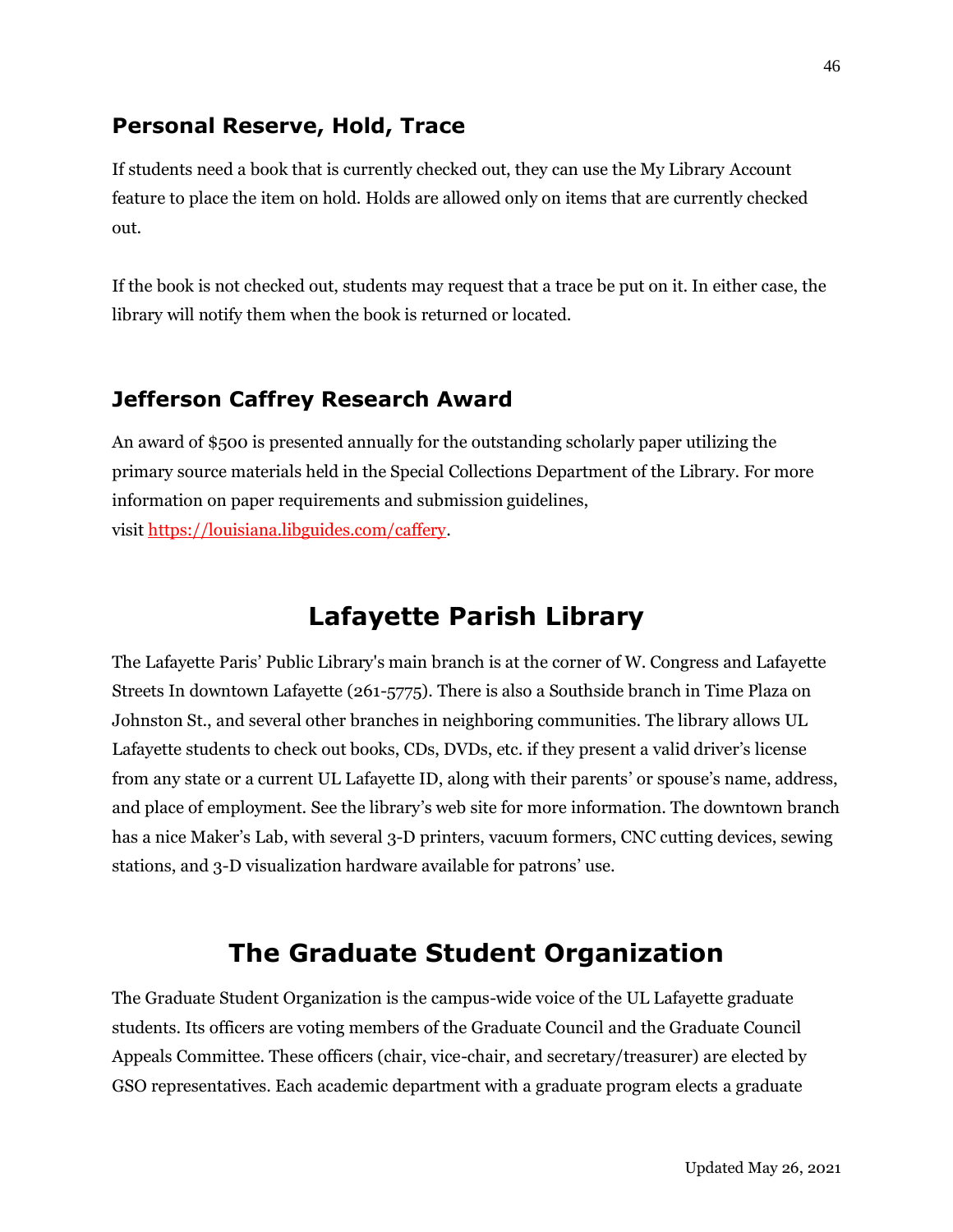student representative who is required to attend one meeting per month.

The GSO is funded entirely by UL Lafayette graduate students. The GSO fee is part of the total fees a graduate student pays each fall and spring semester.

The GSO helps to finance presentations of papers at conferences and thesis/dissertation research. Presentations can include the reading of original poems and/or short stories or staging of plays at recognized conferences. Thesis/dissertation research has included travel expenses to visit libraries that have non-lendable holdings pertinent to thesis/dissertation research. The GSO has also purchased copies of dissertations from universities unwilling to lend them. These copies are then given to Dupre Library for all students and faculty to use.

GSO funding policies continually change. Representatives can provide information regarding current policies and procedures.

# <span id="page-50-0"></span>**Audiovisual Equipment & SMART Classrooms**

Audiovisual equipment, including VCRs, DVD players, film projectors, overhead projectors, computer carts, etc., is available for classroom use from HLG 214 and from the Media Center in Dupre 335 (482-6780). The departmental checkout system is fully explained during the GA Orientation.

Graduate Assistants can also request to teach certain classes in the several SMART classrooms in Griffin Hall. These rooms are equipped with computers, document cameras, VCRs and DVD players, all in a console connected to an LCD projector. Instructors must attend an orientation before they can teach in these rooms.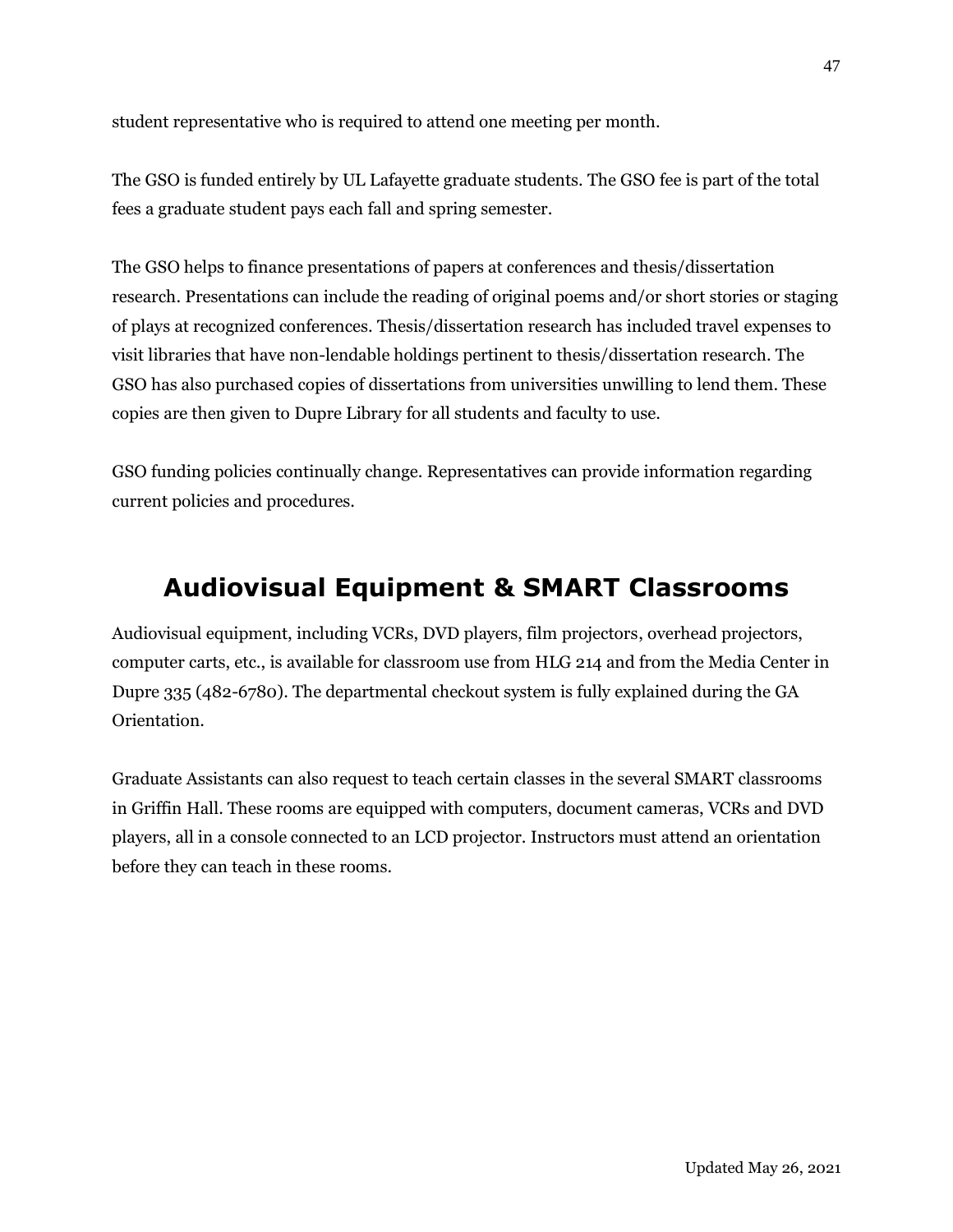# **Standing Committees**

<span id="page-51-0"></span>The following is a list of English Department standing committees and the English Department Graduate Committee's standing subcommittees along with their functions. Departmental committees on which there is or can be graduate student representation are indicated by an asterisk. The English Department Graduate Committee itself has such graduate student representation.

## **English Department Committees**

<span id="page-51-1"></span>Adjunct Faculty – Discusses concerns of adjunct faculty and represents those concerns to the department.

Advanced Writing – supports present courses in advanced composition (ENGL 355, 360) through review of new texts and current pedagogy; makes such information available to teaching staff; recommends ways of improving advanced writing.

Awards and Recognitions – Organizes and oversees awards for undergraduate and graduate students in English and plans the department's end-of-year student award ceremony.

\*Creative Writing – designs the curriculum of the Ph.D. Creative Writing concentration and the M.A. emphasis in Creative Writing; coordinates such extra-curricular activities as the Deep South Festival of Writers, the Thursday Night Reading Series, and publication of The Southwestern Review.

\*Diversity Committee – discusses how the department's curriculum and instruction addresses questions of diversity and difference as well as diversity in recruitment of students and faculty.

\*English Majors – Discusses purpose, goals, missions, and future of the English major.

\*English-Education Majors – performs same duties for English-Education majors as English Majors Committee does.

Film Committee – designs the curriculum of the undergraduate minor in Film and related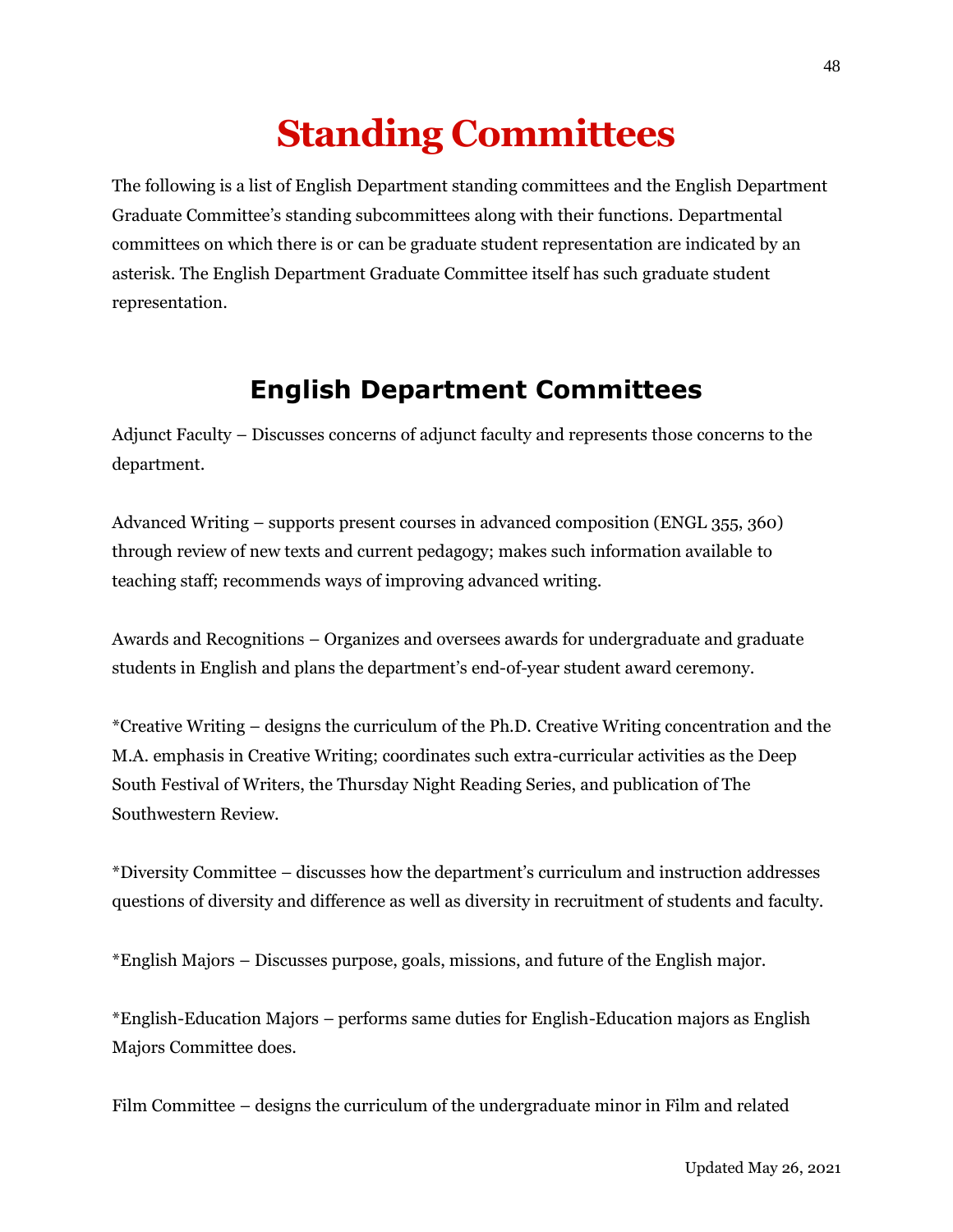activities.

Flora Levy Foundation Committee - invites speakers for the annual Flora Levy lecture.

\*Freshman English - plans, develops, and carries out all aspects of the freshman English program.

\*Folklore - assists in planning, coordinating, and supervising folklore offerings and opportunities within the department; consults with faculty from other departments on campus in order to insure coherence in folklore study on campus.

\*Graduate Committee - supervises and makes policies for graduate education in English. See below for subcommittees. Two graduate student representatives are elected annually.

Hospitality - arranges departmental social occasions.

\*Linguistics - designs the curriculum of the Ph.D. Linguistics primary and secondary concentrations and the M.A. emphasis in Linguistics.

\*Literary Rally - carries out the duties of the English section of the annual high school competition held each spring.

Personnel Committee - elected committee that acts in an advisory capacity to the Department Head on matters of hiring, promotion, and tenure.

Retreat Committee - organizes the biennial departmental retreat.

\*Rhetoric - designs the curriculum of the Ph.D. Rhetoric primary and secondary concentrations and the M.A. emphasis in Rhetoric; coordinates such extra-curricular activities as the Rhetoric Reading Group and the annual Rhetoric Symposium.

\*Sigma Tau Delta - supports and advises the honor society for English majors.

\*Sophomore English - drafts guidelines and selects default texts for the 200-level literature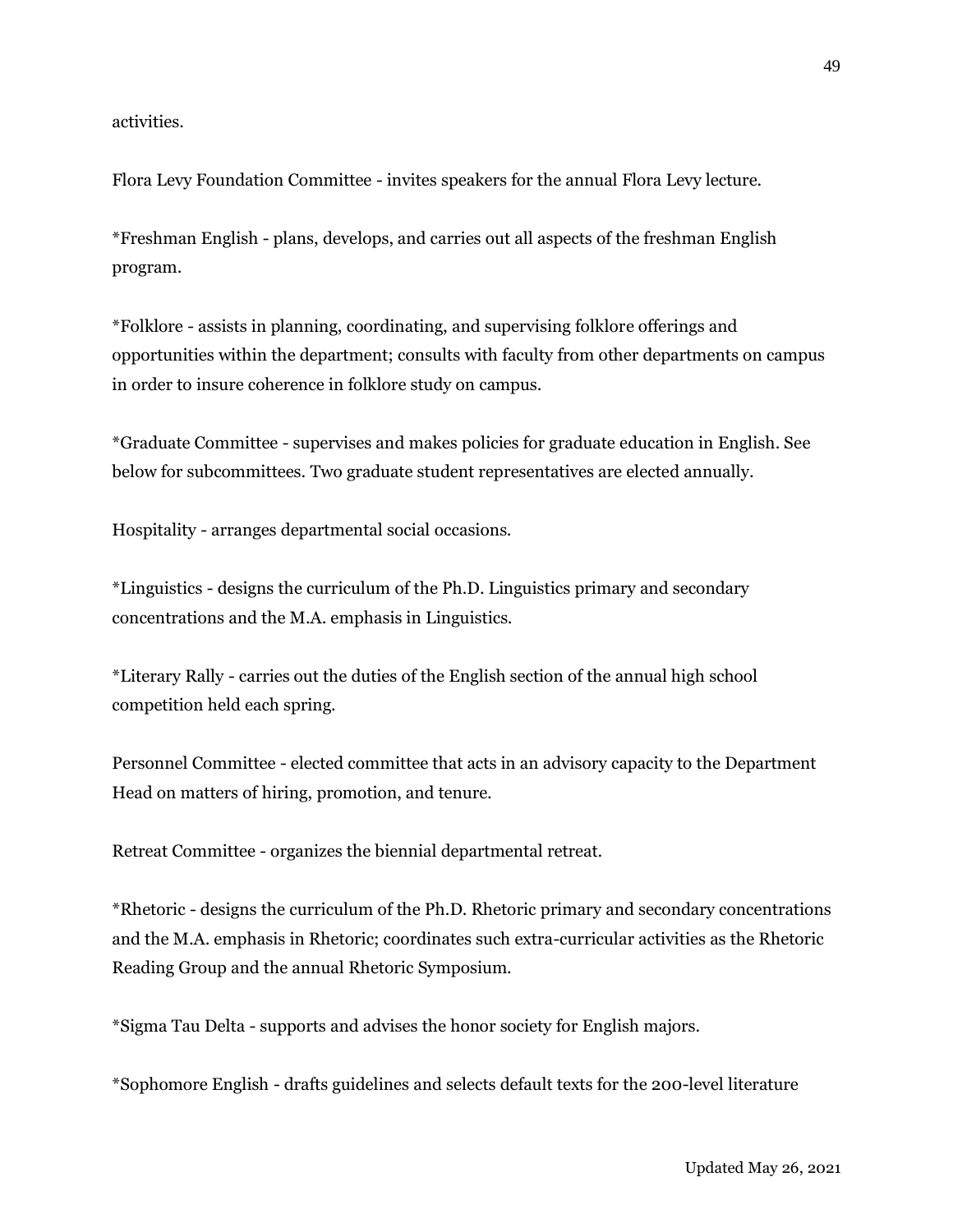courses.

\*Symposium Committee - organizes department symposiums.

Technical Writing - supports present offerings (ENGL 365, 463, 464, and 465) through review of new texts and current pedagogy; makes such information available to teaching staff; recommends ways of improving program.

Technology and Distance Learning - recommends and carries out policies related to the use of departmental computers and online courses.

Undergraduate Curriculum Committee - reviews proposals for course changes, additions, deletions, descriptions, etc.

\*Website Committee - Maintains the department's web site.

Women's Studies - oversees the undergraduate minor in Women's Studies and activities in Women's Studies at the graduate and undergraduate level.

## <span id="page-53-0"></span>**English Department Graduate Committee Subcommittees**

Graduate Curriculum and Requirements Committee - reviews and approves the department's graduate-level courses, including proposals to change, add and/or delete courses. Reviews graduate degree requirements, including proposals to change, add and/or delete requirements.

Departmental Graduate Appeals Committee - considers requests from graduate students seeking exemption from a departmental requirement. Also, advises the Graduate School Appeals Committee on appeals from English graduate students seeking exemption from Graduate School requirements

Graduate Admissions and Assistantships Committee - reviews and makes decisions on applications for admission to the graduate program, applications for assistantships and fellowships, and applications for assistantship extensions.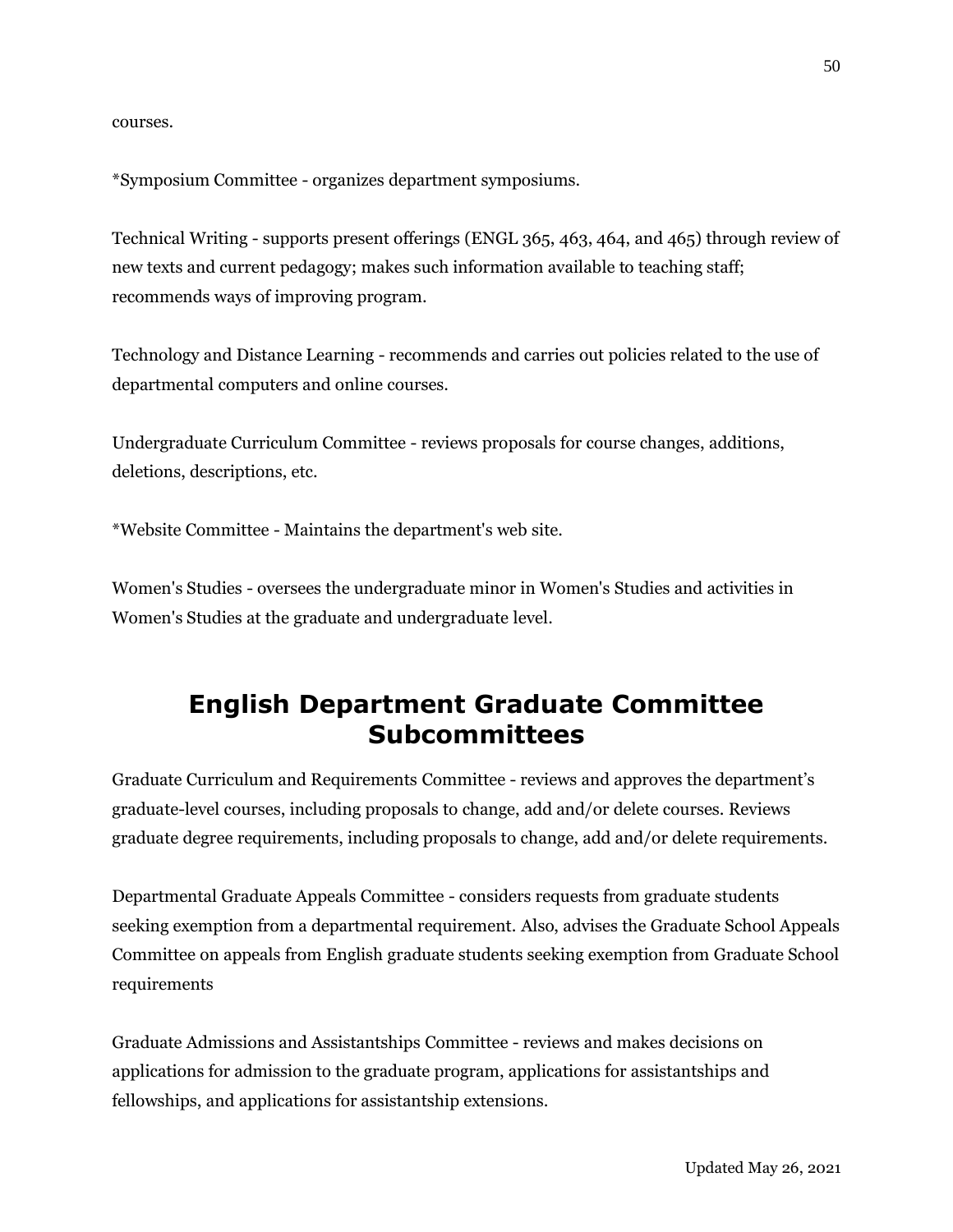Graduate Course Offerings Committee - establishes the rotation of 400G-, 500-, and 600-level courses and the faculty members offering them. This committee also evaluates and approves proposals for special topics courses at all of these levels.

\*Graduate Placement Committee - supports students who are preparing to enter the academic and non-academic job markets, by reviewing and editing materials, hosting workshops, hosting mock interviews, maintaining the Job Market Handbook, and coordinating with the departmental Placement Committee.

\*Graduate School Speaker Fund Committee - solicits applications for and decides allocation of departments speaker fund allotment from the Grad School.

\*Graduate Judiciary Committee - reviews and adjudicates cases of alleged graduate student misconduct, as delineated in the Graduate Student Handbook.

M.A. Examinations Committee - schedules, prepares, proctors, and evaluates the M.A. examinations, according to the policies established in the Graduate Handbook. Also makes recommendations to the Graduate Committee when policy changes regarding the examinations are needed.

Ph.D. Examinations Committee - the PhD Exam Committee is responsible for assigning faculty to write, compile, and evaluate exams, as well as for implementing new exam policies and ensuring that policies are consistently followed; when an ambiguity in exam policy is discovered, they establish an interim interpretation until clarification is provided by a vote of the Graduate Committee. They also recruit faculty to proctor exams (for timed on-site formats). The Chair also works with the Graduate Coordinator for Continuing Students to address logistical matters of scheduling exams and communicating with graduate students about exam details (dates, times, locations, identities of examiners) via the graduate student listserv. They also evaluate open-topic area exam requests and provide advice as part of the formal procedure for students applying for open-topic exams.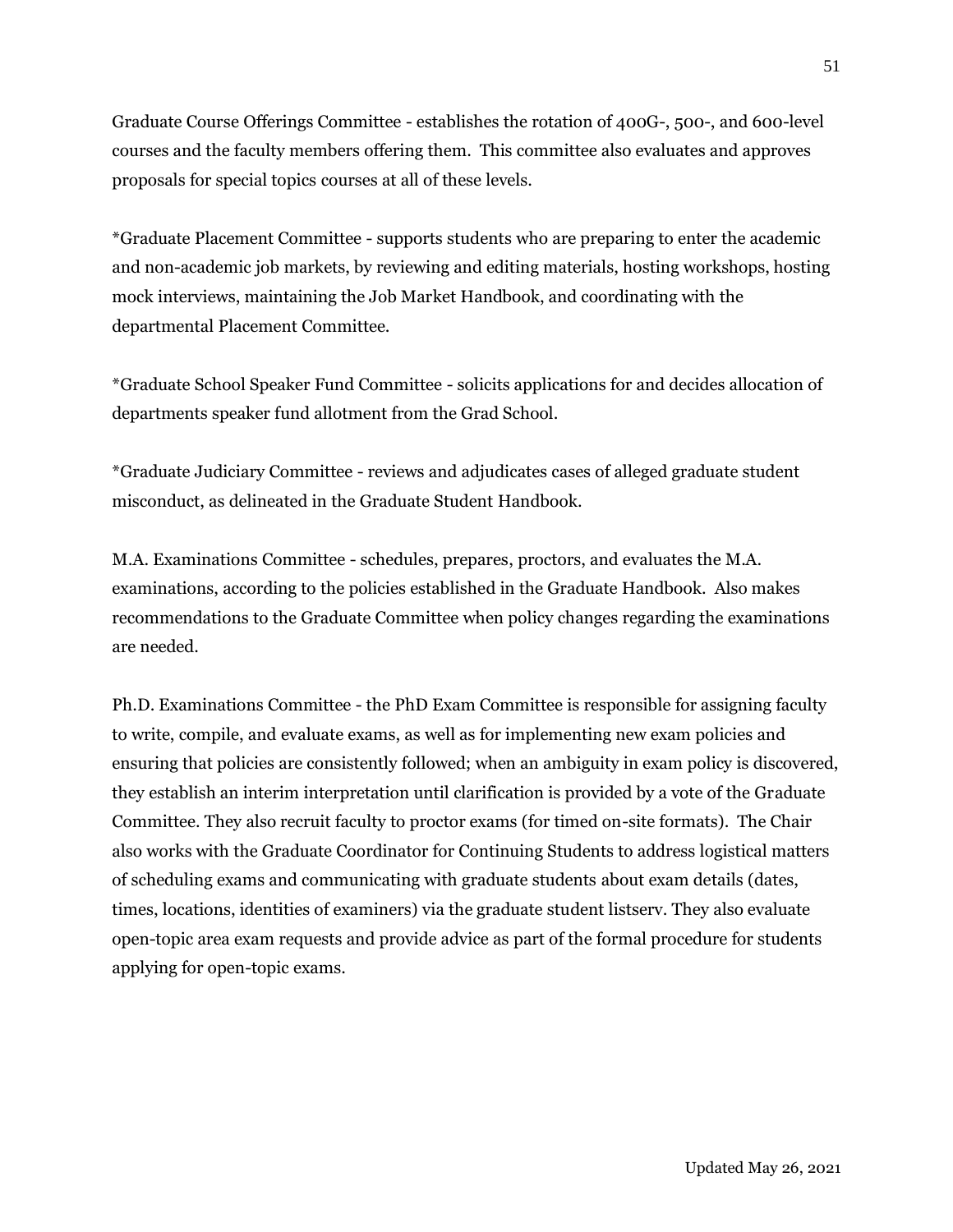\*Recruitment Committee - develops and implements plans for recruiting graduate students, including plans for increasing student diversity.